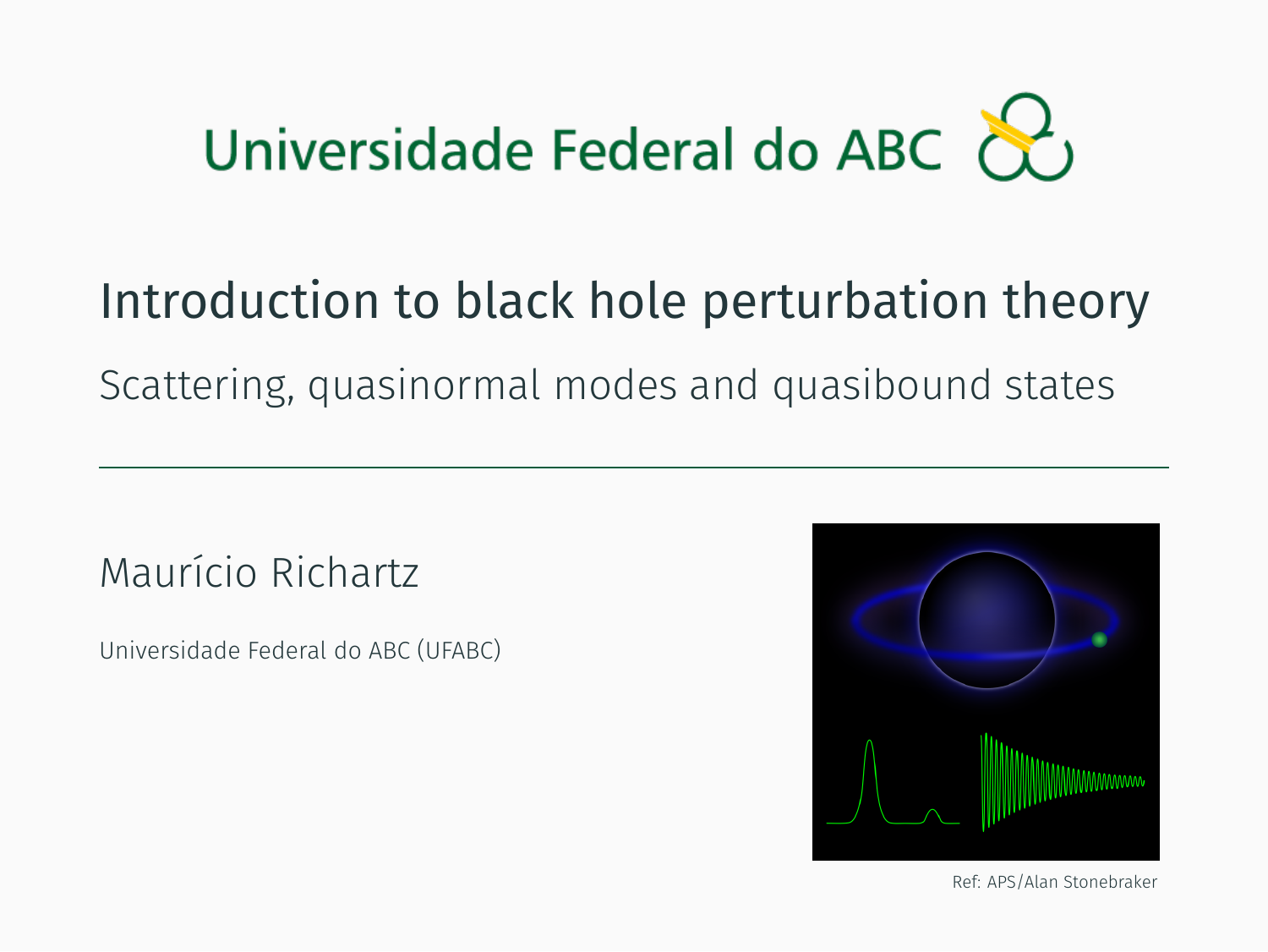These slides and the associated Mathematica notebooks are available at:

– Slides: *[http://professor.ufabc.edu.br/~mauricio.richartz/](http://professor.ufabc.edu.br/~mauricio.richartz/bh_pert.pdf) [bh\\_pert.pdf](http://professor.ufabc.edu.br/~mauricio.richartz/bh_pert.pdf)*

– Notebook: *[http://professor.ufabc.edu.br/~mauricio.richartz/](http://professor.ufabc.edu.br/~mauricio.richartz/bh_pert.nb) [bh\\_pert.nb](http://professor.ufabc.edu.br/~mauricio.richartz/bh_pert.nb)*

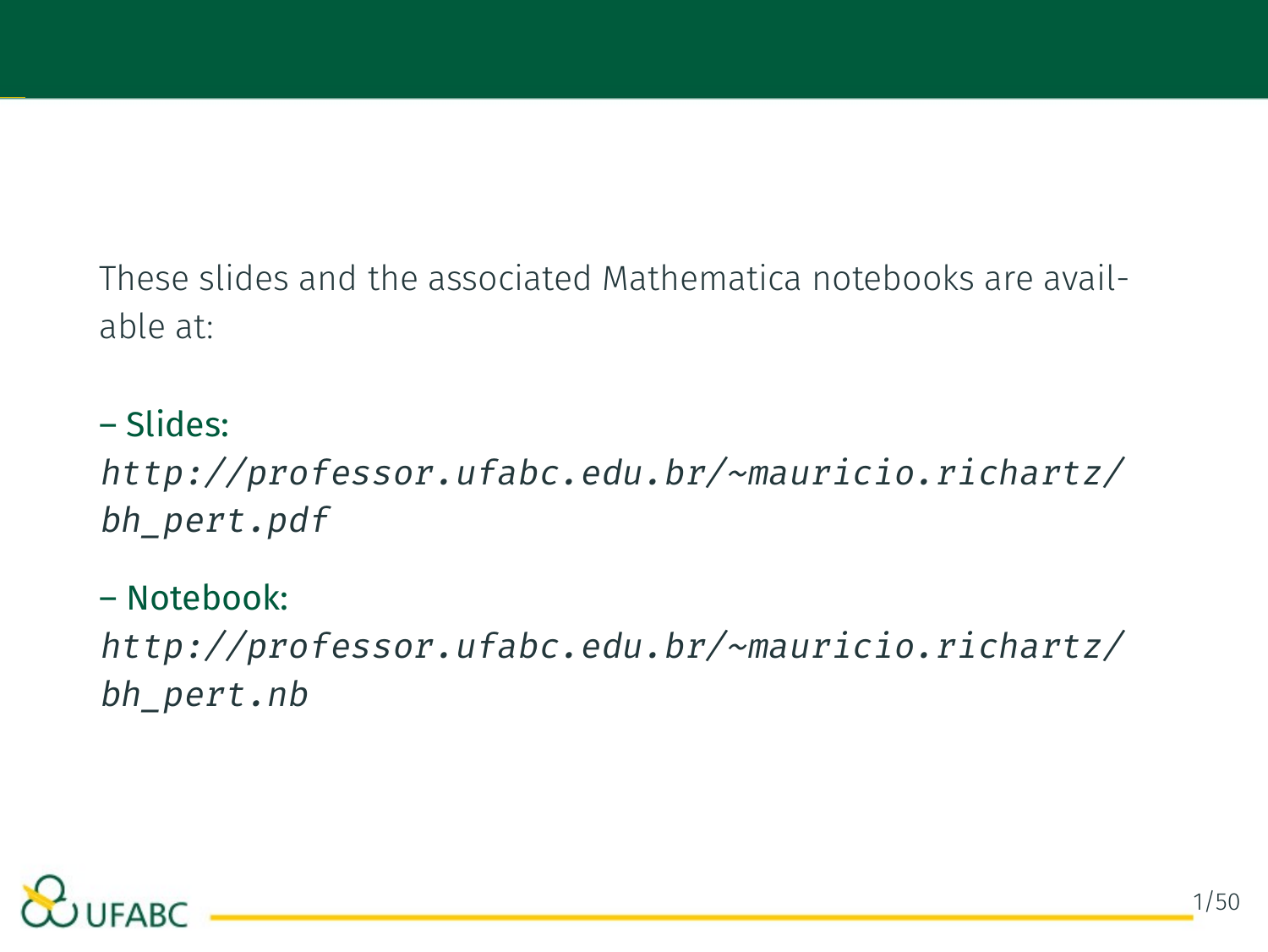### **Objectives**

The main goal is to introduce the basic ideas of black hole perturbation theory and to learn some of the numerical methods associated with it. I hope that, at the end of the lectures, the student will understand superradiance, quasinormal modes, and quasibound states of a black hole. The student will know how to calculate reflection and transmission coefficients associated with black hole scattering, and will be able to determine the frequency of the quasinormal modes (QNMs) and of the quasibound states of a black hole (QBSs).

For full understanding, the recommended background is:

- General Relativity (in particulas, the Schwarzschild and Kerr metrics), at the level of Hartle or Carroll;
- Non-relativistic Quantum Mechanics (in particular, 1D scattering and the hydrogen atom);
- Mathematical Physics (in particular, separation of variables, series solutions, and Frobenius method).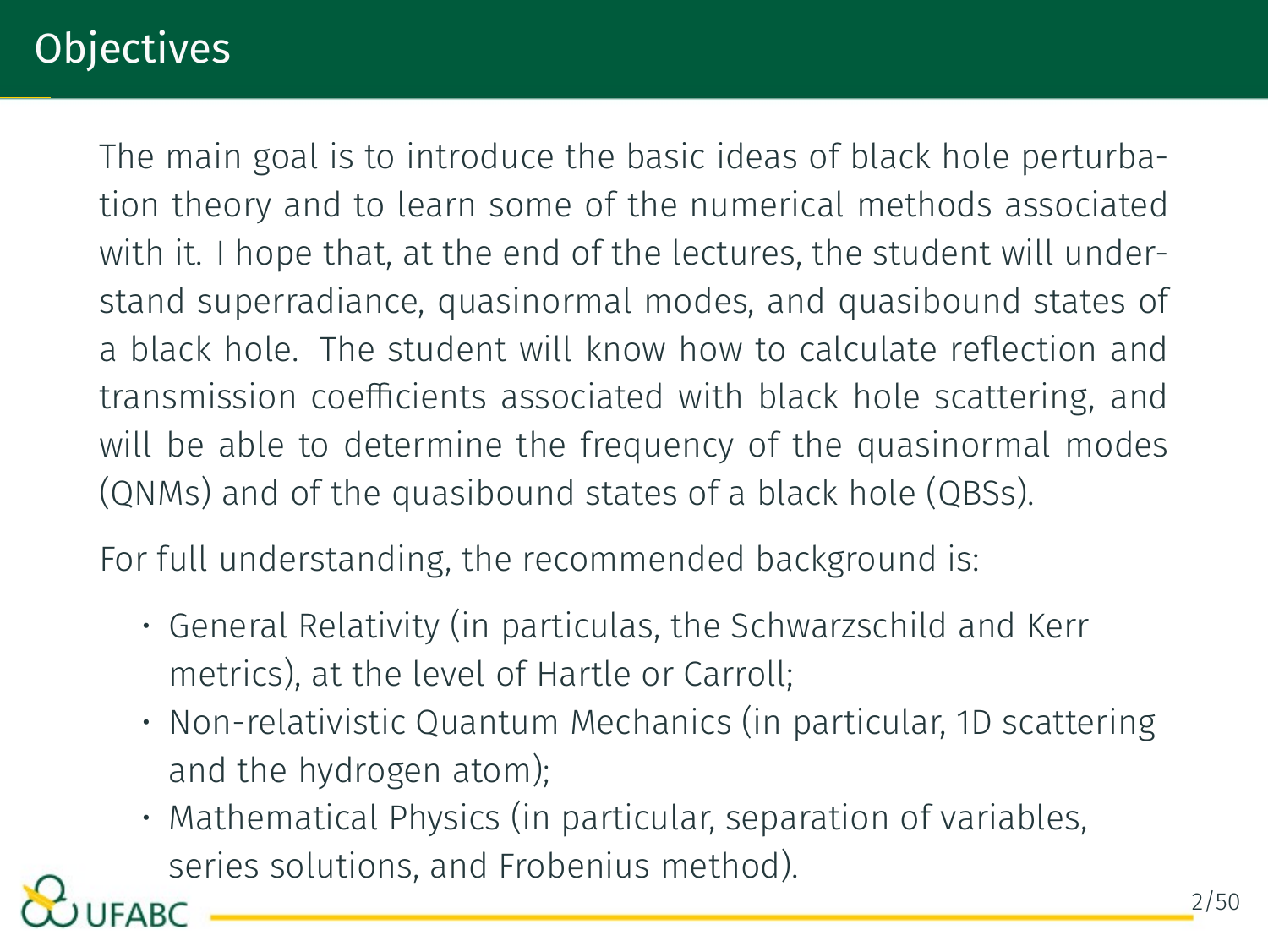This mini-course is divided into 2 parts:

- Part I: Test fields in Schwarzschild and Kerr.
	- Basic notions of scattering, quasinormal modes, quasibound states, superradiance and instabilities.
- Part II: Numerical methods.
	- Scattering in the frequency domain. The continued fraction (CFM) method for QNMs and QBSs. Scattering in the time domain.

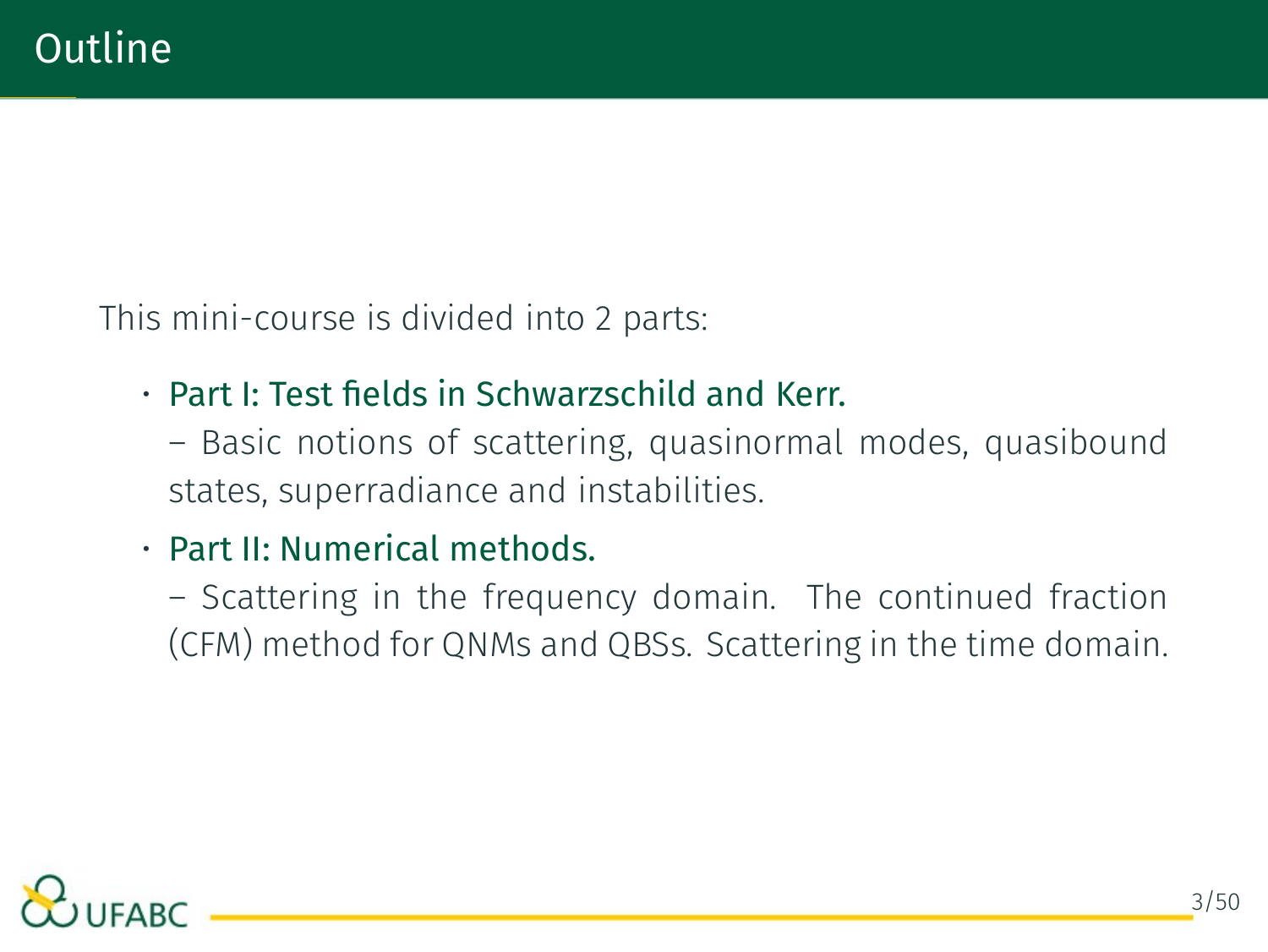These lectures are based in the following main references:

- Black hole perturbation theory (Lecture notes by E. Berti): *[https://www.icts.res.in/event/page/3071]( https://www.icts.res.in/event/page/3071)*
- Quasinormal modes of black holes and black branes (E. Berti, V. Cardoso, A. Starinets) - CQG 26 163001 (2009) - arXiv:0905.2975
- Quasinormal modes of black holes: from astrophysics to string theory (R. Konoplya, A. Zhidenko) - Rev. Mod. Phys. 83, 793 (2011) - arXiv:1102.4014
- Superradiance the 2020 Edition (R. Brito, V. Cardoso, P. Pani) Lec. Notes in Physics 971 (2020) - arXiv:1501.06570

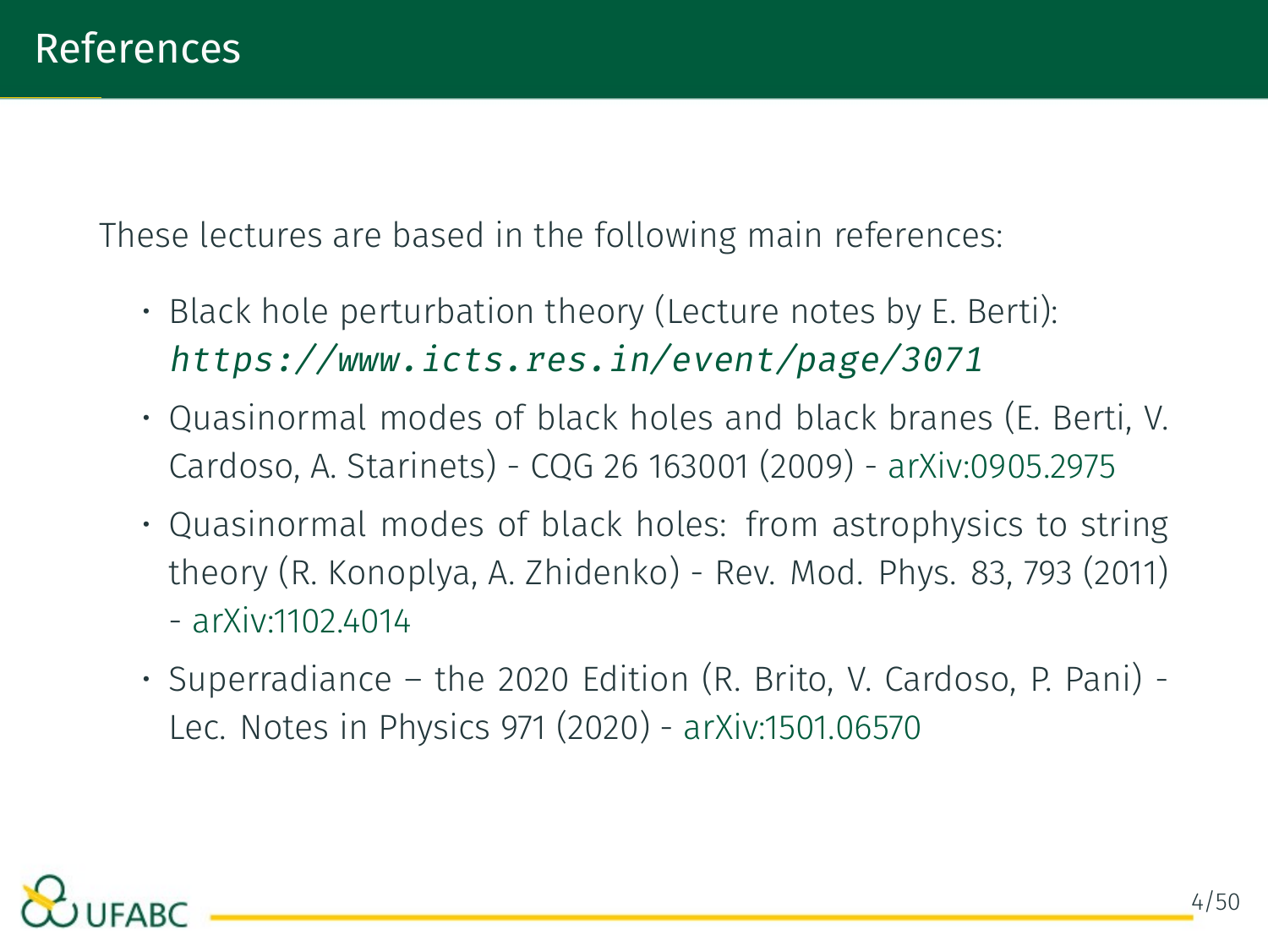### Part 0: Notation and basic definitions

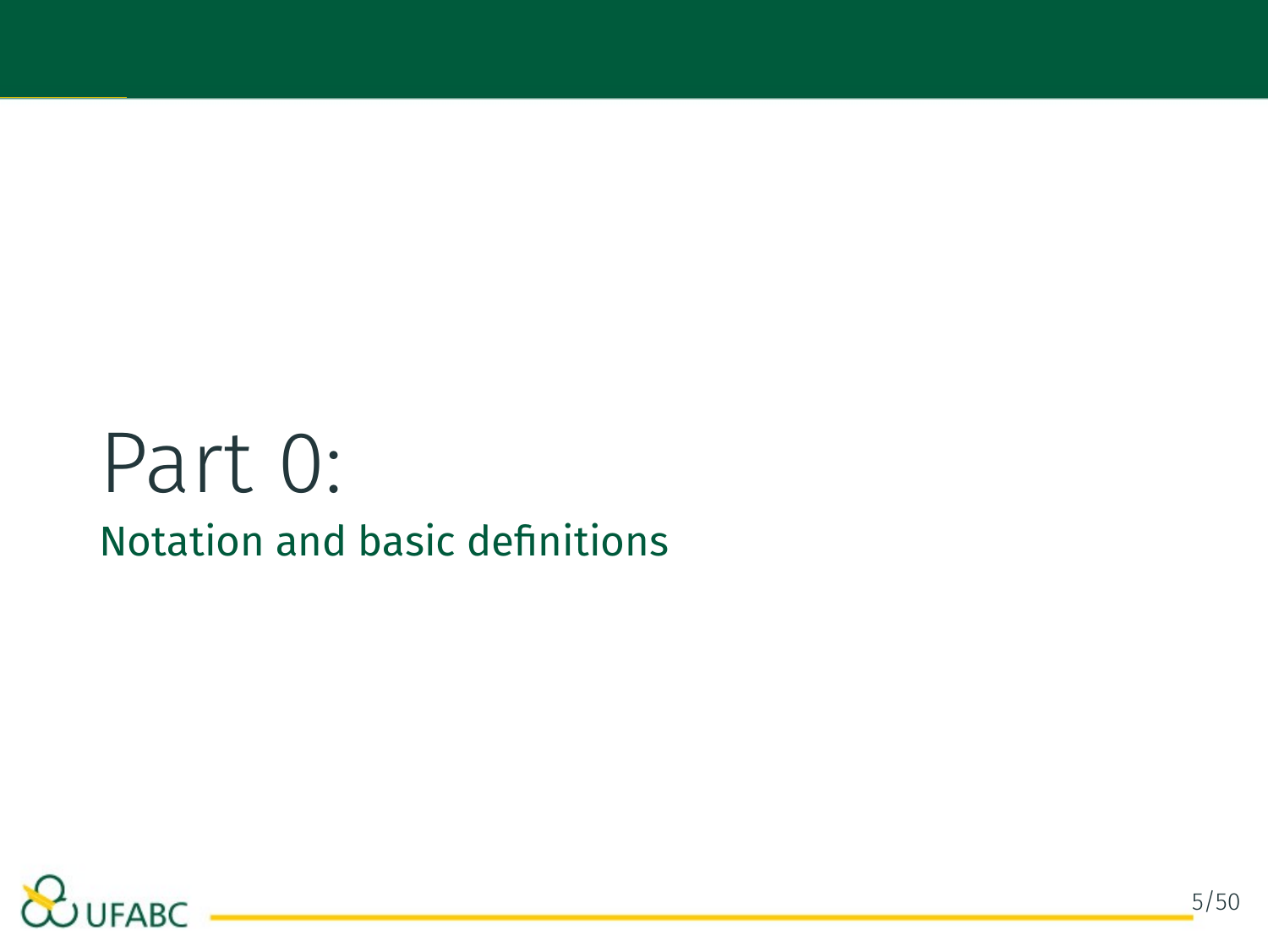We use units in which  $G = c = 1$  and we adopt the Einstein notation for sums. Given a metric *gµν*, we denote its inverse by *g µν* and its determinant by *g*. We work with 4-dimensional spacetimes and we adopt the (*−,* +*,* +*,* +) signature.

Christoffel symbols: 
$$
\Gamma^{\mu}_{\alpha\beta} = \frac{1}{2} g^{\mu\nu} \left( \partial_{\alpha} g_{\nu\beta} + \partial_{\beta} g_{\nu\alpha} - \partial_{\nu} g_{\alpha\beta} \right)
$$
 (1)

Riemann tensor: 
$$
R^{\alpha}{}_{\beta\gamma\delta} = \partial_{\gamma}\Gamma^{\alpha}_{\beta\delta} - \partial_{\delta}\Gamma^{\alpha}_{\beta\gamma} + \Gamma^{\alpha}_{\mu\gamma}\Gamma^{\mu}_{\beta\delta} - \Gamma^{\alpha}_{\mu\delta}\Gamma^{\mu}_{\beta\delta}
$$
 (2)

Ricci tensor:  $R_{\alpha\beta} = R^{\mu}{}_{\alpha\mu\beta}$ , Ricci scalar:  $R = g^{\alpha\beta}R_{\alpha\beta}$  (3)

Einstein tensor: 
$$
G_{\alpha\beta} = R_{\alpha\beta} - \frac{1}{2}g_{\alpha\beta}R
$$
 (4)

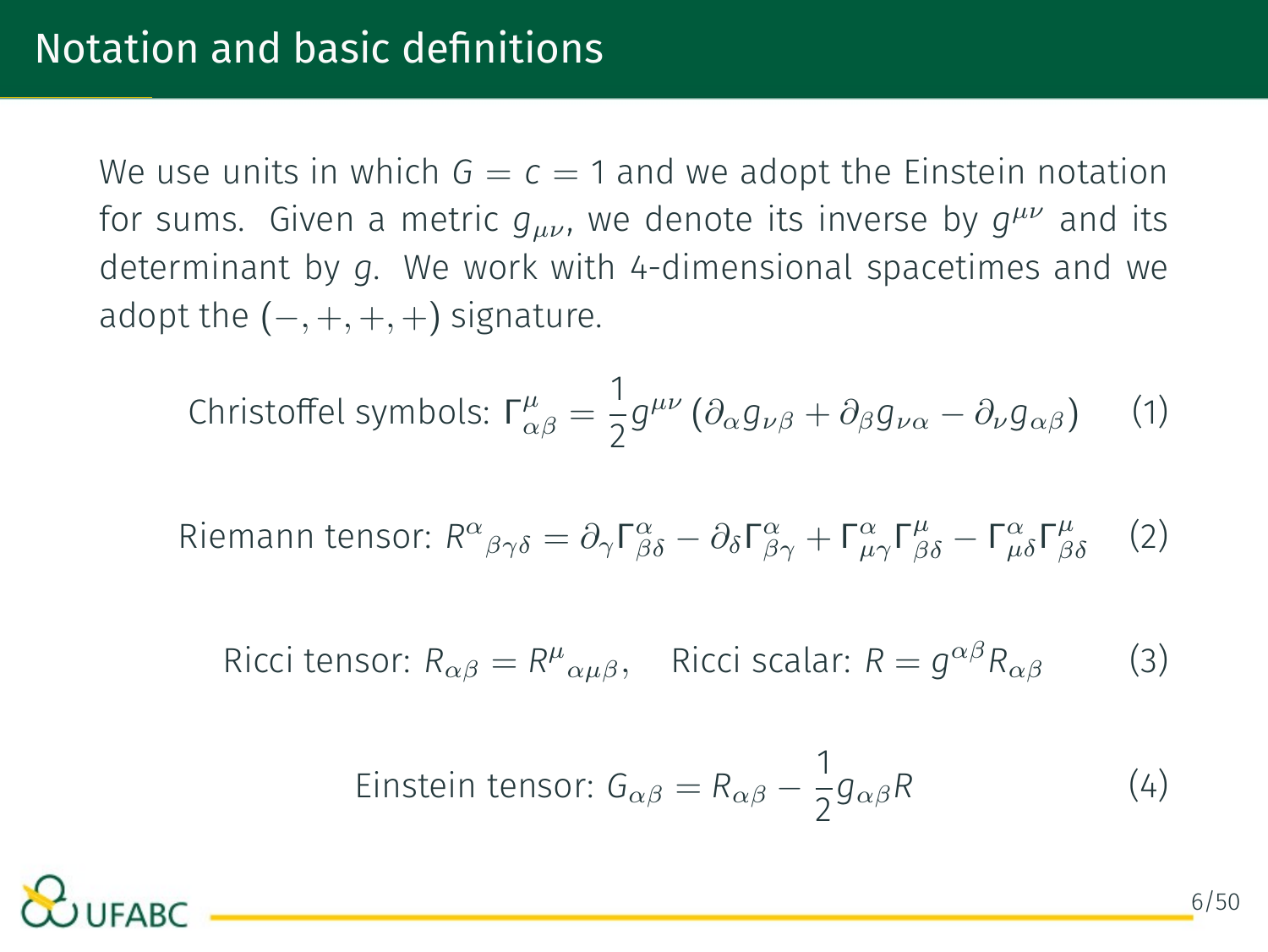#### Covariant derivative:

$$
\nabla_{\beta}A^{\mu} = \partial_{\beta}A^{\mu} + \Gamma^{\mu}_{\alpha\beta}A^{\alpha}, \quad \nabla_{\beta}A^{\mu\nu} = \partial_{\beta}A^{\mu\nu} + \Gamma^{\mu}_{\alpha\beta}A^{\alpha\nu} + \Gamma^{\nu}_{\alpha\beta}A^{\mu\alpha} \tag{5}
$$

$$
\nabla_{\beta} A_{\mu} = \partial_{\beta} A_{\mu} - \Gamma^{\alpha}_{\mu\beta} A_{\alpha}, \quad \nabla_{\beta} A_{\mu\nu} = \partial_{\beta} A_{\mu\nu} - \Gamma^{\alpha}_{\mu\beta} A^{\alpha\nu} + \Gamma^{\alpha}_{\nu\beta} A_{\mu\alpha} \tag{6}
$$

#### Important identities:

$$
\Gamma^{\mu}_{\mu\beta} = \frac{1}{\sqrt{-g}} \partial_{\beta} \sqrt{-g} \tag{7}
$$

$$
\nabla_{\alpha} A^{\alpha} = \frac{1}{\sqrt{-g}} \partial_{\alpha} \left( \sqrt{-g} A^{\alpha} \right)
$$
 (8)

<span id="page-7-0"></span>
$$
\Box \Phi = g^{\alpha \beta} \nabla_{\alpha} \nabla_{\beta} \Phi = \nabla_{\alpha} \nabla^{\alpha} \Phi = \frac{1}{\sqrt{-g}} \partial_{\alpha} \left( \sqrt{-g} g^{\alpha \beta} \partial_{\beta} \Phi \right) \tag{9}
$$

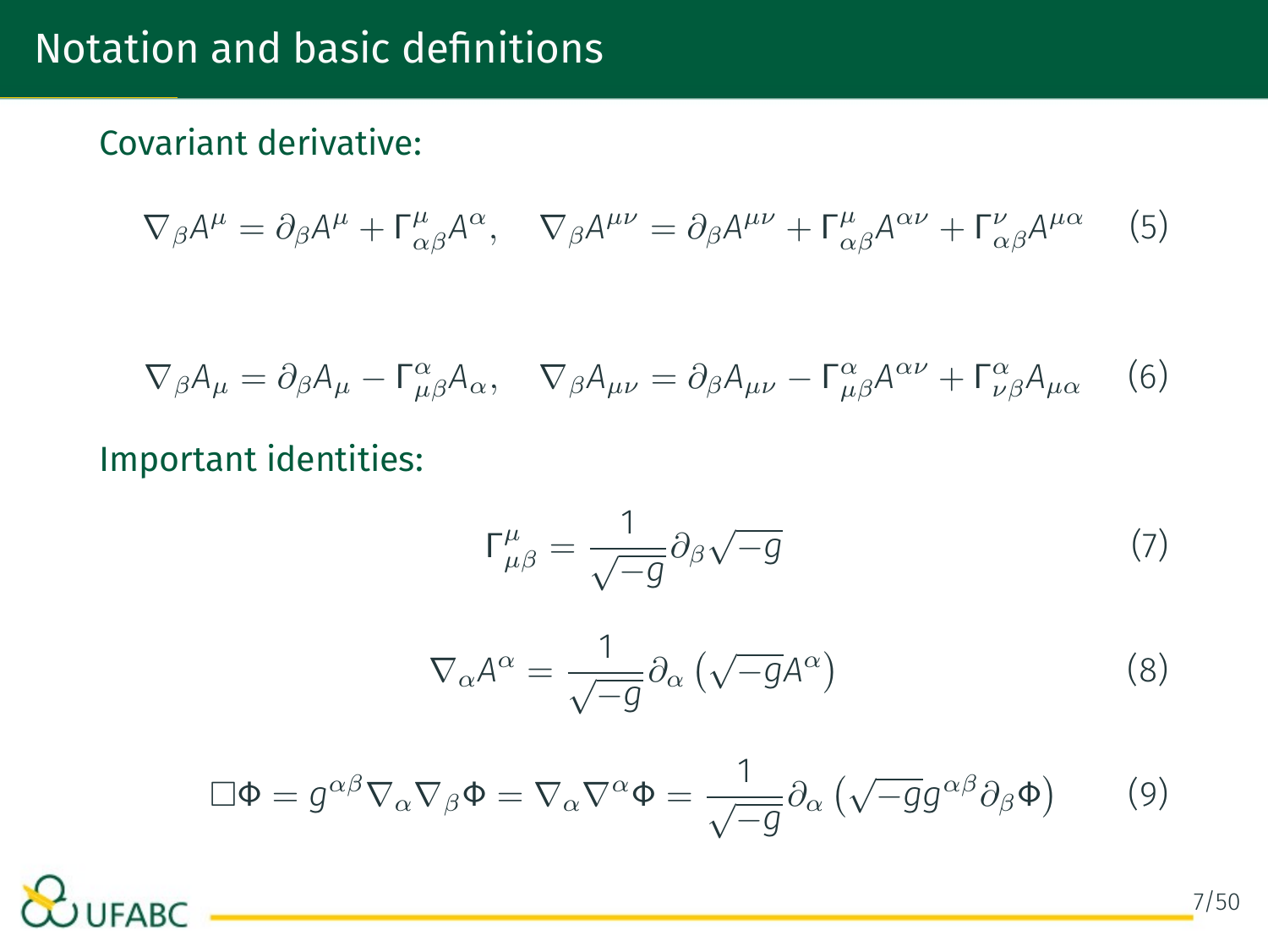#### Schwarzschild metric:

$$
ds^{2} = -\left(1 - \frac{2M}{r}\right)dt^{2} + \left(1 - \frac{2M}{r}\right)^{-1}dr^{2} + r^{2}\left(d\theta^{2} + \sin^{2}\theta\,d\phi^{2}\right) \tag{10}
$$

The event horizon is located at  $r = 2M$ .

#### Kerr metric:

$$
ds^{2} = -\left(1 - \frac{2Mr}{\Sigma}\right)dt^{2} - \frac{4Mra\sin^{2}\theta}{\Sigma}dt d\phi + \frac{\Sigma}{\Delta}dr^{2} + \Sigma d\theta^{2} + \left(r^{2} + a^{2} + \frac{2Mra^{2}\sin^{2}\theta}{\Sigma}\right)\sin^{2}\theta d\phi^{2},
$$
 (11)

 $\Delta = r^2 - 2Mr + a^2$ ,  $\Sigma = r^2 + a^2 \cos^2 θ$ .

The event horizon is located at  $r = r_+ = M + \sqrt{M^2 - a^2}$  and the angular velocity of stationary observers at  $r_+$  is  $\Omega = a/2Mr_+.$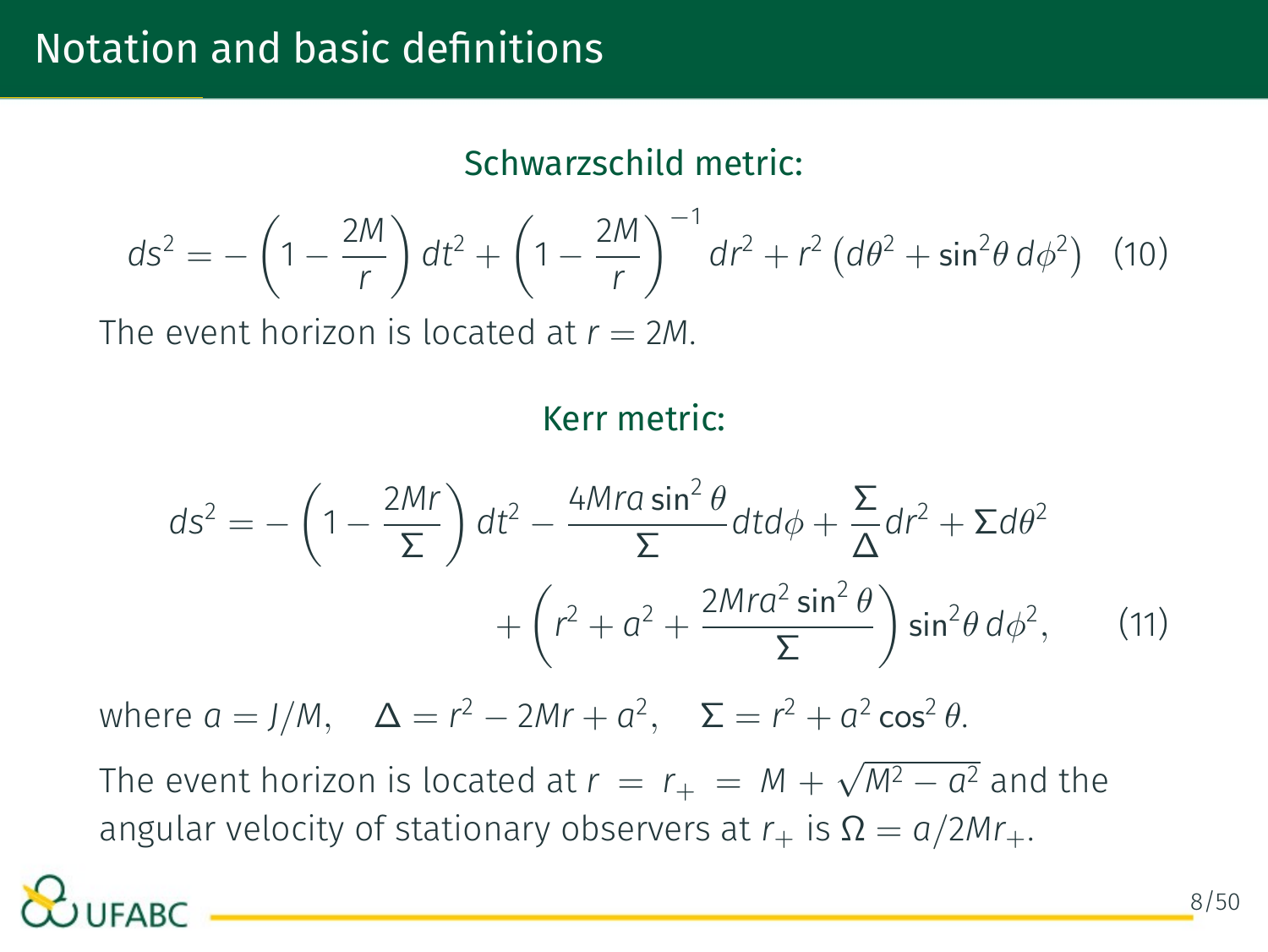The manipulation of trigonometric functions is faster in Mathematica if we introduce the change of variables  $\chi = \cos \theta$ , with  $\chi \in [-1, 1]$ , such that:

$$
\sin \theta = \sqrt{1 - \chi^2}, \quad d\chi = -\sin \theta \, d\theta, \quad d\theta = -\frac{d\chi}{\sqrt{1 - \chi^2}}. \tag{12}
$$

Therefore, all metric components of Schwarzschild and Kerr are rational functions. In Kerr, for example, we have:

$$
ds^{2} = -\left(1 - \frac{2Mr}{r^{2} + a^{2}\chi^{2}}\right)dt^{2} - \frac{4Mra(1 - \chi^{2})}{r^{2} + a^{2}\chi^{2}}dt d\phi
$$

$$
+ \frac{r^{2} + a^{2}\chi^{2}}{r^{2} - 2Mr + a^{2}}dr^{2} + \frac{r^{2} + a^{2}\chi^{2}}{1 - \chi^{2}}d\chi^{2}
$$

$$
+ (1 - \chi^{2})\left[r^{2} + a^{2} + \frac{2Mra^{2}(1 - \chi^{2})}{r^{2} + a^{2}\chi^{2}}\right]d\phi^{2}, \qquad (13)
$$

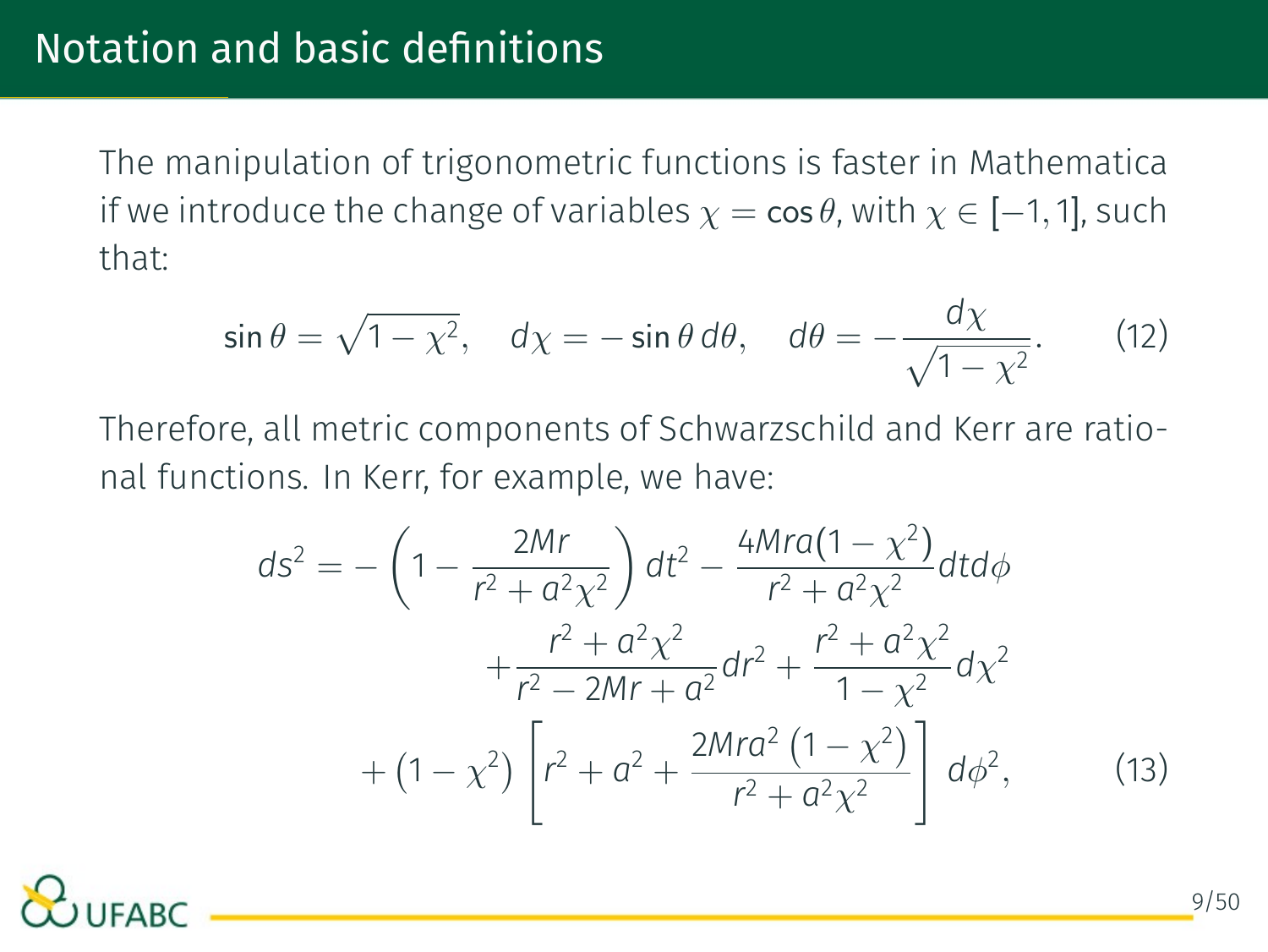## Part I:

Test fields in Schwarzschild and in Kerr - Basic notions on scattering, quasinormal modes, quasibound states, superradiance, and instabilities.

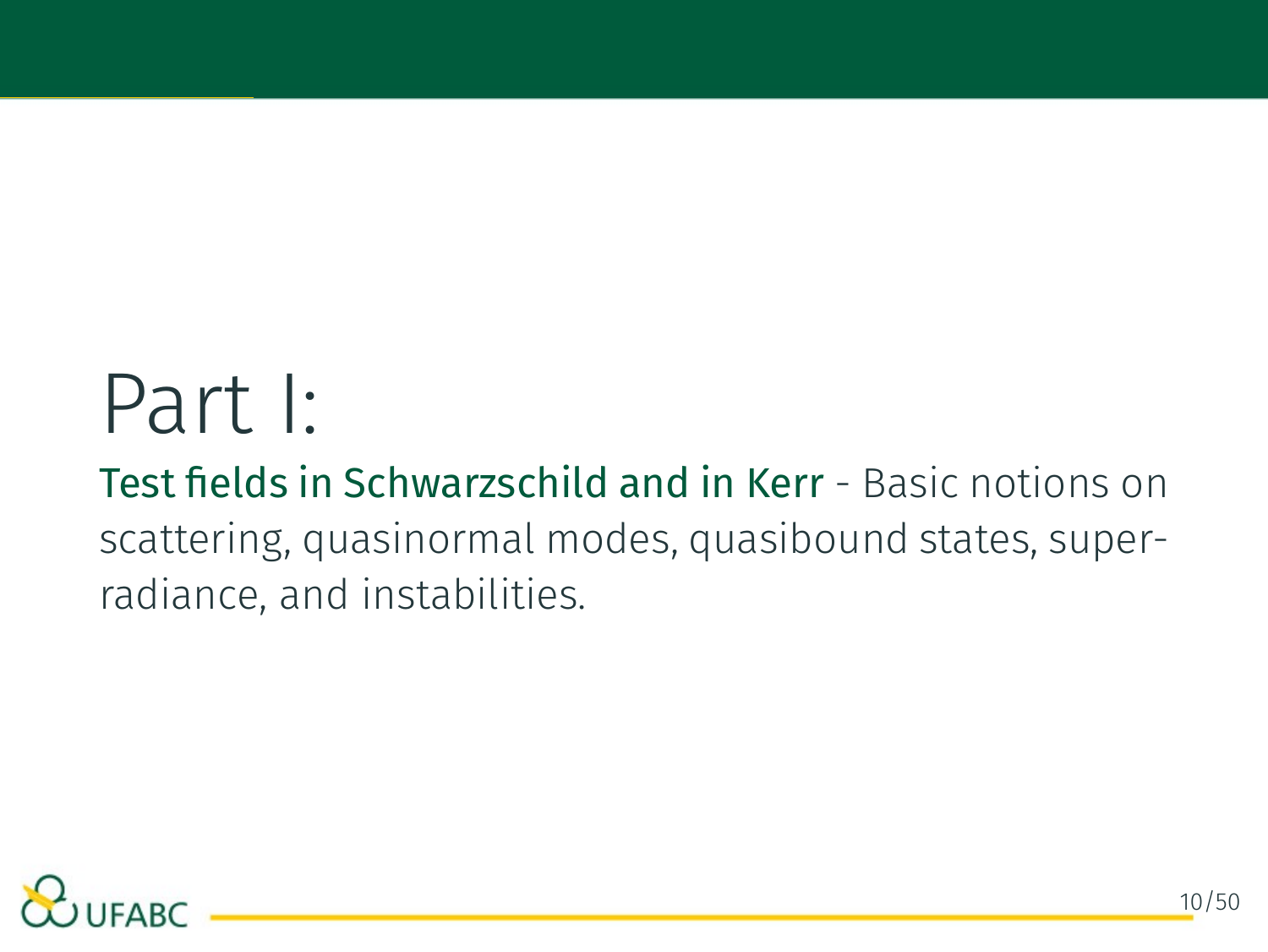When quantizing the energy-momentum relation of Special Relativity, we get (remember that  $c = 1$ )

$$
E2 = p2 + m2 \longrightarrow \hat{E}2 = \hat{p}2 + m212,
$$
 (14)

 $\hat{E} = i\hbar \partial_t$ ,  $\hat{p} = -i\hbar \nabla$  and 1 is the identity operator. Applying the identity to a scalar field Φ, we find the Klein–Gordon (KG) equation in the Minkowski spacetime:

$$
\left(-\partial_t^2 + \nabla^2 - \mu^2\right)\Phi = \left(\partial_\alpha\partial^\alpha - \mu^2\right)\Phi = 0, \text{ com } \mu = m/\hbar. \tag{15}
$$

In a generic spacetime, after replacing the ordinary derivatives by covariant derivatives and using the identity([9](#page-7-0)), we find:

$$
\left(\Box - \mu^2\right) \Phi = \frac{1}{\sqrt{-g}} \partial_\alpha \left(\sqrt{-g} g^{\alpha \beta} \partial_\beta \Phi\right) - \mu^2 \Phi = 0. \tag{16}
$$

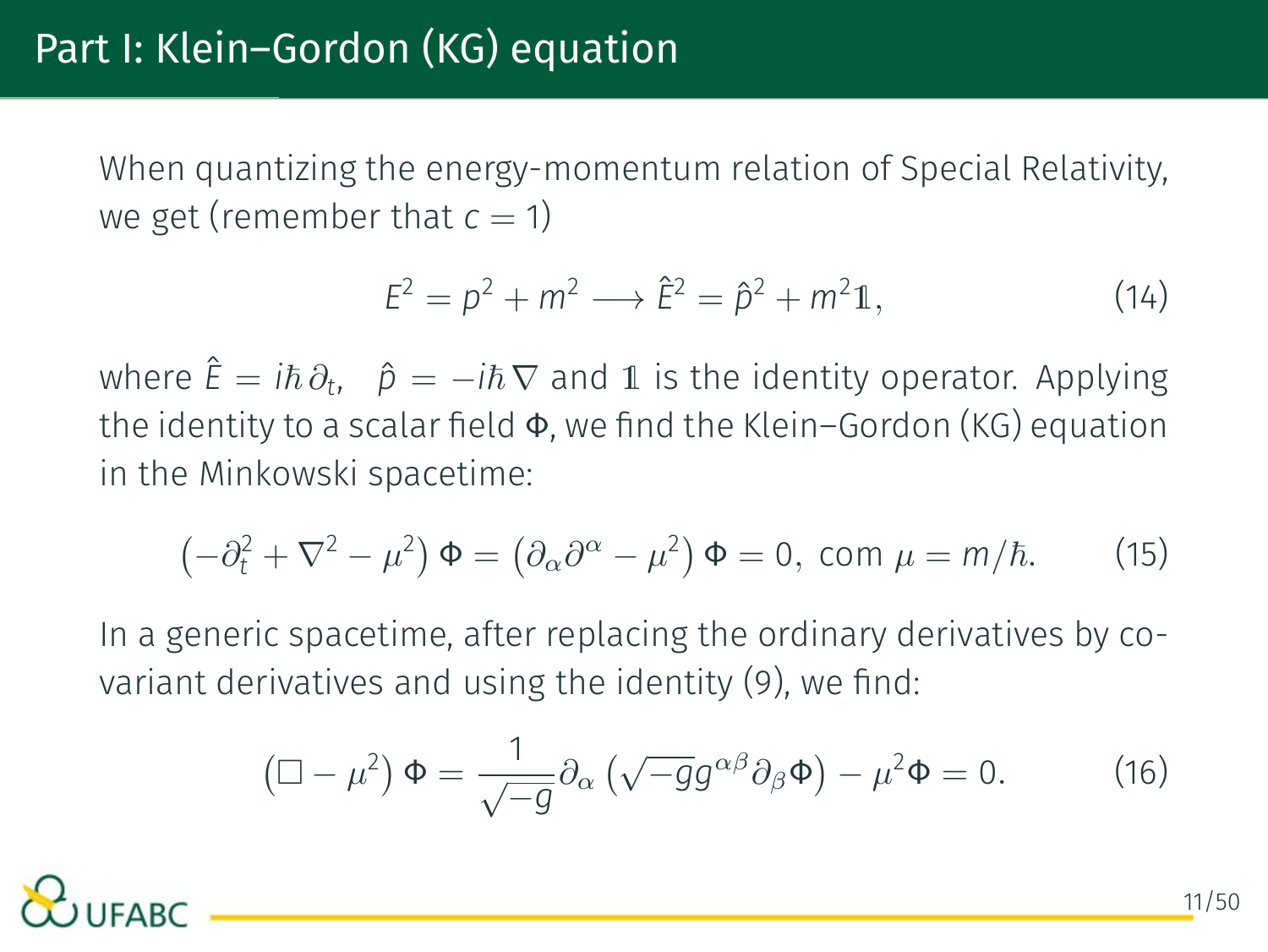#### Part I: Separation of the KG equation in Schwarzschild

Since the Schwarzschild spacetime is stationary and axisymmetric, we separate the coordinates *t* and *ϕ* in the KG equation using the *ansatz*

$$
\Phi(t,r,\chi,\phi) = \exp(-i\omega t + im\phi)\,\tilde{\Phi}(r,\chi) = \exp(-i\omega t + im\phi)\,R(r)S(\chi),
$$

where  $R(r)$  and  $S(\chi)$  are functions that will be determined if the separation of the coordinates *r* and *χ* succeeds.

Proceeding with the separation (see notebook), we find:

<span id="page-12-1"></span><span id="page-12-0"></span>
$$
\frac{d^2R}{dr^2} + \frac{2}{r} \frac{r - M}{r - 2M} \frac{dR}{dr} + \left[ \frac{\omega^2 r^2}{(r - 2M)^2} + \frac{\mu^2 r^2 - \lambda}{r(r - 2M)} \right] R = 0, \qquad (17)
$$
  

$$
(1 - \chi^2) \frac{d^2S}{d\chi^2} - 2\chi \frac{dS}{d\chi} + \left( \lambda - \frac{m^2}{1 - \chi^2} \right) S = 0, \qquad (18)
$$

where  $\lambda$  is a separation constant. Eq. [\(18\)](#page-12-0) is the associated Legendre equation. *S*( $\chi$ ) is well behaved (non-singular) at the poles (i.e.  $\chi = -1$ and  $\chi$  = 1) only if  $\lambda = \ell(\ell + 1)$ ,  $\ell \in \mathbb{Z}$ . In such a case,  $S = P_{\ell m}(\chi)$  are the associated Legendre polynomials.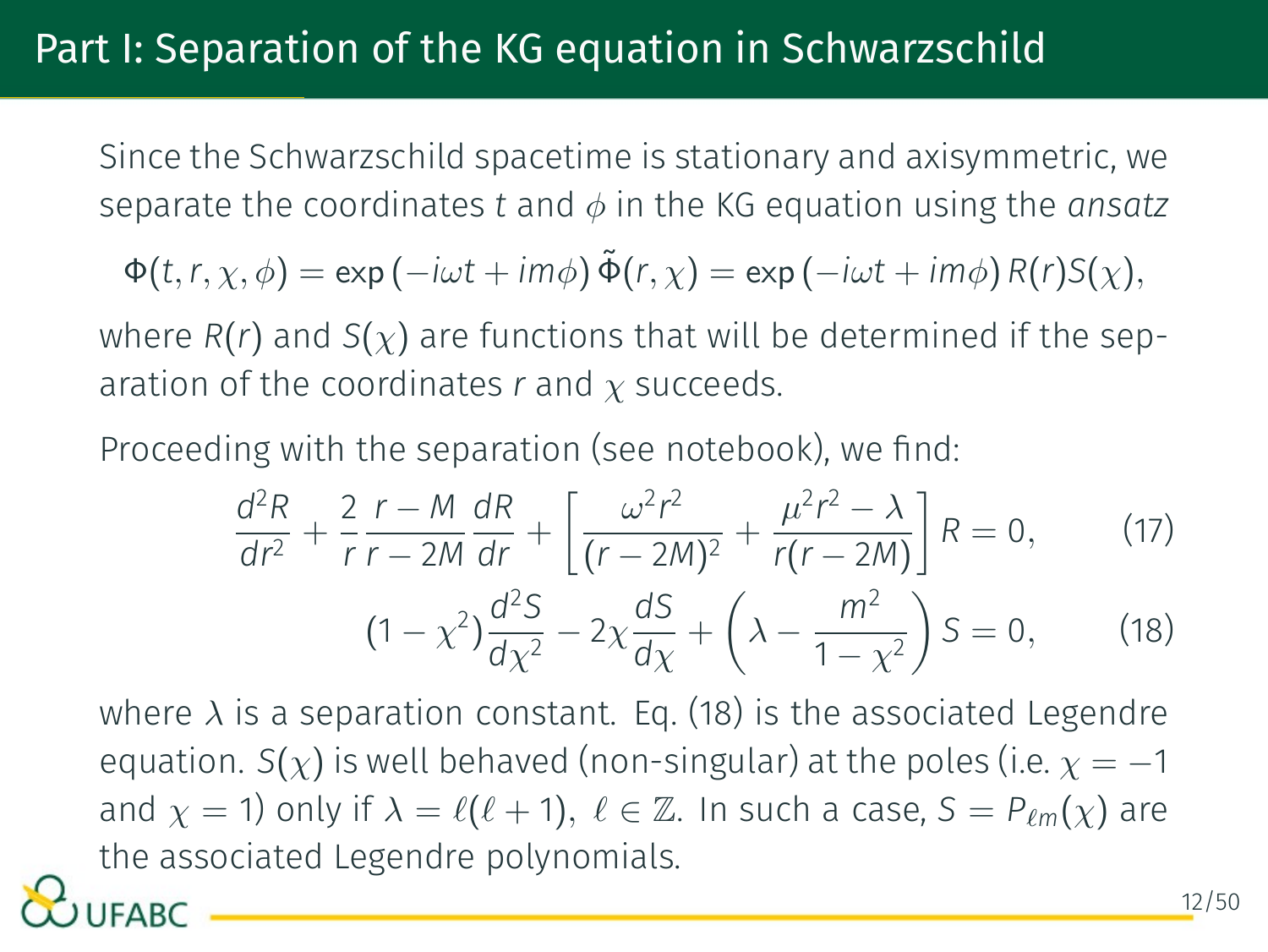The solutions defined in the previous slide are modes of frequency *ω*, orbital number  $\ell \in \mathbb{N}$  and azimuthal  $m \in \mathbb{Z}$ , with  $-\ell \leq m \leq \ell$ :

$$
\Phi_{\omega\ell m}(t,r,\chi,\phi) = \exp(-i\omega t + im\phi) R_{\omega\ell}(r) S_{\ell m}(\chi), \qquad (19)
$$

Since the KG is linear, any linear combination of modes is also a solution:

$$
\Phi(t, r, \chi, \phi) = \int_{-\infty}^{\infty} d\omega \sum_{\ell=0}^{\infty} \sum_{m=-\ell}^{\ell} a_{\ell m \omega} \exp(-i\omega t + im\phi) R_{\omega \ell}(r) P_{\ell m}(\chi), \tag{20}
$$

where *a<sup>ℓ</sup>m<sup>ω</sup>* are arbitrary functions of *ω* for any given pair (*ℓ, m*). The functions *a<sup>ℓ</sup>m<sup>ω</sup>* can be determined from the initial conditions associated with the problem under investigation.

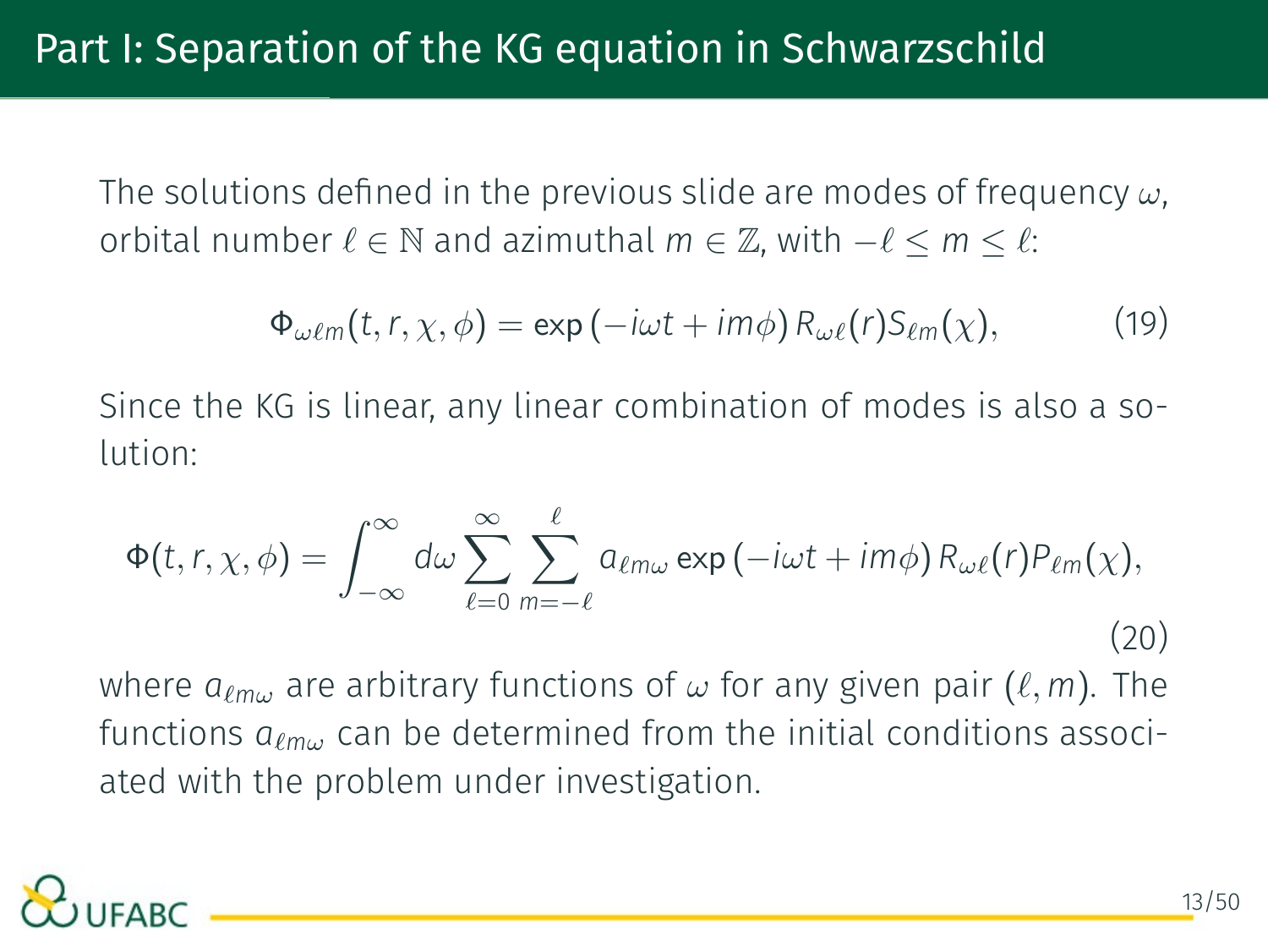It is convenient to look for changes of variables that transform the radial equation into a Schrödinger-like equation and that take extend the domain by moving the event horizon to infinity. This allows a simple physical interpretation of the results, as we will see shortly.

We define a new dependent variable *ψ* and a new independent variable *r<sup>∗</sup>* by:

$$
\psi_{\omega\ell}(r) = rR_{\omega\ell}(r), \quad \frac{dr_*}{dr} = \frac{r^2}{r^2 - 2Mr} \Rightarrow r_* = r + 2M \ln\left(\frac{r}{2M} - 1\right). \tag{21}
$$

Consequently, the radial equation [\(17\)](#page-12-1) becomes

$$
\frac{d^2\psi_{\omega\ell}}{dr_*^2} + \left[\omega^2 - V(r)\right]\psi_{\omega\ell} = 0, \qquad (22)
$$

with 
$$
r = r(r_*)
$$
 and  $V(r) = \left(1 - \frac{2M}{r}\right)\left(\mu^2 + \frac{\ell(\ell+1)}{r^2} + \frac{2M}{r^3}\right).$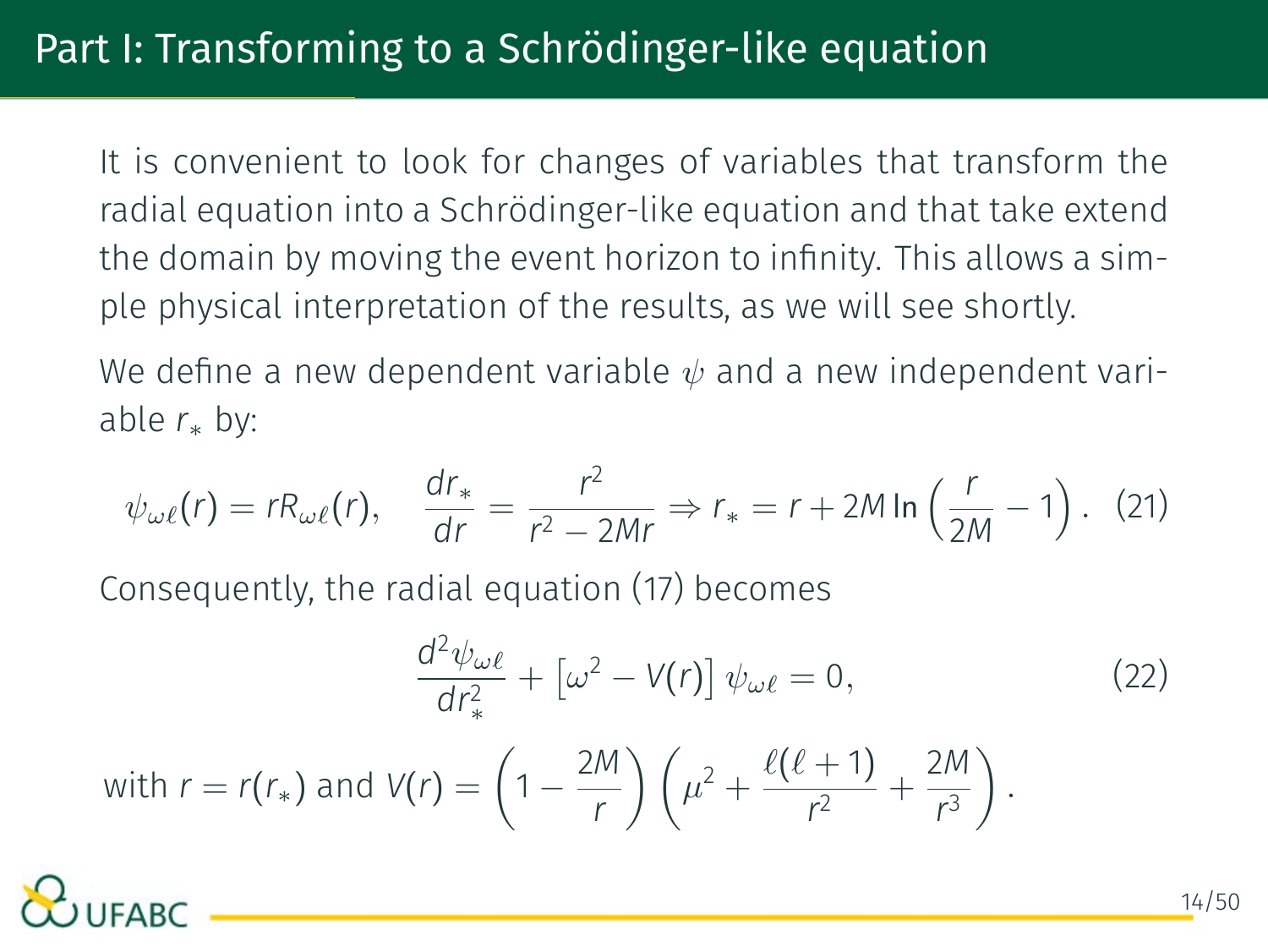We want to find solutions of the radial equation near and far away from the black hole. Recall that:

$$
\frac{d^2\psi_{\omega\ell}}{dr_*^2} + \left[\omega^2 - V(r)\right]\psi_{\omega\ell} = 0, \quad r_* = r + 2M\ln\left(\frac{r}{2M} - 1\right),
$$

$$
V(r) = \left(1 - \frac{2M}{r}\right)\left(\mu^2 + \frac{\ell(\ell+1)}{r^2} + \frac{2M}{r^3}\right).
$$

 $-$  Near the event horizon, i.e. when  $r \rightarrow 2M$ , we have:

$$
r_* \approx 2M \ln \left( \frac{r}{2M} - 1 \right) \rightarrow -\infty
$$
 and  $V(r) \rightarrow 0 \Rightarrow \frac{d^2 \psi_{\omega\ell}}{dr_*^2} + \omega^2 \psi_{\omega\ell} = 0$ 

Therefore,  $\psi_{\omega\ell} \to \exp(\pm i \omega r_*)$  when  $r_* \to -\infty$ .

– Far away from the black hole, i.e. when *r → ∞*:

$$
r_* \approx r \to +\infty
$$
 and  $V(r) \to \mu^2 \Rightarrow \frac{d^2 \psi_{\omega\ell}}{dr_*^2} + [\omega^2 - \mu^2] \psi_{\omega\ell} = 0.$ 

15/50

Therefore,  $\psi_{\omega\ell} \to \exp\left(\pm i\sqrt{\omega^2-\mu^2}\,r_*\right)$  when  $r_* \to +\infty$ .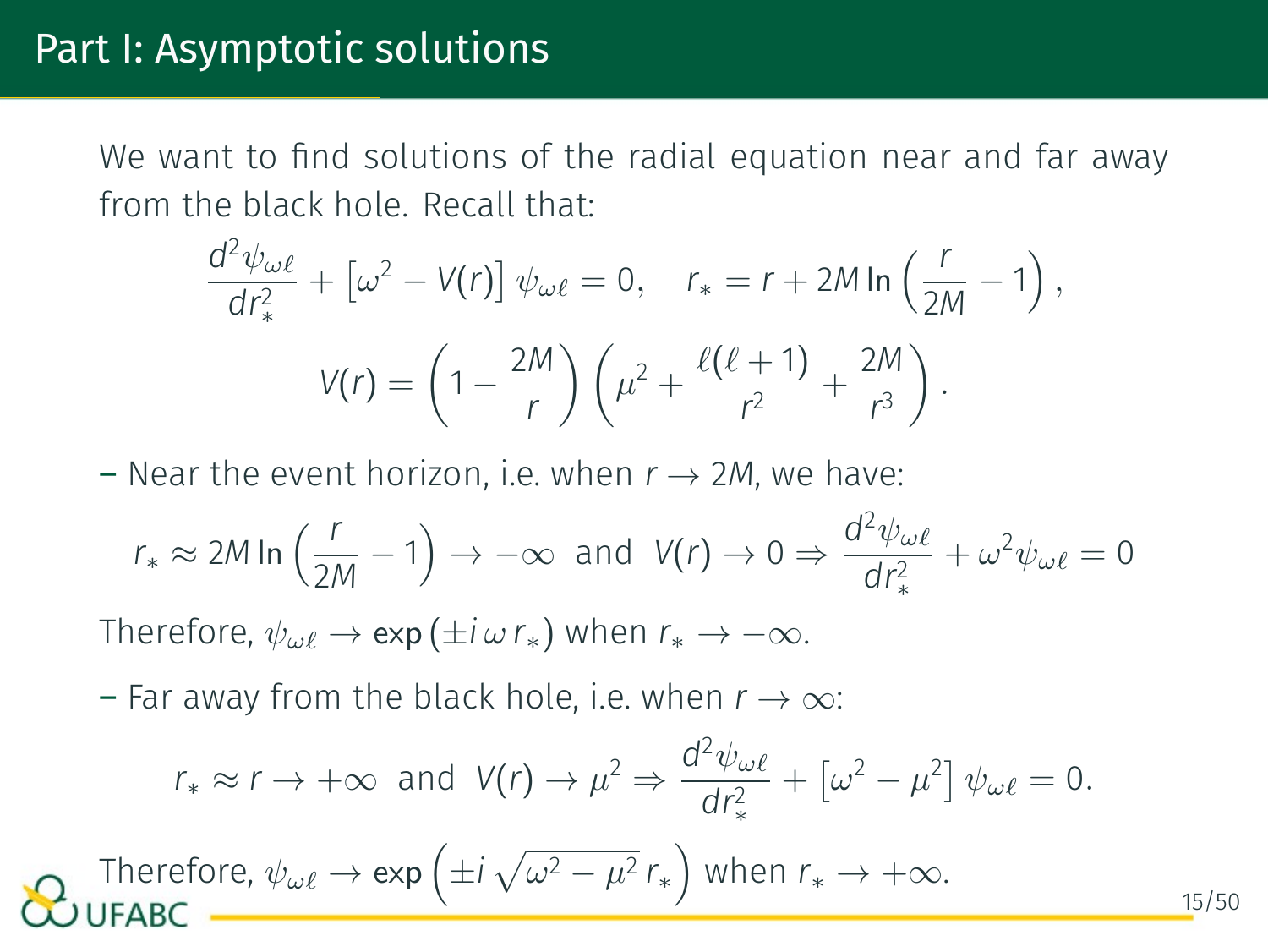#### Part I: Asymptotic solutions - physical interpretation

To sum up:

$$
\psi_{\omega\ell}(r_*) \approx \begin{cases} A_1 \exp(-i\,\omega\,r_*) + A_2 \exp(+i\,\omega\,r_*) \,, & r_* \to -\infty, \\ B_1 \exp(-i\,k\,r_*) + B_2 \exp(+i\,k\,r_*) \,, & r_* \to +\infty, \end{cases} \tag{23}
$$

where  $k = \sqrt{\omega^2 - \mu^2}$ . What is the physical interpretation of the constants  $A_1$ ,  $A_2$ ,  $B_1$ ,  $B_2$ ? Recalling the temporal dependence  $\exp(-i\,\omega\,t)$ , we have that:

 $-A_1$  represents the amplitude of a wave that enters the black hole and *A*<sup>2</sup> represents the amplitude of a wave that exits the black hole.

 $-$  If  $\omega > \mu$ :  $B_1$  represents the amplitude of an incoming wave at infinity and  $B<sub>2</sub>$  represents the amplitude of an outgoing wave at infinity.

 $-$  If  $\omega < \mu$ :  $B_1$  represents an exponential growing mode at infinity and B<sub>2</sub> represents an exponential decaying mode at infinity.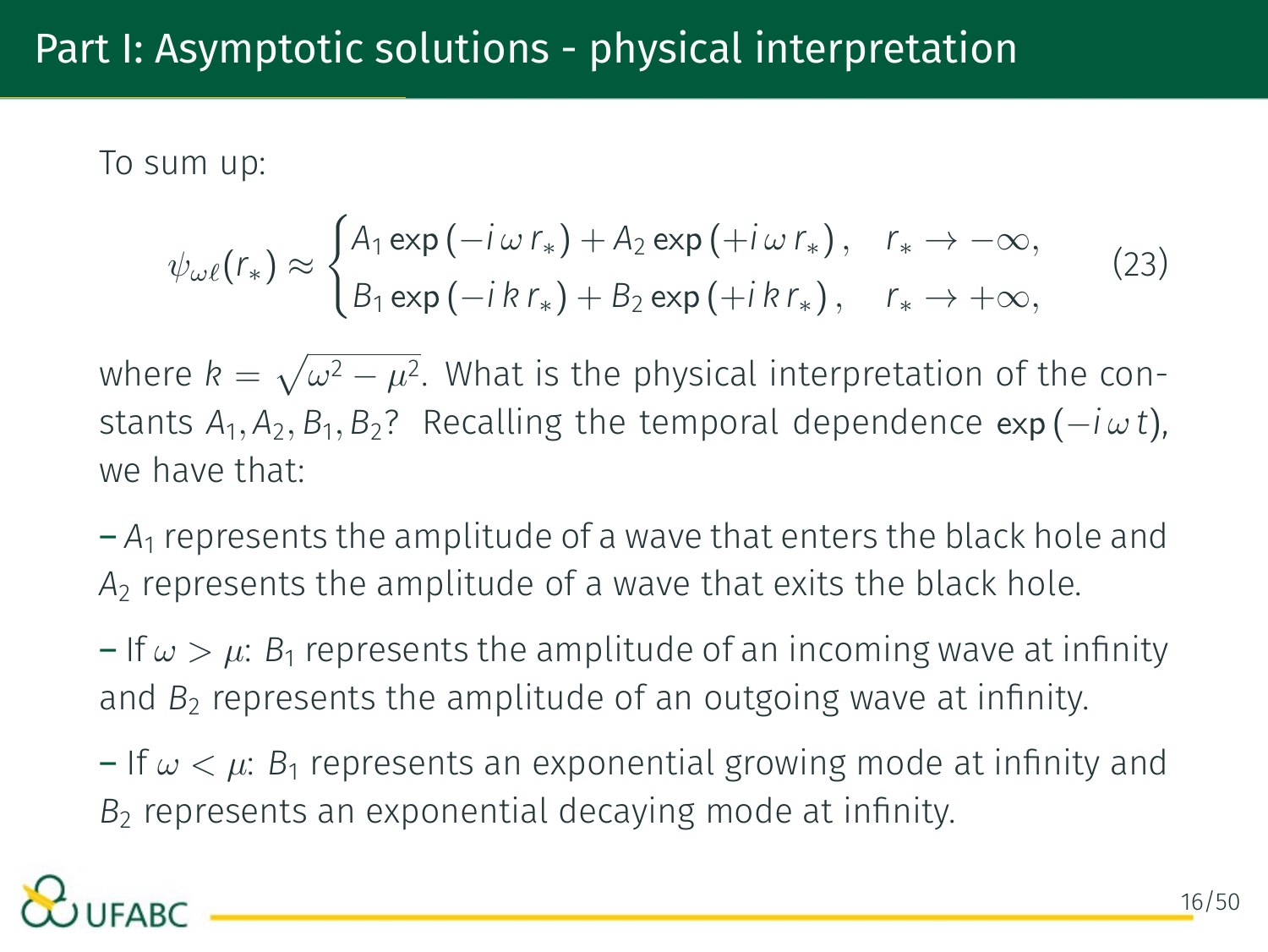#### Part I: Asymptotic solutions - physical interpretation



 $-A_1$  represents the amplitude of a wave that enters the black hole and *A*<sup>2</sup> represents the amplitude of a wave that exits the black hole.

 $-$  If  $\omega > \mu$ :  $B_1$  represents the amplitude of an incoming wave at infinity and  $B<sub>2</sub>$  represents the amplitude of an outgoing wave at infinity.

 $-$  If  $\omega < \mu$ :  $B_1$  represents an exponential growing mode at infinity and B<sub>2</sub> represents an exponential decaying mode at infinity.

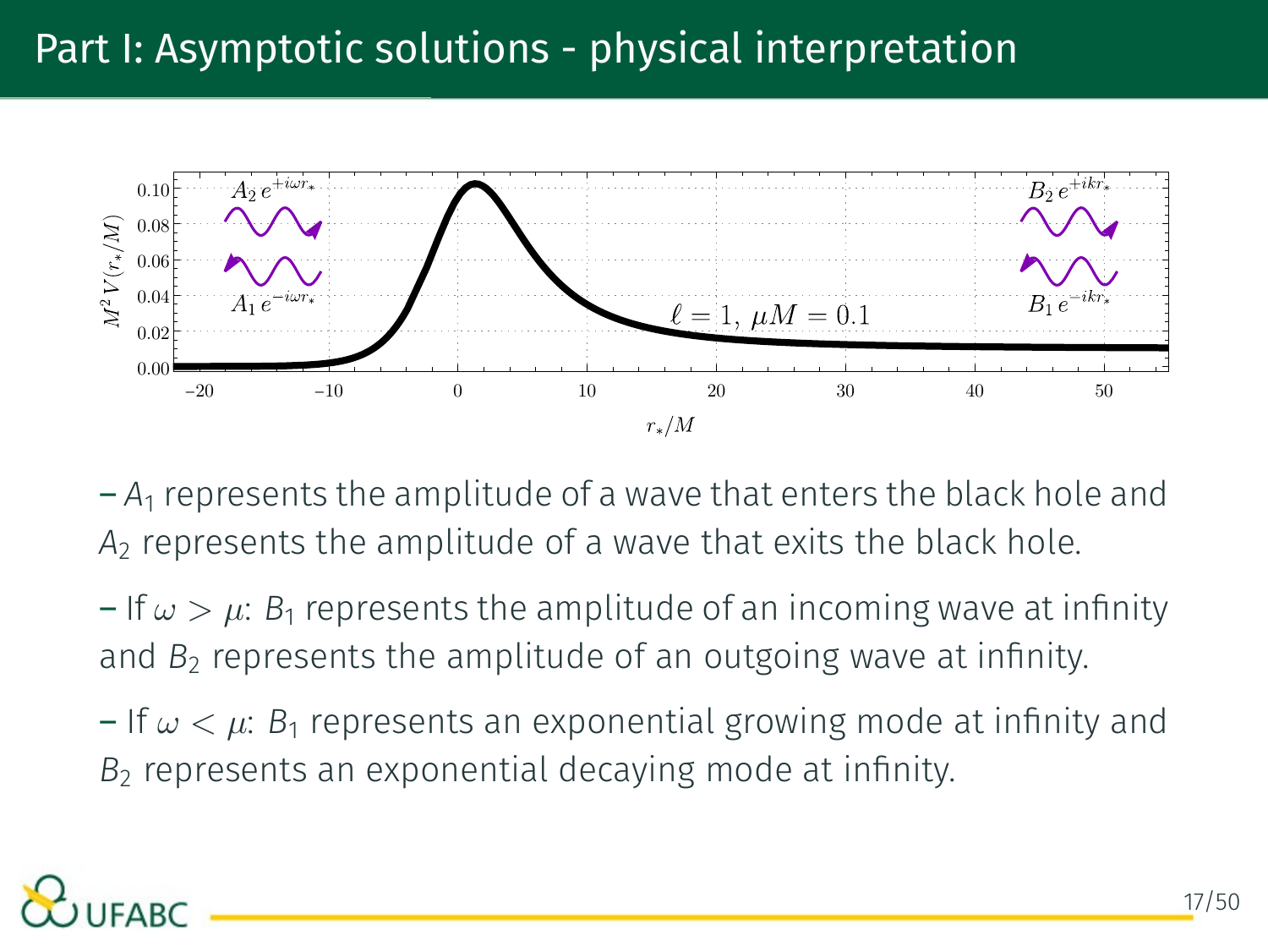We want to study three types of problem: scattering, quasinormal modes, and quasibound states. Recall that:

$$
\psi_{\omega\ell}(r_*) \approx \begin{cases} A_1 \exp(-i\,\omega\,r_*) + A_2 \exp(+i\,\omega\,r_*) \,, & r_* \to -\infty, \\ B_1 \exp(-i\,k\,r_*) + B_2 \exp(+i\,k\,r_*) \,, & r_* \to +\infty. \end{cases} \tag{24}
$$

- At the event horizon: classically, nothing can escape the black hole  $\Rightarrow$   $A_2 = 0$ .
- **Scattering:** a frequency  $\omega \in \mathbb{R}$ , with  $\omega > \mu$ , is given. We choose the amplitude  $B_1$  of the incoming wave from infinity and determine the amplitudes  $A_1$  and  $B_2$ .
- Quasinormal modes (QNMs) and quasibound states (QBSs): we impose a boundary condition at infinity - only outgoing waves (QNM) or only exponentially decaying solution (QBS). Due to the extra boundary condition, the frequency  $\omega \in \mathbb{C}$  is unknown (it is an eigenvalue problem).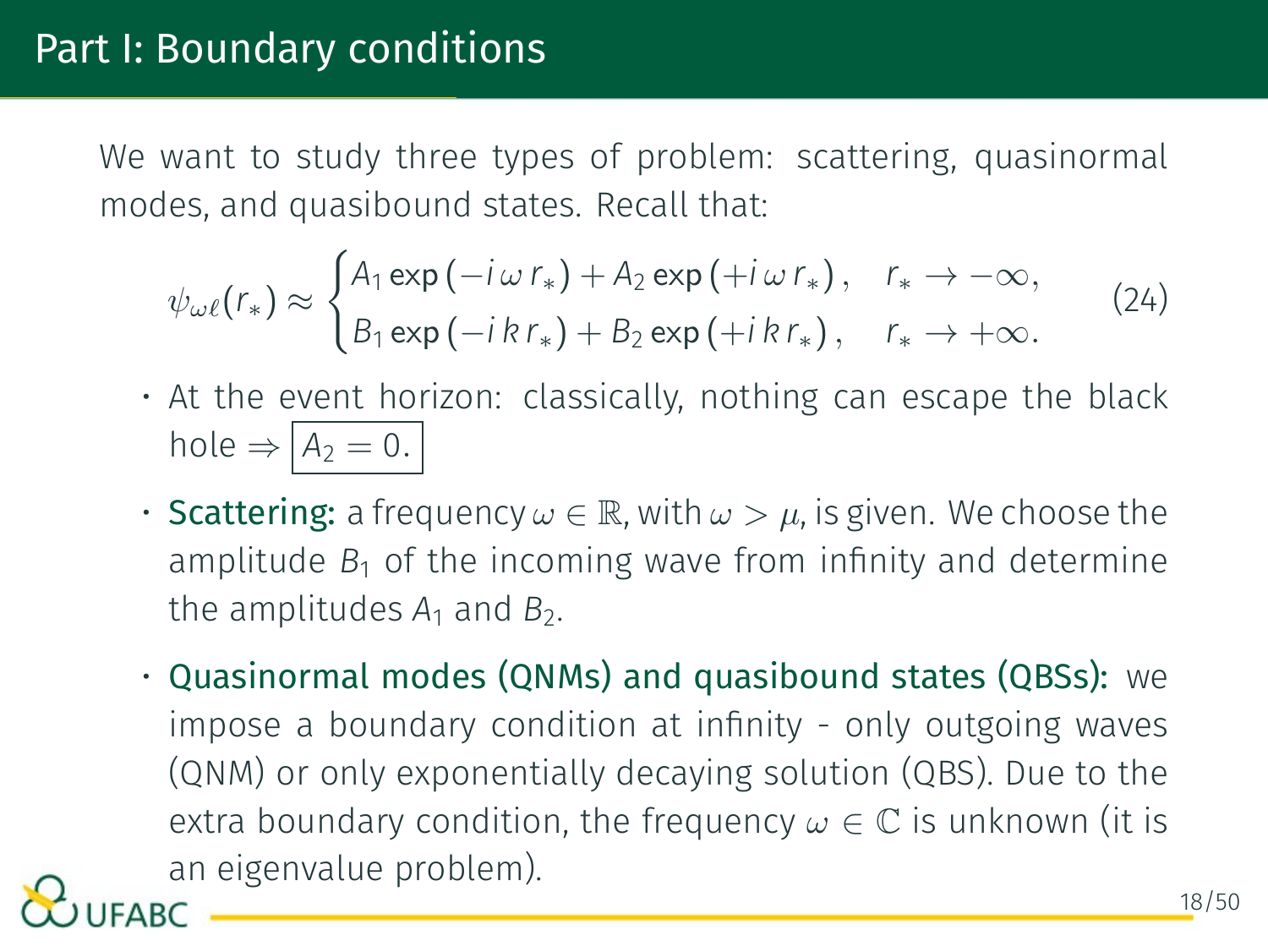We can understand black hole scattering by making an analogy with 1-D problems from QM. Assuming that  $\omega \in \mathbb{R}$ , with  $\omega > \mu$ , we have the  $\text{following representation of } \left[ \psi''_{\omega l} + \left[ \omega^2 - V(r) \right] \psi_{\omega l} = 0 \right]$ 



$$
\psi_{\omega\ell}(r_*) \approx \begin{cases} A_1 \exp(-i\,\omega\,r_*) \,, & r_* \to -\infty, \\ B_1 \exp(-i\,k\,r_*) + B_2 \exp(+i\,k\,r_*) \,, & r_* \to +\infty. \end{cases} \tag{25}
$$

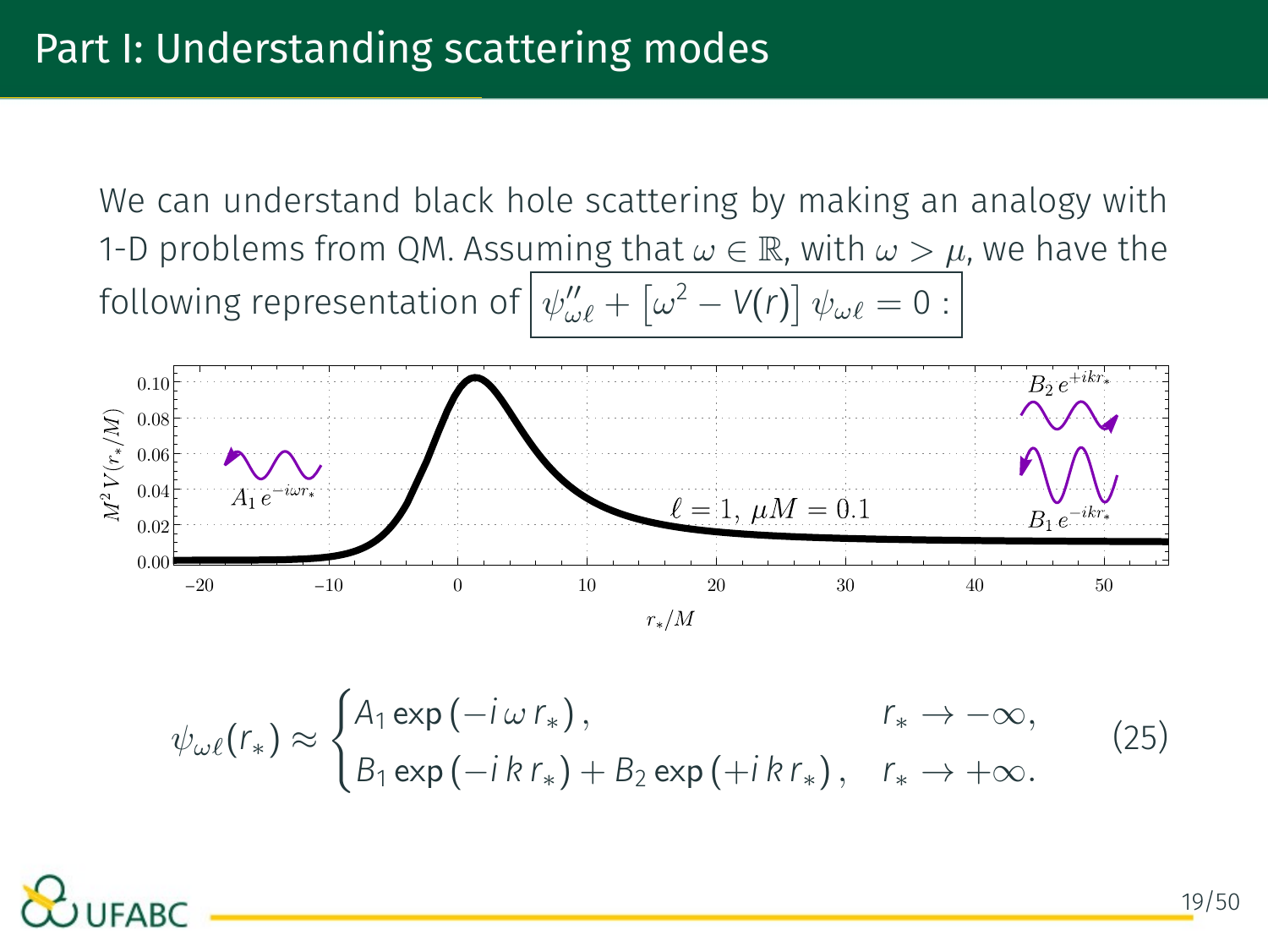#### Part I: Understanding scattering modes

Note that if  $\psi_{\omega}$ , with  $\omega \in \mathbb{R}$ , is a solution of the differential equation

$$
\frac{d^2\psi_{\omega\ell}}{dr_*^2} + \left[\omega^2 - V(r)\right]\psi_{\omega\ell} = 0, \qquad (26)
$$

then *ψ ∗ ωℓ* is also a solution of the same equation. Since the equation has no first order term, we find that the wronskian *W* between two solutions is contant. Therefore,

$$
W(\psi_{\omega\ell}, \psi_{\omega\ell}^*) = \psi_{\omega\ell} \frac{d\psi_{\omega\ell}^*}{dr_*} - \psi_{\omega\ell}^* \frac{d\psi_{\omega\ell}}{dr_*} = \text{constant} \tag{27}
$$

Equating the wronskian at the horizon and at infinity, we find:

$$
W|_{r_* \to -\infty} = W|_{r_* \to \infty} \Rightarrow 2i\omega |A_1|^2 = 2ik \left( |B_1|^2 - |B_2|^2 \right). \tag{28}
$$

Hence,

$$
R_{\omega} + T_{\omega} = 1
$$
, onde  $R_{\omega} = \left| \frac{B_2}{B_1} \right|^2$  e  $T_{\omega} = \frac{\omega}{k} \left| \frac{A_1}{B_1} \right|^2$  (29)

are, respectively, the reflection and transmission coefficients.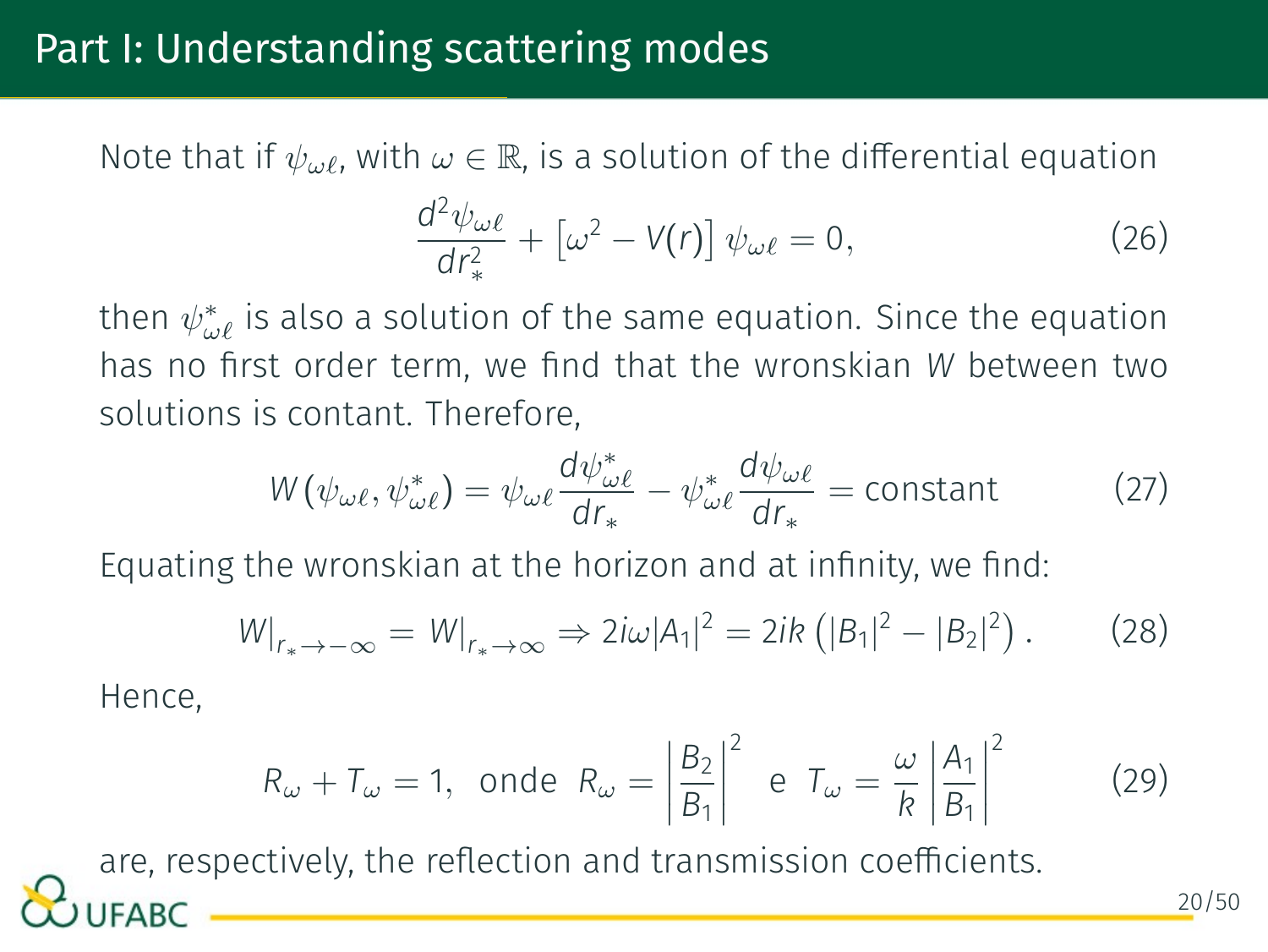Normal modes are the characteristic modes of oscillation of a system (as in the cases of a mass-spring system and a string with fixed ends). Due to the boundary conditions, normal modes do not exist for black holes. For black holes, the characteristic oscillations are always associated with dissipation, originating QNMs. The QNMs are the natural modes of relaxation of a black hole. They are characterized by the absence incoming waves from infinity.



In terms of the scattering problem, we can think of the QNMs as poles of the scattering coefficients, i.e.

 $\omega \in \mathbb{C}$  such that  $1/T_{\omega} \to 0$  and  $1/R_{\omega} \to 0$ . (30)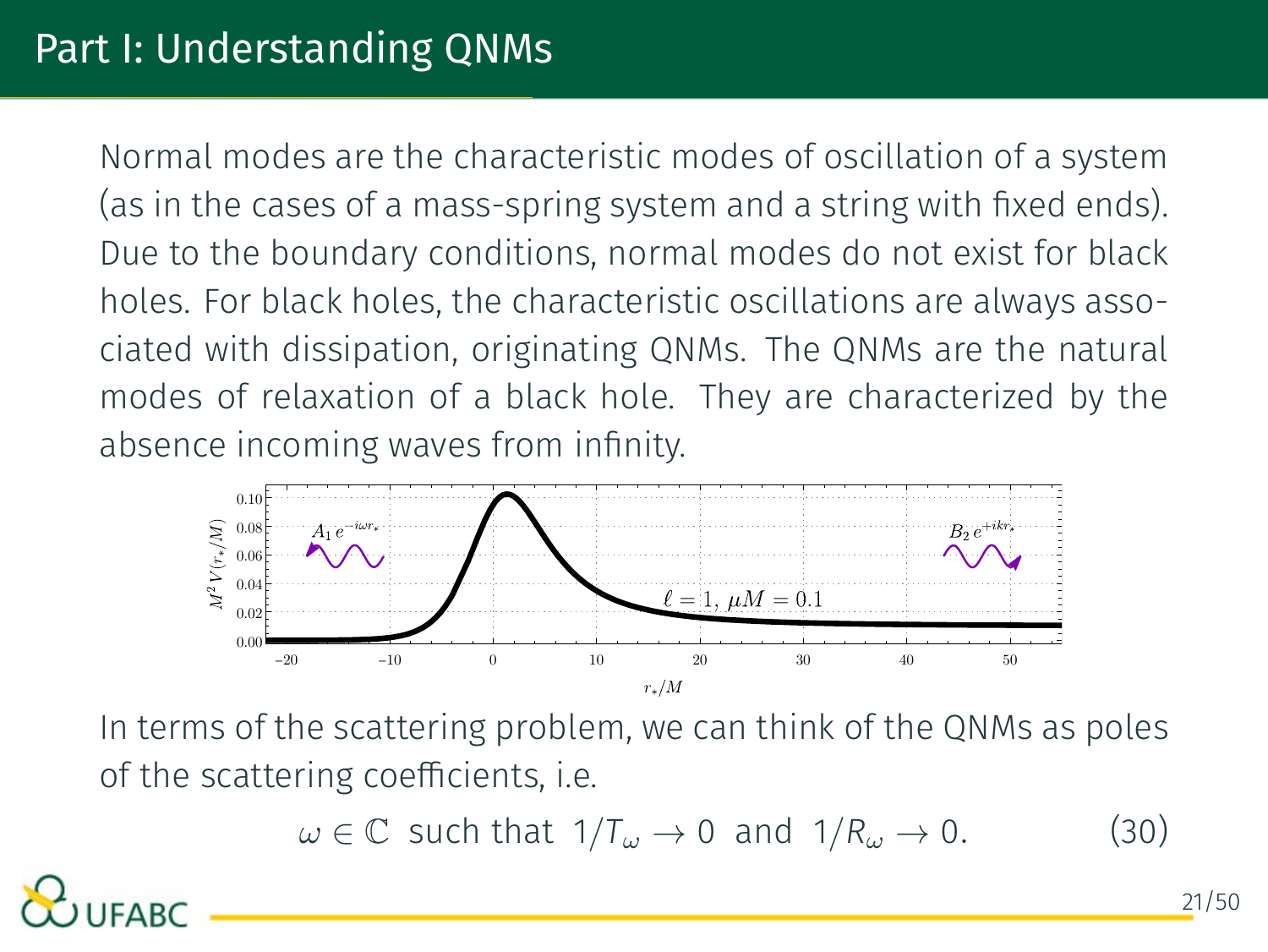#### Part I: Understanding QNMs



Writing  $\omega = \omega_R + i\omega_I$  and  $k = k_R + ik_I$  (without loss of generality, we assume  $\omega_R > 0$  and  $\overline{R}_R > 0$ , we have (at  $r \to \infty$ ):

$$
\phi_{\omega\ell m} \propto \exp(-i\,\omega\,t + i\,k\,x) = \exp\left[-i\,\omega_R\,\left(t - \frac{k_R}{\omega_R}\,r\right)\right] \exp\left(\omega_l\,t\right) \exp\left(-k_l\,r\right)
$$

 $-$  QNMs are characterized by  $|\omega|$  < 0, leading to energy dissipation. If  $\omega$ <sup>*I*</sup>  $\omega$ <sup>*I*</sup>  $\omega$ <sup>*I*</sup>  $\omega$ <sup>*I*</sup>  $\omega$ <sup>*I*</sup> *I*<sup>*I*</sup>  $\omega$ <sup>*I*</sup> *I*<sup>*I*</sup>  $\omega$ <sup>*I*</sup> *I*<sup>*I*</sup>  $\omega$ <sup>*I*</sup> *I*<sup>*I*</sup>  $\omega$ <sup>*I*</sup> *I*<sup>*I*</sup>  $\omega$ <sup>*I*</sup> *II*  $\omega$ <sup>*I*</sup>  $\omega$ <sup>*I*</sup> *I*  $\omega$ *I*  $\omega$ *I*  $\omega$ *I*  $\omega$ *I*  $\omega$ *I*  $\omega$ 

 $-$  QNMs are not normalizable - since  $k<sub>I</sub> < 0$ , they are not localized in space, diverging in the limit  $r \to \infty$ .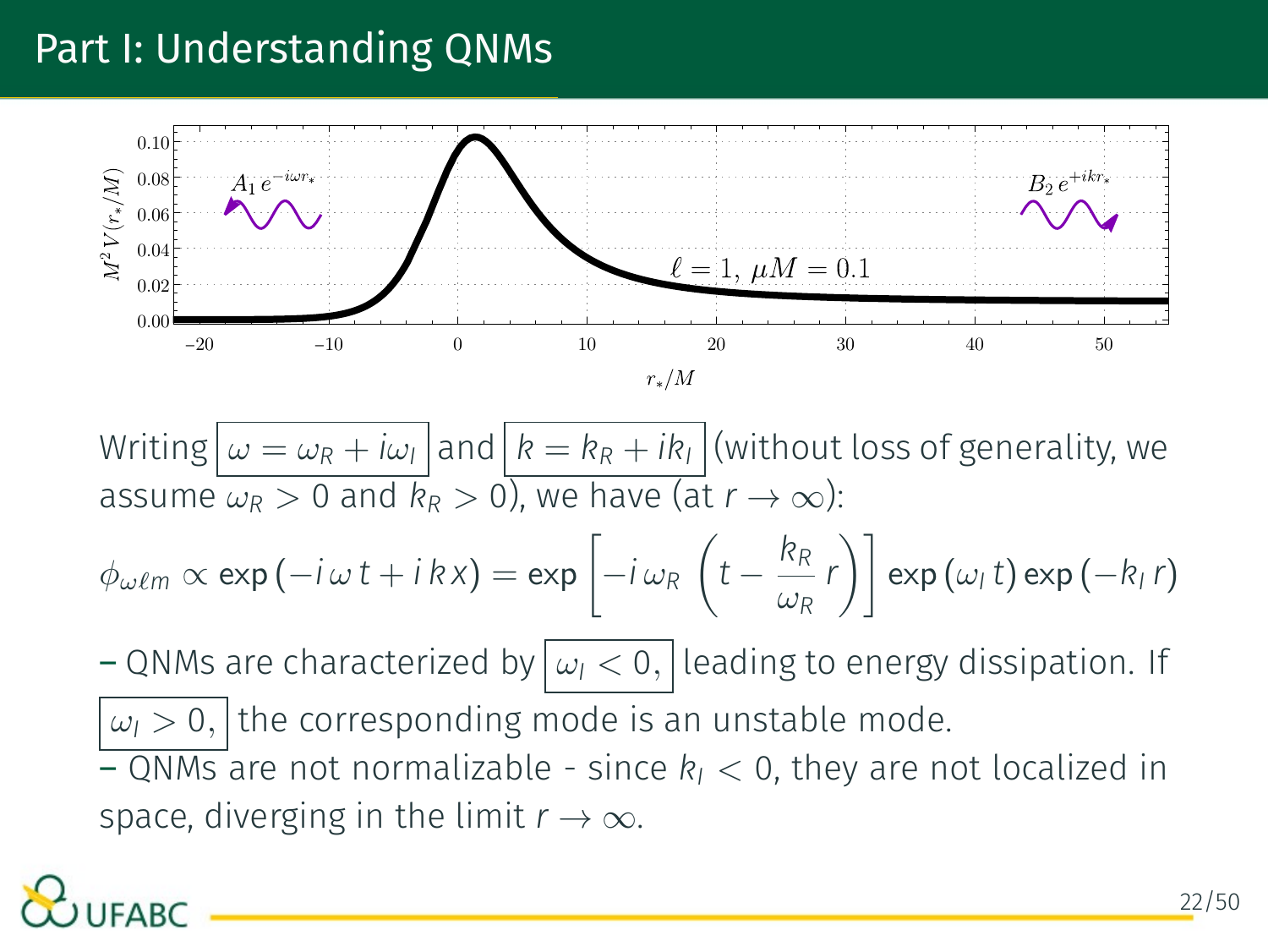#### Part I: Understanding QBSs

Unlike QNMs, the QBSs are localized in space (far away from the black hole, they decay exponentially). The QBSs remain localized inside the potential well generated by the mass of the field:

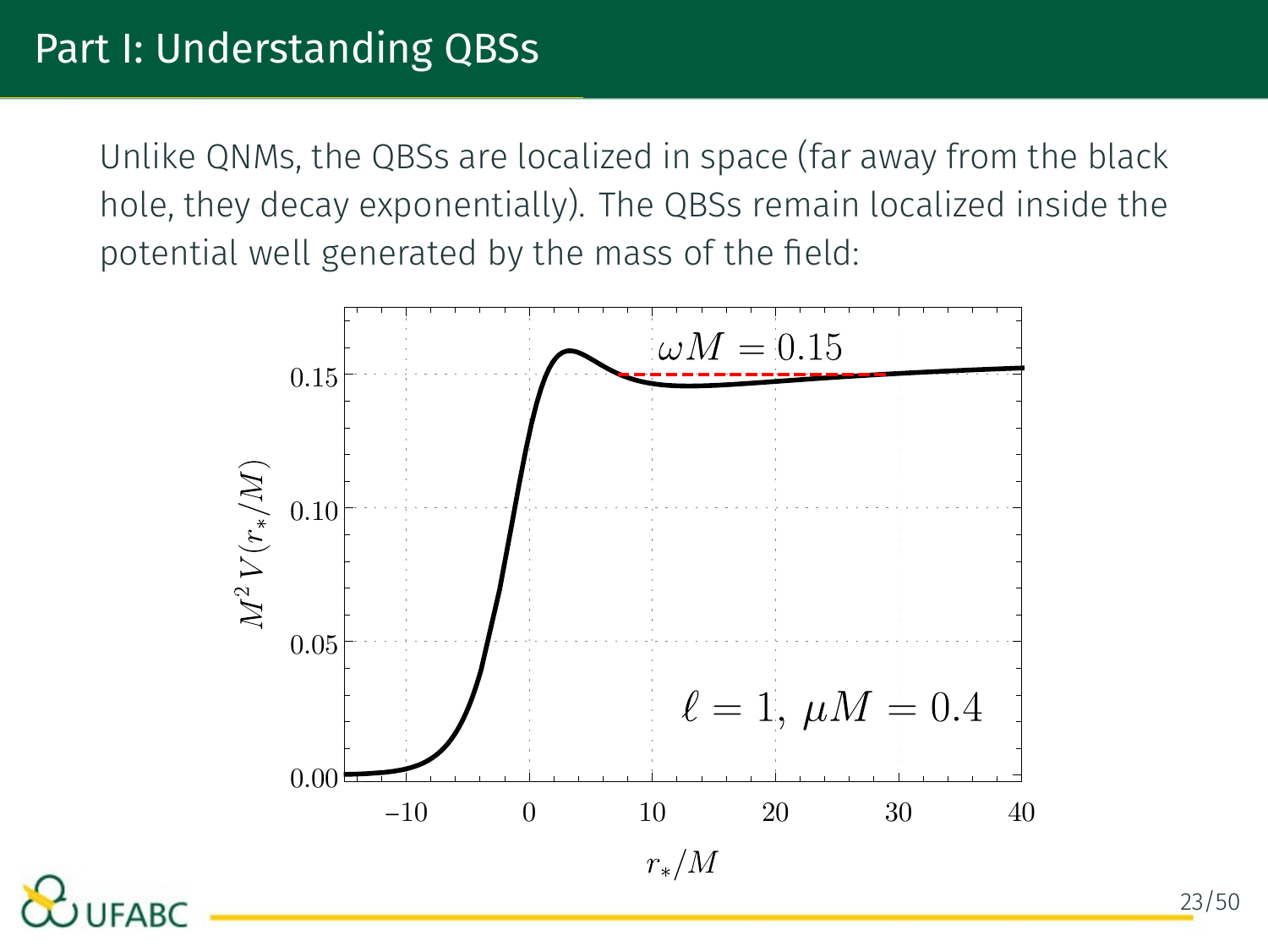• As in the case of QNMs, due to the boundary conditions the frequency of the QBSs are complex numbers.

• Writing  $\omega = \omega_R + i\omega_I$  and  $k = k_R + ik_I$  (without loss of generality, we assume  $\omega_R > 0$  and  $k_l > 0$ ), we find that (at  $r \to \infty$ ):

$$
\phi_{\omega\ell m} \propto \exp(-i\,\omega\,t + i\,k\,r) = \exp\left[-i\,\omega_R\,\left(t - \frac{k_R}{\omega_R}\,r\right)\right] \exp\left(\omega_l\,t\right) \exp\left(-k_l\,r\right)
$$

• QBSs have  $| \omega_1$  < 0. If  $| \omega_1$  > 0, the corresponding mode is unstable.

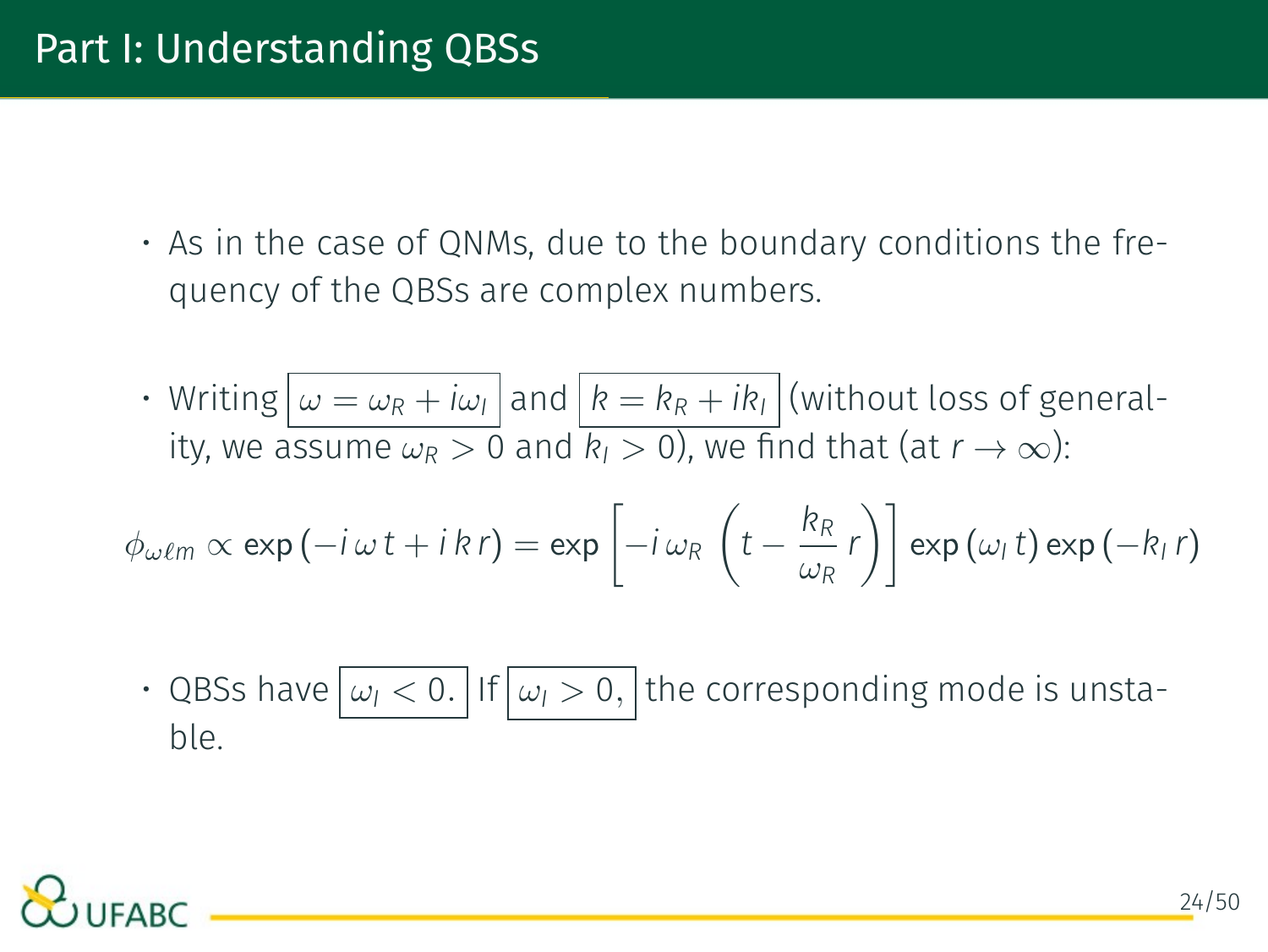In all cases, we impose the boundary condition that requires only ingoing waves at the event horizon. What differentiate the modes is the boundary condition at infinity:

- **Scattering modes:** real frequency ( $\omega$ <sub>I</sub> = 0) is given; boundary condition not required at infinity (both ingoing and outgoing waves).
- **QNMs:** complex frequency ( $\omega$ <sup> $I$ </sup> < 0) to be determined; boundary condition at infinity required (only outgoing wave).
- **EQLs:** complex frequency ( $\omega$ <sup> $I$ </sup>  $<$  0) to be determined; boundary condition at infinity required (only exponentially decaying wave). Only exists when  $\mu \neq 0$ .
- In general, there is a discrete set (infinite, but countable) of QNMs and QBSs.

– If *ω<sup>I</sup> >* 0 is found, instead of a QNM or a QBS, we have an unstable mode. In Schwarzschild, unstable modes are not allowed.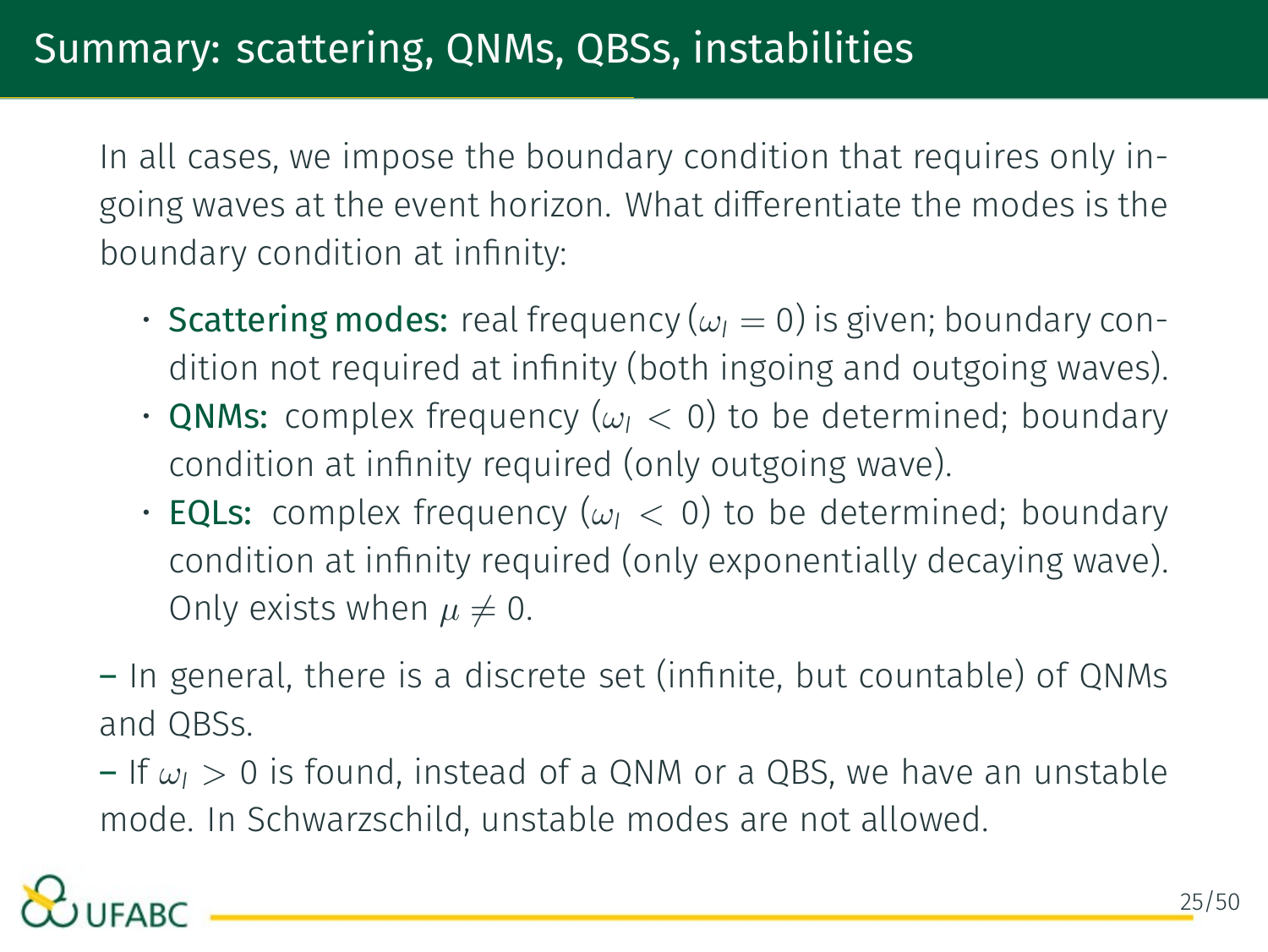The study of scalar fields in Kerr is similar to Schwarzschild, but there are important differences that we will highlight in the next few slides.

Since the Kerr spacetime is stationary and axisymmetric, we separate the coordinates in the KG equation using the *ansatz*

$$
\Phi(t, r, \chi, \phi) = \exp(-i\omega t + im\phi) \tilde{\Phi}(r, \chi) = \exp(-i\omega t + im\phi) R(r) S(\chi).
$$

The functions  $R(r)$  e  $S(\chi)$  satisfy (see notebook):

<span id="page-26-0"></span>
$$
\Delta^2 \frac{d^2 R}{dr^2} + \Delta \frac{d\Delta}{dr} \frac{dR}{dr} + \left[ K^2(r) - \left( \lambda + \mu^2 r^2 \right) \Delta \right] R = 0, \quad (31)
$$

$$
(1 - \chi^2) \frac{d^2 S}{d\chi^2} - 2\chi \frac{dS}{d\chi} + \left( a^2 k^2 \chi^2 + A - \frac{m^2}{1 - \chi^2} \right) S = 0, \quad (32)
$$

 $\omega^{2} = \omega^{2} - \mu^{2}, \ \Delta = (r - r_{+})(r - r_{-}), \ K = \omega(r^{2} + a^{2}) - a m,$  $\lambda = A + a^2 \omega^2 - 2am\omega$ , and *A* is a separation constant. Recall that  $\Delta = r^2 - 2Mr + a^2 = (r - r_+)(r - r_-).$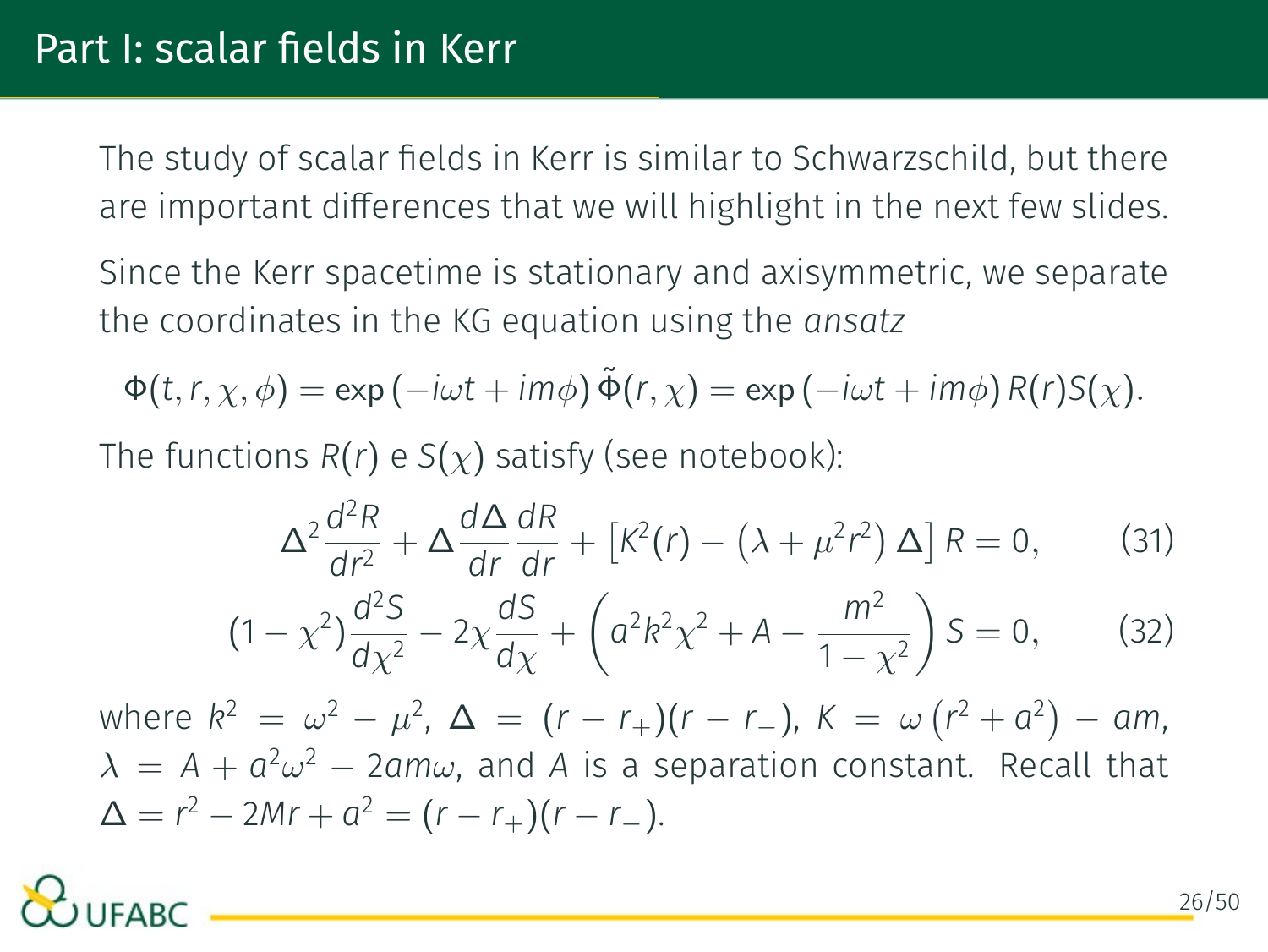#### Part I: scalar fields in Kerr

The equation for  $S(\chi)$  is called the spheroidal equation:

$$
(1 - \chi^2) \frac{d^2S}{dx^2} - 2\chi \frac{dS}{dx} + \left( a^2 k^2 \chi^2 + A - \frac{m^2}{1 - \chi^2} \right) S = 0.
$$

- The solutions *S*(*χ*) are well behaved (non-singular) at the poles (i.e.  $\chi = -1$  and  $\chi = 1$ ) only for a discrete set of constants  $A_{\ell}$ , *ℓ ∈* Z.
- The associated functions *S<sup>ℓ</sup>m*(*χ*) exp(*imϕ*) are called spheroidal harmonics.
- In general, there is no analytic expression for the eigenvalues *Aℓ*. But one can show that:

$$
A_{\ell} = \ell(\ell+1) + \mathcal{O}\left(a^2k^2\right)
$$

In other words, when  $a = 0$  we have  $A_{\ell} = \ell(\ell + 1)$  and the spheroidal harmonics reduce to the spherical harmonics.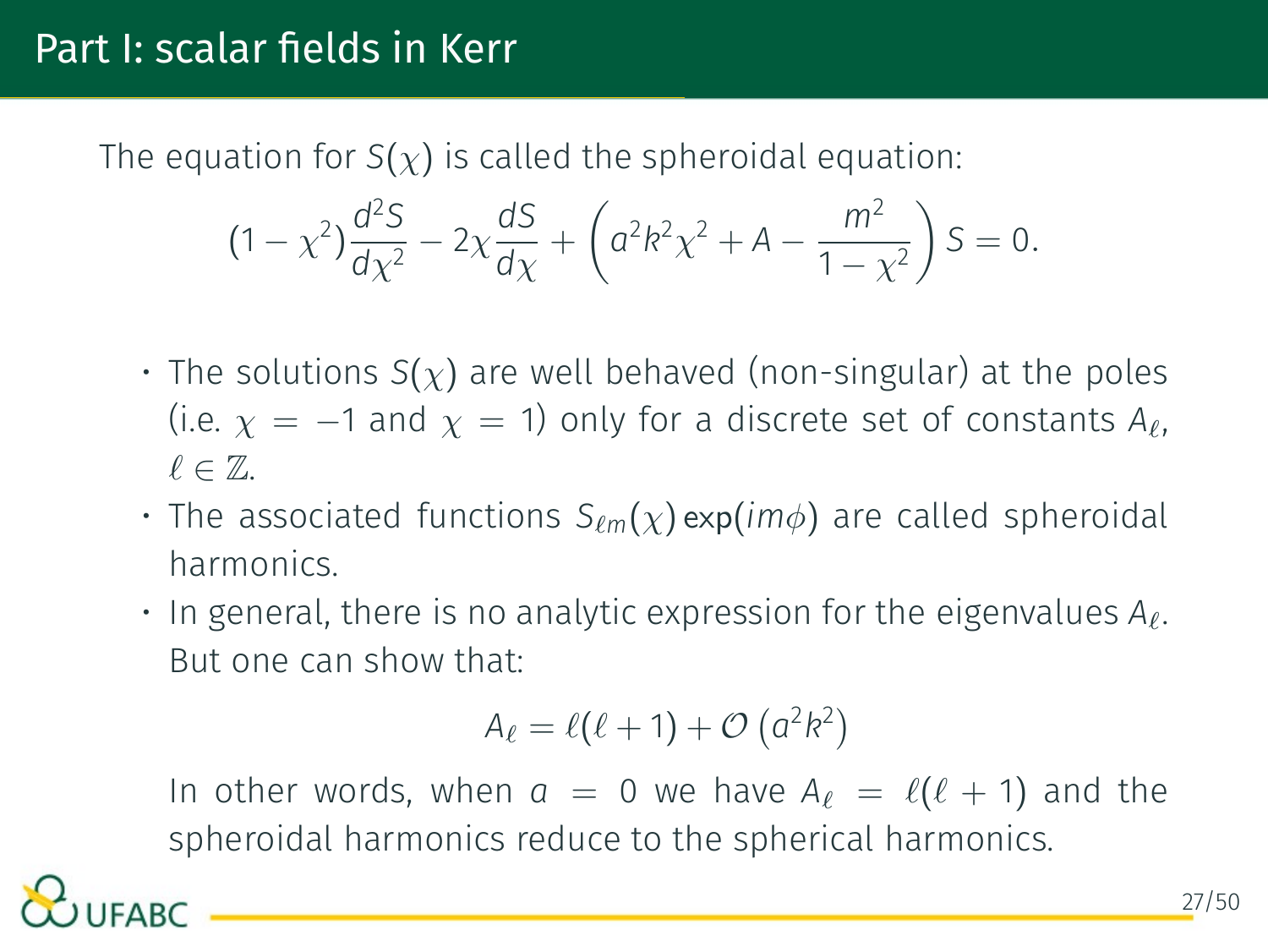The radial equation can be put into a Schrödinger like form if we define  $\psi$  and  $r_*$  through [recall that  $\Delta = (r - r_+)(r - r_-)$ ]:

$$
\psi_{\omega\ell}(r) = \sqrt{r^2 + a^2} R_{\omega\ell}(r), \quad \frac{dr_*}{dr} = \frac{r^2 + a^2}{\Delta} \tag{33}
$$

At the horizon  $(r \to r_+)$ , we have  $r_* \to -\infty$ . At infinity  $(r \to +\infty)$ , we have  $r_* \to +\infty$ . The radial equation [\(31\)](#page-26-0), in terms of  $\psi$  and  $r_*$ , is

$$
\frac{d^2\psi_{\omega\ell}}{dr_*^2} + \left[\omega^2 - V(\omega, r)\right]\psi_{\omega\ell} = 0.
$$
 (34)

Unlike Schwarzschild, in Kerr the potential *V* depends on *ω*. To save space, we do not write it explicitly (see notebook). For now, it is enough to know that (recall that  $Ω = a/2Mr_+$ ):

$$
\text{Em } r_* \to -\infty: \quad V \to (\omega - m\Omega)^2 = \widetilde{\omega}^2 \implies \psi_{\omega\ell} \propto \exp\left(\pm i\widetilde{\omega}r_*\right) \quad (35)
$$

$$
Em r_* \to \infty: \quad V \to \omega^2 - \mu^2 = k^2 \implies \psi_{\omega\ell} \propto \exp\left(\pm ikr_*\right) \tag{36}
$$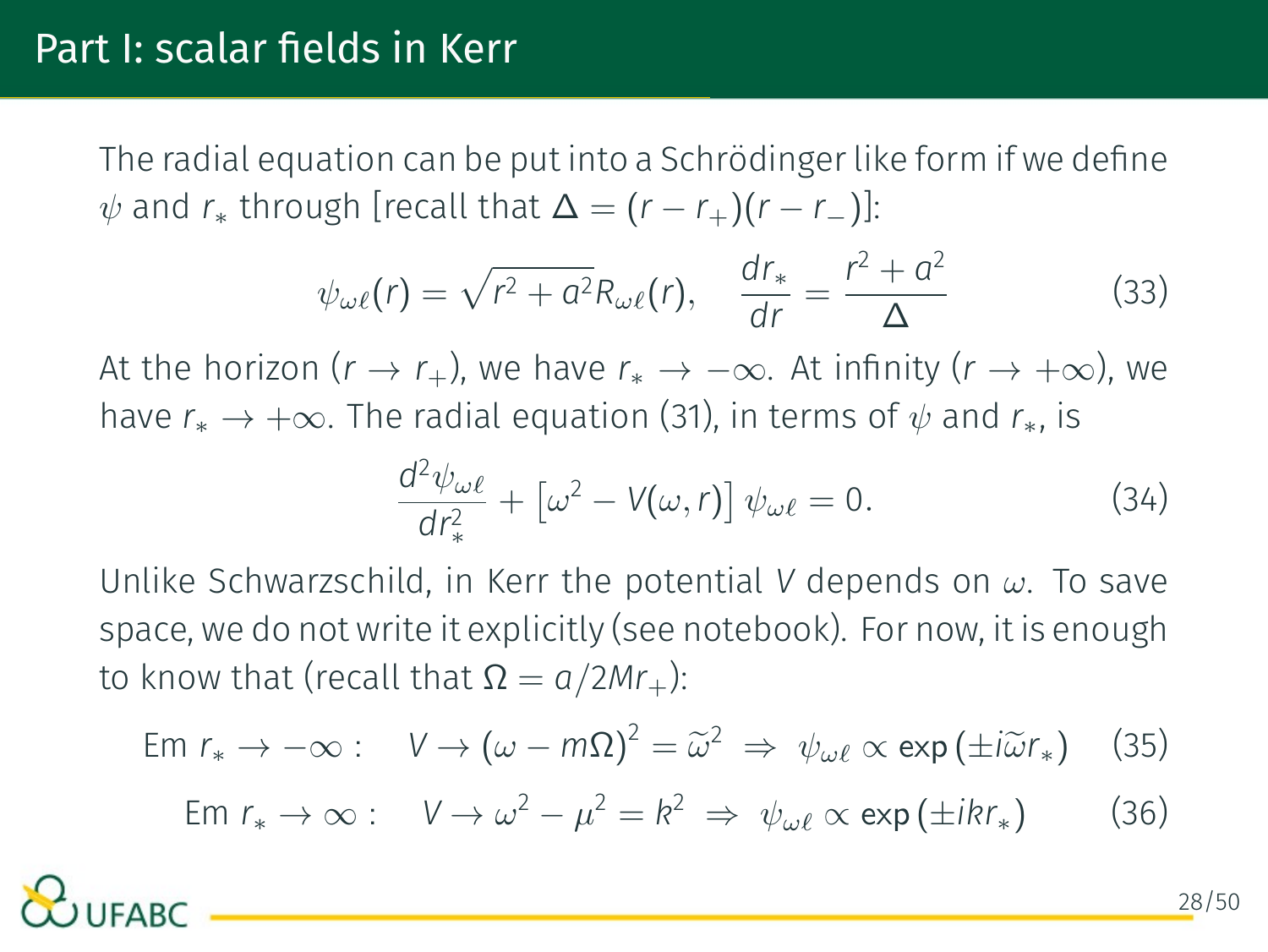The most general solution of the radial equation is, therefore:

$$
\psi_{\omega\ell}(r_*) \approx \begin{cases} A_1 \exp\left(-i\,\widetilde{\omega}\,r_*\right) + A_2 \exp\left(+i\,\widetilde{\omega}\,r_*\right), & r_* \to -\infty, \\ B_1 \exp\left(-i\,k\,r_*\right) + B_2 \exp\left(+i\,k\,r_*\right), & r_* \to +\infty, \end{cases} \tag{37}
$$

where  $\widetilde{\omega} = \omega - m\Omega$  and  $k^2 = \omega^2 - \mu^2$ .

- The boundary condition at the horizon implies  $A_2 = 0$ . Imposing a bounding condition at infinity, we can study QNMs and QBSs.
- Note that  $\partial\omega/\partial\widetilde{\omega}$  is always positive, but the signal of  $\omega/\widetilde{\omega}$  depends on the relation between *ω* and *m*Ω. It means that, although the ingoing wave at the event horizon always has a negative group velocity, it may have a positive phase velocity if *ω < m*Ω.
- Repeating the wronskian analysis, we find:

$$
R_{\omega} + T_{\omega} = 1
$$
, where  $R_{\omega} = \left| \frac{B_2}{B_1} \right|^2$  e  $T_{\omega} = \frac{\tilde{\omega}}{R} \left| \frac{A_1}{B_1} \right|^2$  (38)

When  $0 < ω < m$ Ω, superradiance happens:  $T<sub>ω</sub> < 0$  and  $R<sub>ω</sub> > 1$ . 29/50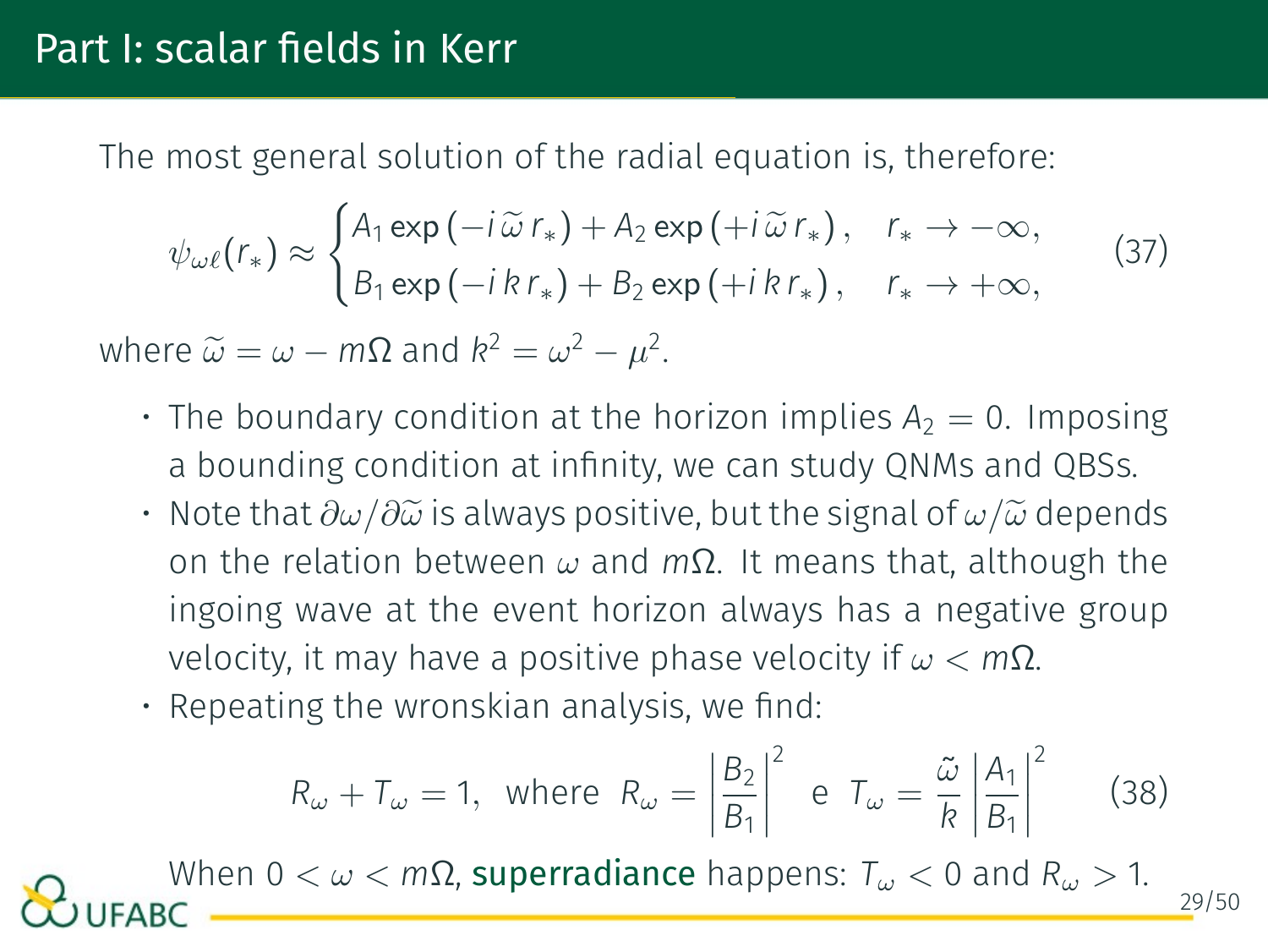The main differences when studying scalar fields around Schwarzschild and Kerr are:

- In Scharzschild, the angular part is a spherical harmonic, with eigenvalue *ℓ*(*ℓ* + 1). In Kerr, we have a spheroidal harmonic instead, and there is no analytic expression for the eigenvalue.
- Scattering by a Schwarzschild black hole always produces 0 *≤ R<sup>ω</sup> ≤* 1. In Kerr, however, if the frequency is sufficiently small (0 *< ω < m*Ω), we have a superradiant scattering, which is characterized by  $|R_{\omega}>1$ .
- In Schwarzschild, unstable solutions do not exist: when looking for QNMs and QBSs, we always find  $\text{Im}(\omega) < 0$ . In Kerr, on the other hand, unstable modes  $\text{Im}(\omega) < 0$ ] exist if the field is massive. These unstable modes are associated with superradiance: superradiant instabilities.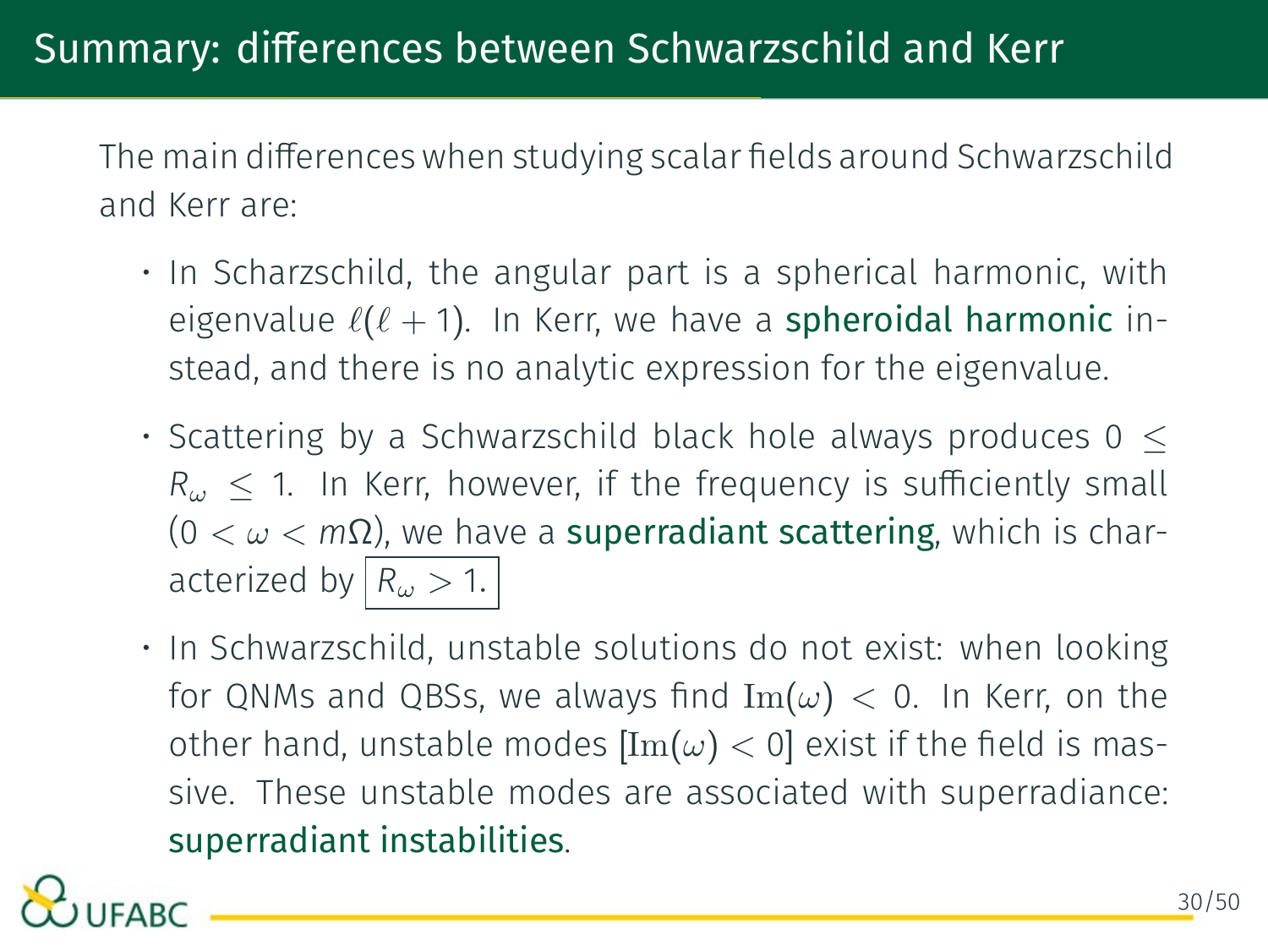# Part II:

Numerical Methods - Scattering in the frequency domain and in the time domain. The continued fraction method (CFM) for QNMs and for QBSs.

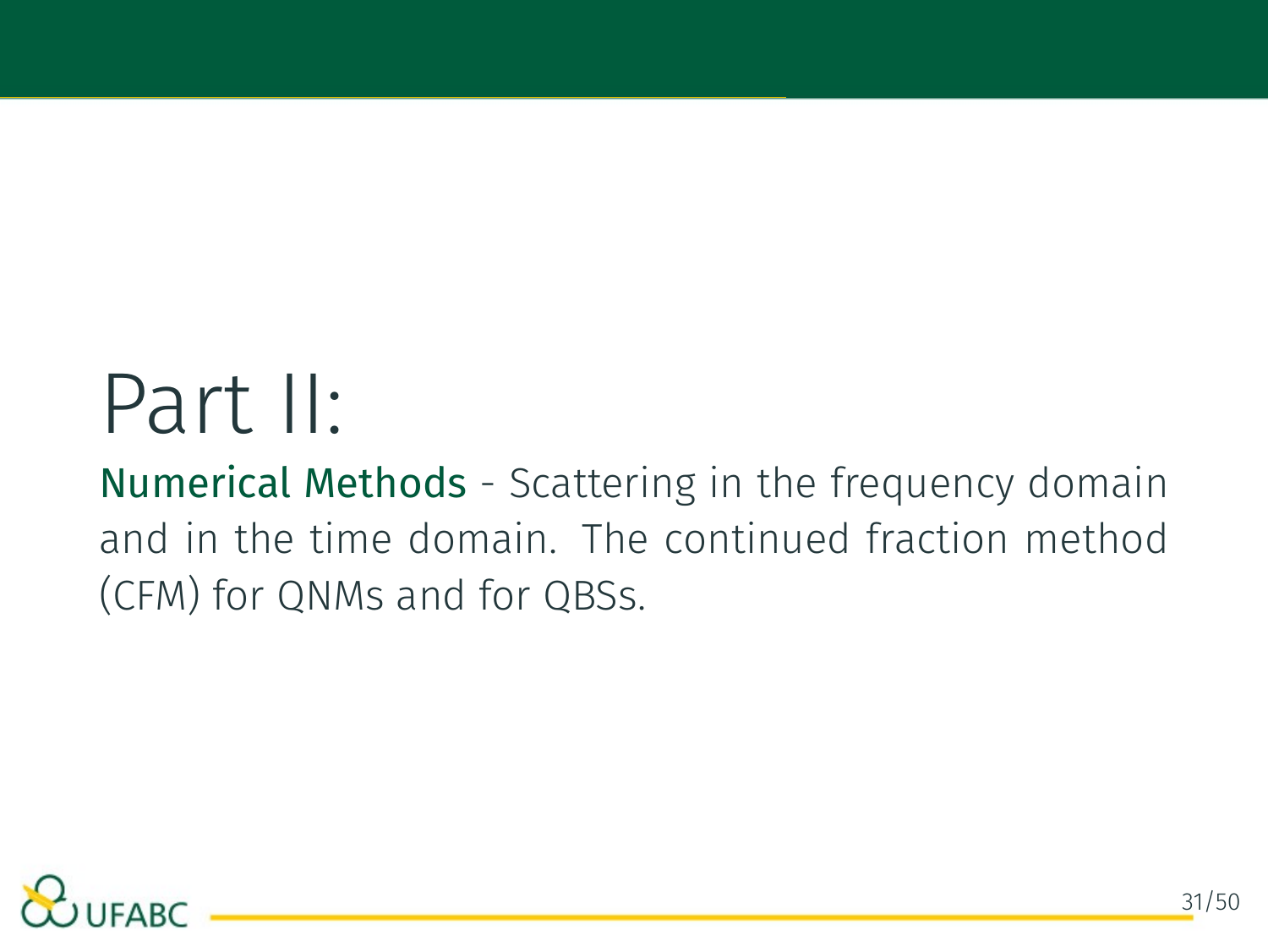#### Part II: scattering in the frequency domain

We assume that the scattering process is a stationary process: there is a constant flux of waves, and the Kerr background is fixed.



$$
\Delta^2 \frac{d^2 R}{dr^2} + \Delta \frac{d\Delta}{dr} \frac{dR}{dr} + \left[ K^2(r) - \left(\lambda + \mu^2 r^2\right) \Delta \right] R = 0, \quad (39)
$$

$$
(1 - \chi^2) \frac{d^2 S}{d\chi^2} - 2\chi \frac{dS}{d\chi} + \left( a^2 k^2 \chi^2 + A - \frac{m^2}{1 - \chi^2} \right) S = 0, \qquad (40)
$$

 $m \text{ where } k^2 = \omega^2 - \mu^2, \ \Delta = (r - r_+)(r - r_-), \ K = \omega (r^2 + a^2) - am,$  $\lambda = A + a^2 \omega^2 - 2am\omega$ , and *A* is a separation constant.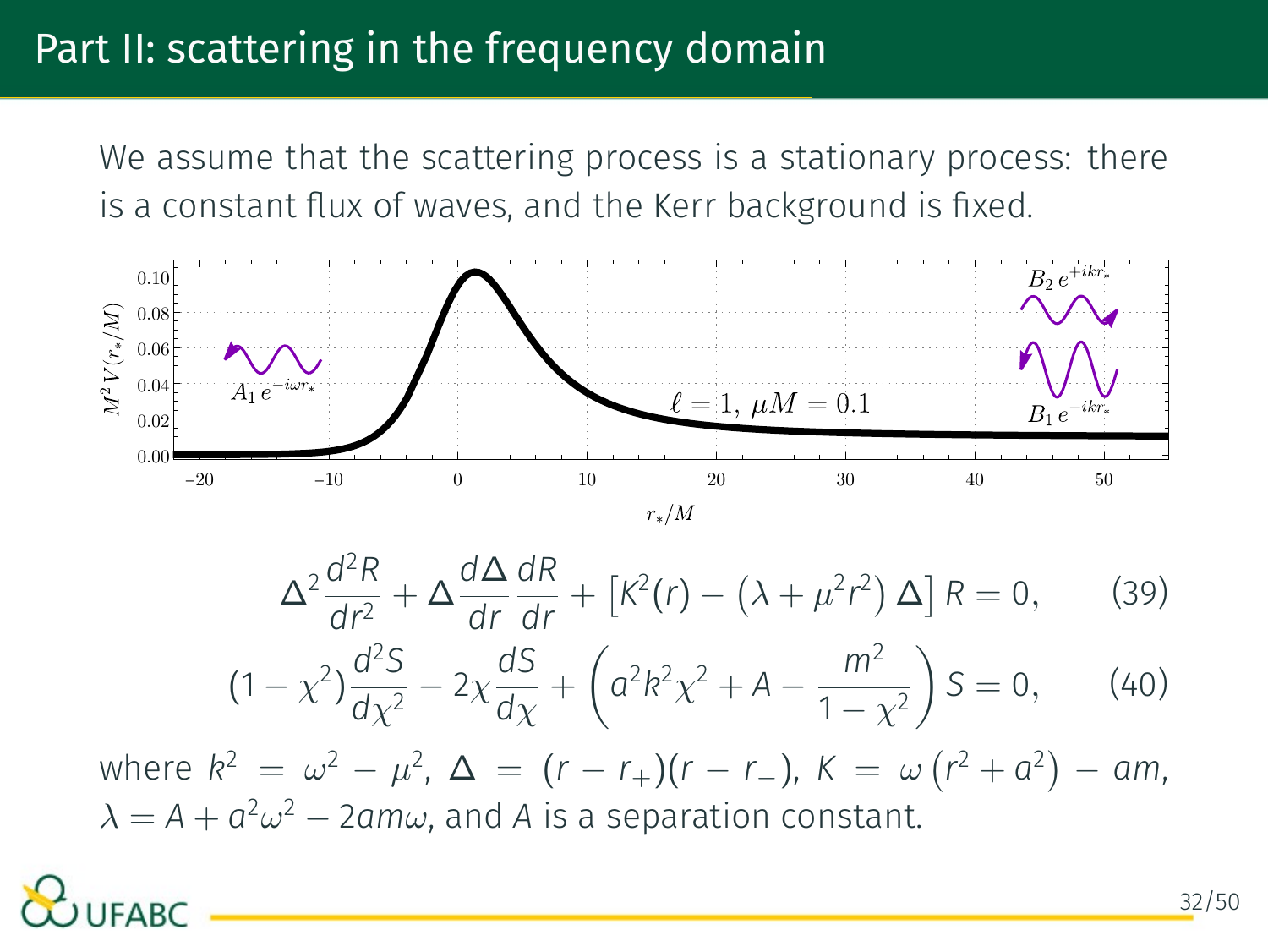To solve the radial equation, we need to first determine the eigenvalues *A* of the spheroidal equation.

– Mathematica has it implemented:

$$
A = A_{\ell m} = -k^2 a^2 + Spheroidal Eigenvalue[l, m, i k a]
$$
 (41)

– For electromagnetic or gravitational perturbations, the angular equation is slightly different (i.e. the spin-weighted spheroidal equation) and there is no native implementation (see, however, the Black hole Perturbation Toolkit - *<http://bhptoolkit.org>*)

– Here, instead of using the native Mathematica function, I will explain how to determine the eigenvalues of the spheroidal equation using the continued fraction method (CFM).

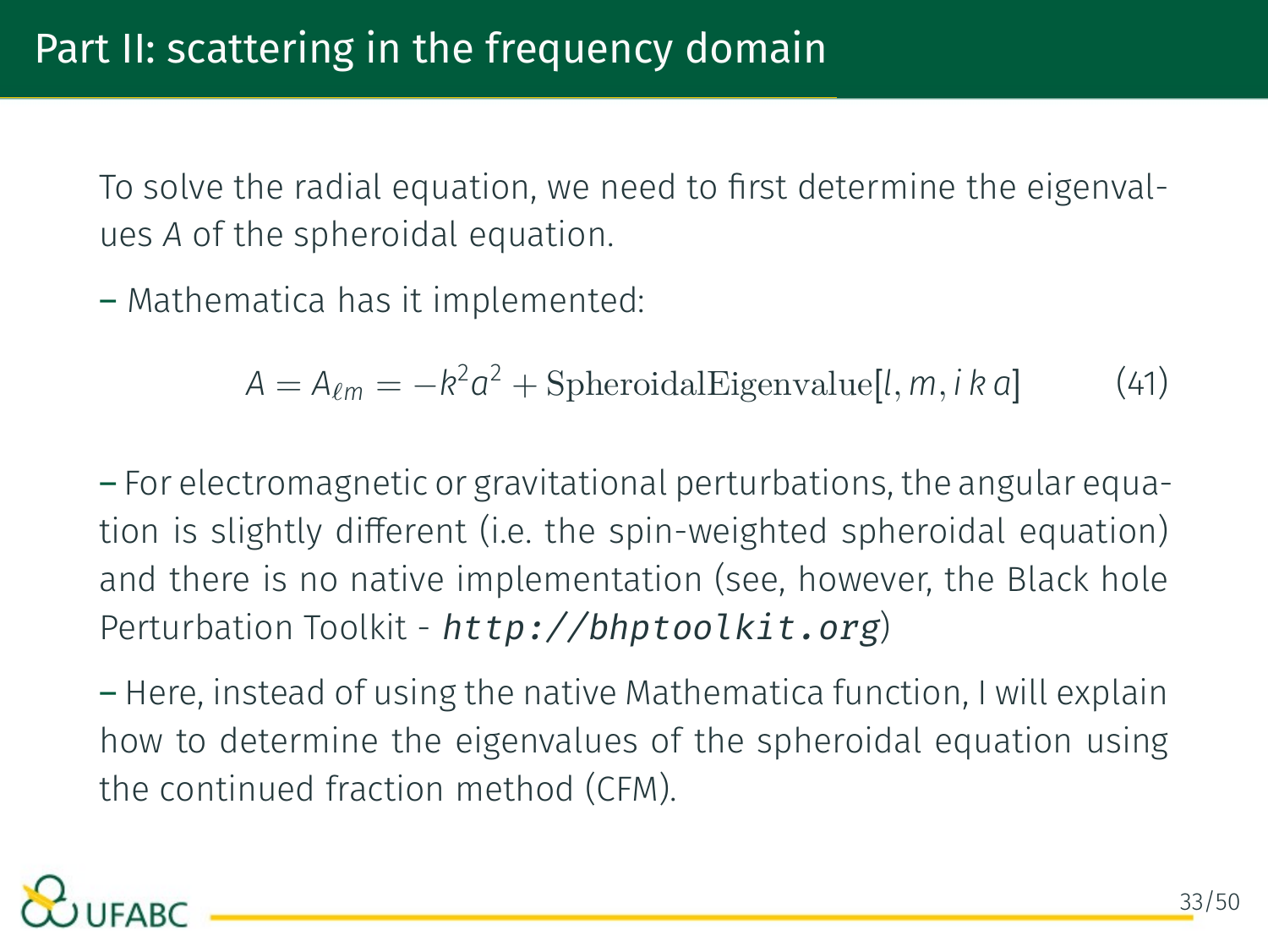– The continued fraction method is also known as Leaver's method in the context of black holes. It was introduced by Leaver for the calculation of QNMs and is based on a 1934 paper by Jaffé about the spectrum of a hydrogen ion.

– The basic idea is to write a series solution for the differential equations that automatically satisfies the boundary conditions. The requirement that the series satisfies the differential equation translates into a recursion relation between the series coefficients. One can then show that the series is everywhere convergent if and only if a certain equation involving a continued fraction is satisfied. By solving this algebraic equation numerically, one determines the eigenvalues of the differential equation.

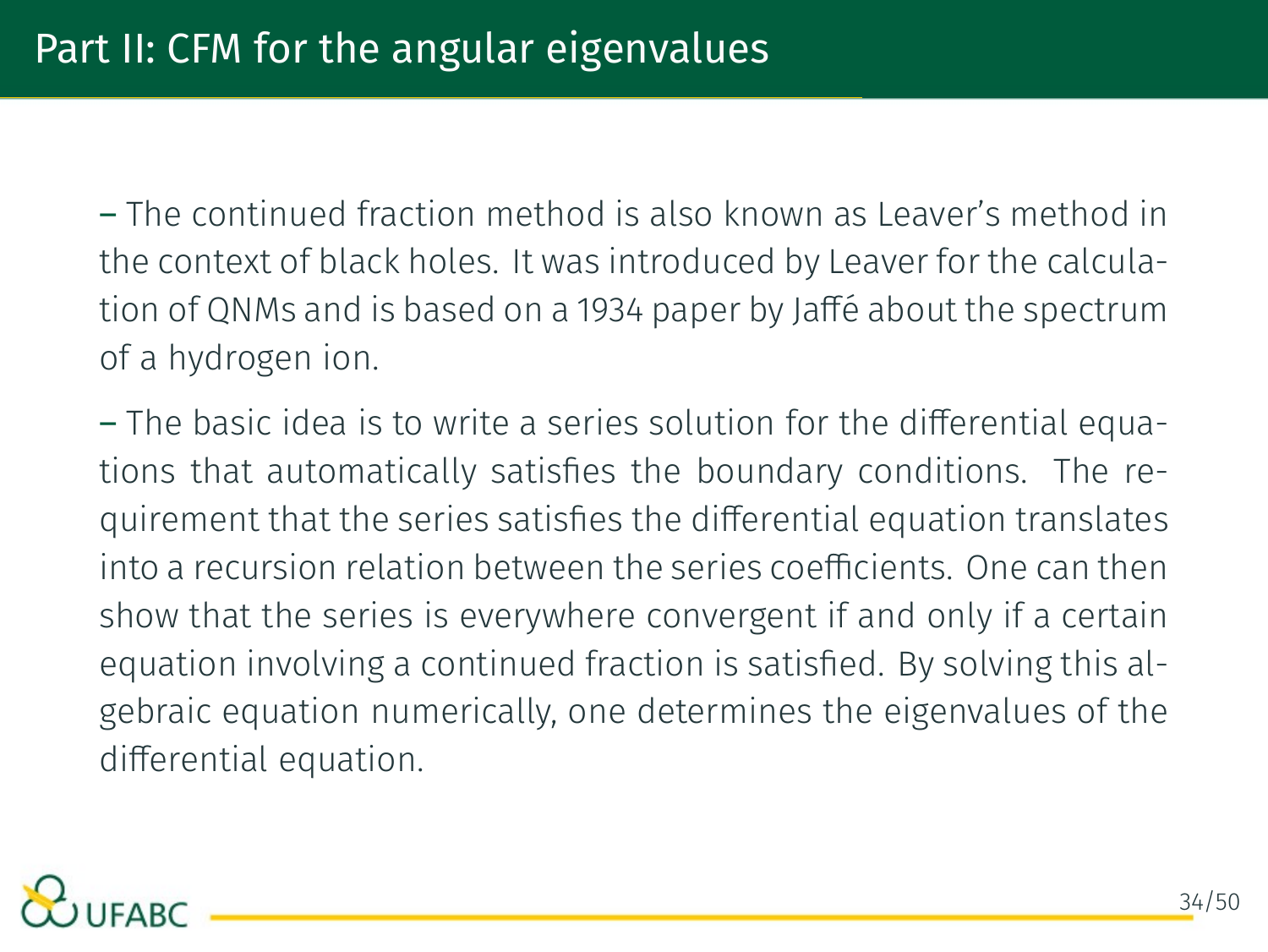#### Part II: CFM for the angular eigenvalues

We want to find the eigenvalues *A* of

$$
(1 - \chi^2) \frac{d^2S}{d\chi^2} - 2\chi \frac{dS}{d\chi} + \left( a^2 k^2 \chi^2 + A - \frac{m^2}{1 - \chi^2} \right) S = 0
$$

which are compatible with the requirement that *S*(*χ*) be regular at *χ* = *−*1 and at *χ* = 1.

– We note that  $\chi = \pm 1$  are regular singular points of the ODE while  $\chi = \infty$  is an irregular singular point.

– Using the Frobenius method, one finds that the asymptotic solutions near  $\chi = -1$  and  $\chi = 1$  have, repectively, the following form:

$$
S(\chi) \sim (1+\chi)^{\pm \frac{m}{2}} \text{ and } S(\chi) \sim (1-\chi)^{\pm \frac{m}{2}} \tag{42}
$$

– Consequently, we want to find the eigenvalues *A* that imply a regular solution *S*, meaning that

$$
S(\chi) \to (1 \pm \chi)^{\frac{|m|}{2}} \text{ when } \chi \to \mp 1. \tag{43}
$$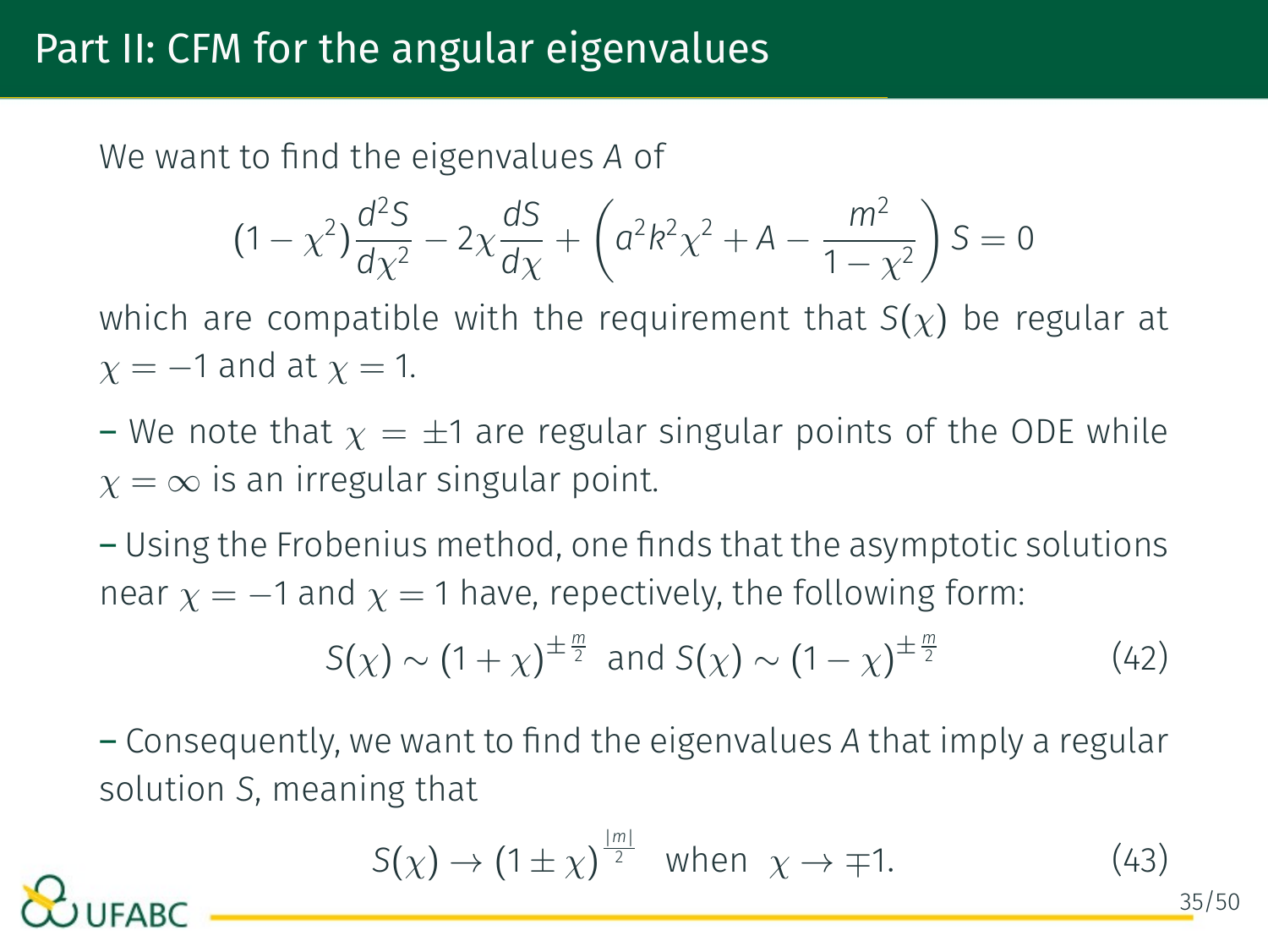Considering the asymptotic solutions, we introduce the *ansatz*

$$
S(\chi) = \exp (a k \chi) \cdot (1 - \chi)^{\frac{|m|}{2}} \cdot (1 + \chi)^{\frac{|m|}{2}} \cdot \sum_{n=0}^{\infty} b_n (1 + \chi)^n.
$$
 (44)

Plugging the expression above into the differential equation, one finds that the *b<sup>n</sup>* must satisfy the following 3-term recurrence relation:

<span id="page-36-0"></span>
$$
\begin{cases} \alpha_0 b_1 + \beta_0 b_0 = 0, \\ \alpha_n b_{n+1} + \beta_n b_n + \gamma_n b_{n-1} = 0, \quad n \ge 1, \end{cases}
$$
 (45)

where the coefficients  $\alpha_n$ ,  $\beta_n$ , and  $\gamma_n$  are:

$$
\begin{cases}\n\alpha_n = -2(n+1)(|m|+n+1), \\
\beta_n = -A + |m|(-2ak+2n+1) - ak(ak+2) + m^2 + n^2 - 4akn + n, \\
\gamma_n = 2a k(|m|+n).\n\end{cases}
$$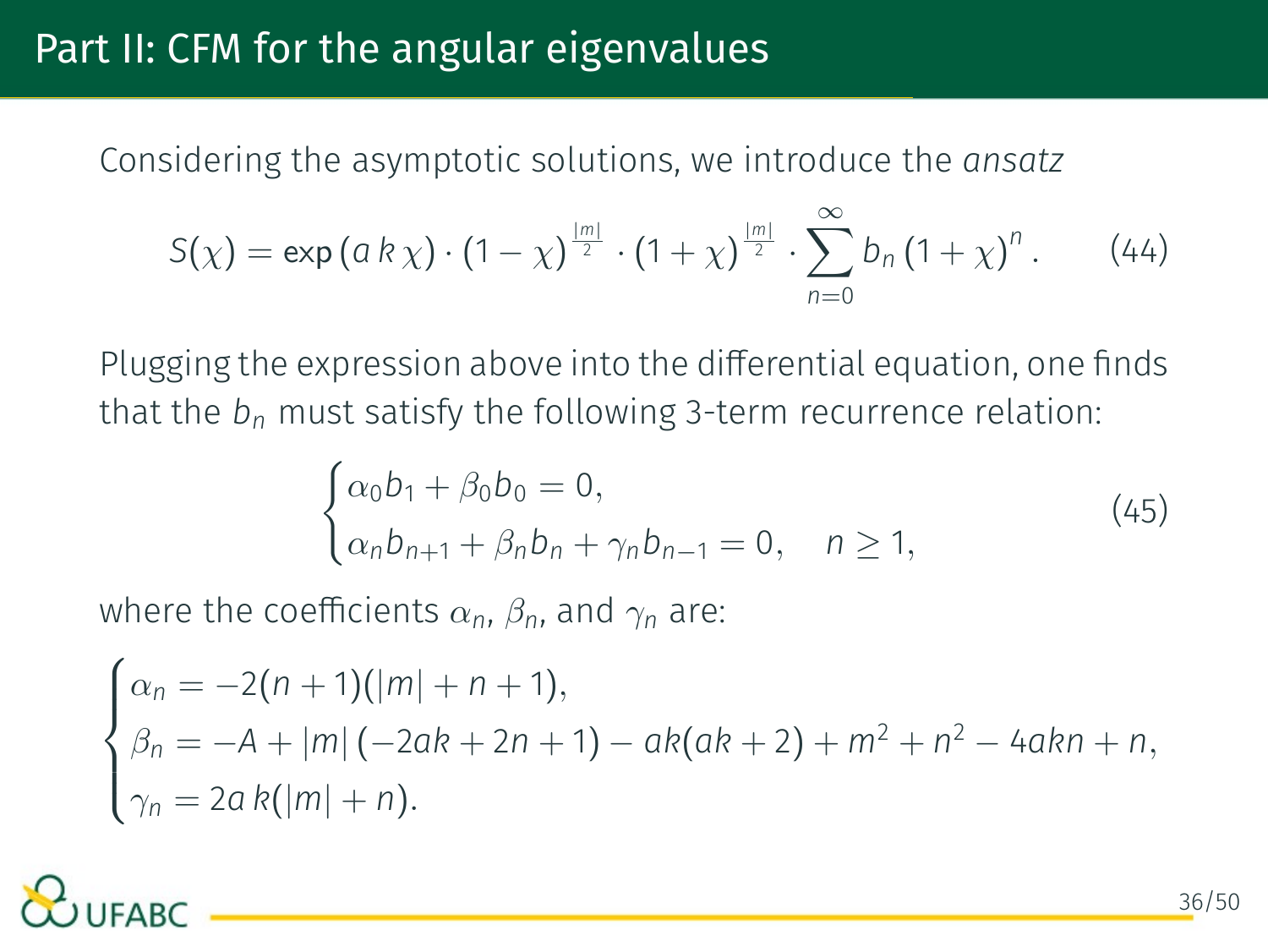#### Part II: CFM for the angular eigenvalues

If we define *R<sup>n</sup>* = *bn/b<sup>n</sup>−*<sup>1</sup> , we can rewrite the recurrence relation as

$$
\frac{-\gamma_n}{\beta_n + \alpha_n R_{n+1}} = R_n \tag{46}
$$

Therefore:

$$
R_1 = \frac{-\gamma_1}{\beta_1 + \alpha_1 R_2} \text{ and } R_2 = \frac{-\gamma_2}{\beta_2 + \alpha_2 R_3} \Rightarrow R_1 = \frac{-\gamma_1}{\beta_1 - \frac{\alpha_1 \gamma_2}{\beta_2 + \alpha_2 R_3}} \tag{47}
$$

Repeating the idea for  $R_3, R_4, \ldots$ , we find:

$$
R_1 = \frac{-\gamma_1}{\beta_1 - \frac{\alpha_1 \gamma_2}{\beta_2 - \frac{\alpha_2 \gamma_3}{\beta_3 - \dots}}}
$$
(48)

FromEq. ([45\)](#page-36-0), we also have  $R_1 = b_1/b_0 = -\beta_0/\alpha_0$ . Hence, we obtain the main equation of the CFM: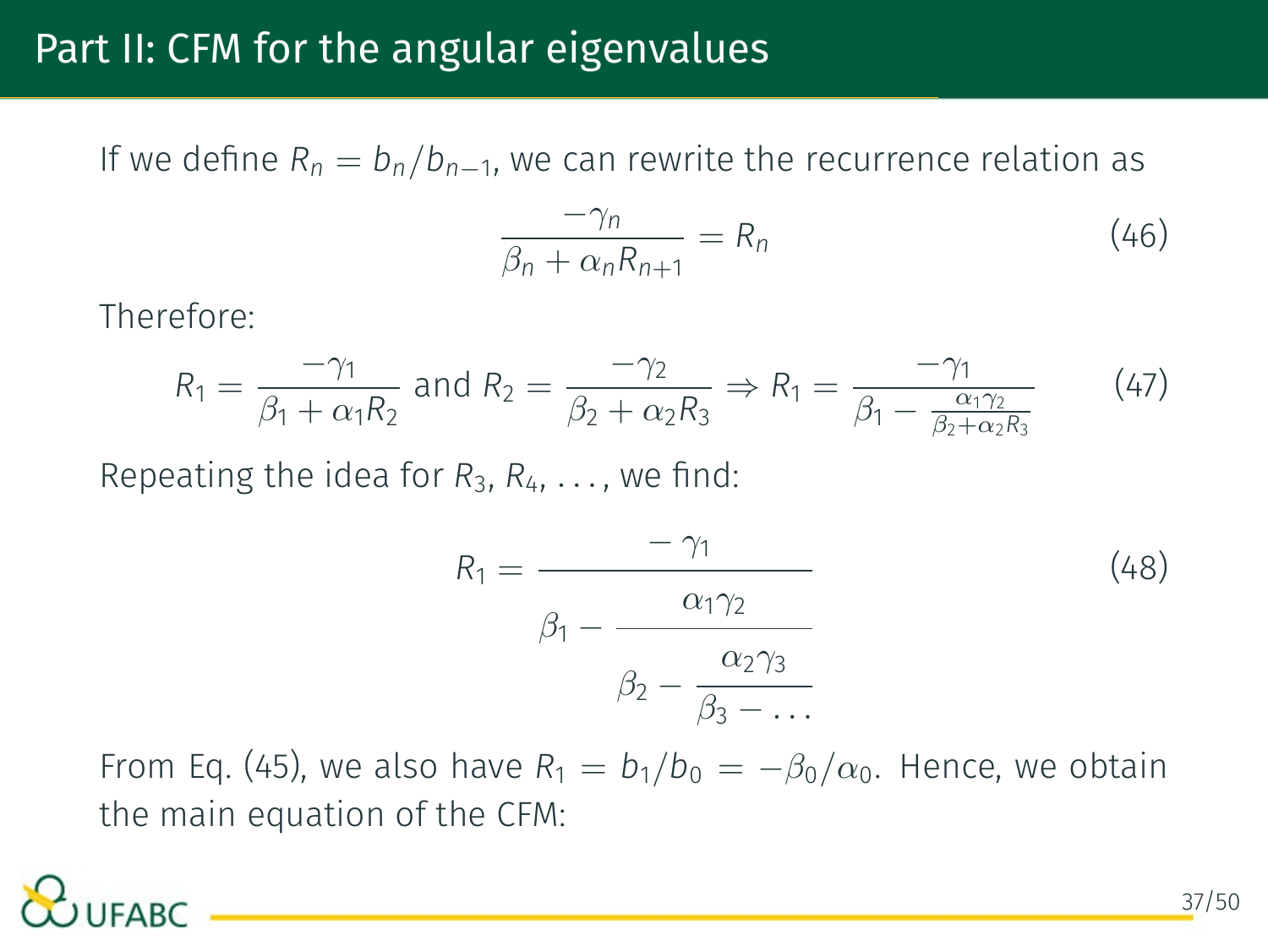#### Part II: CFM for the angular eigenvalues

$$
0 = \beta_0 - \frac{\alpha_0 \gamma_1}{\beta_1 - \frac{\alpha_1 \gamma_2}{\beta_2 - \frac{\alpha_2 \gamma_3}{\beta_3 - \dots}}}
$$
(49)

Given *a*, *k* and *m*, the coefficients  $\alpha_n$ ,  $\beta_n$ ,  $\gamma_n$  only depend on the eigenvalue *A*. The infinite continued fraction, therefore, is an equation for *A*. In order to solve the equation numerically, we need to truncate the continued fraction at some order  $n = N$ . In other words, we stop the recursion process at *R<sup>N</sup>* for a sufficiently large *N*. According to Leaver's original procedure, we choose  $R_N = 0$ . Nevertheless, we can improve convergence by using the so-called Nollert's improvement, which gives a prescription for estimating *RN*.

– See the notebook for more details on the numerical implementation.

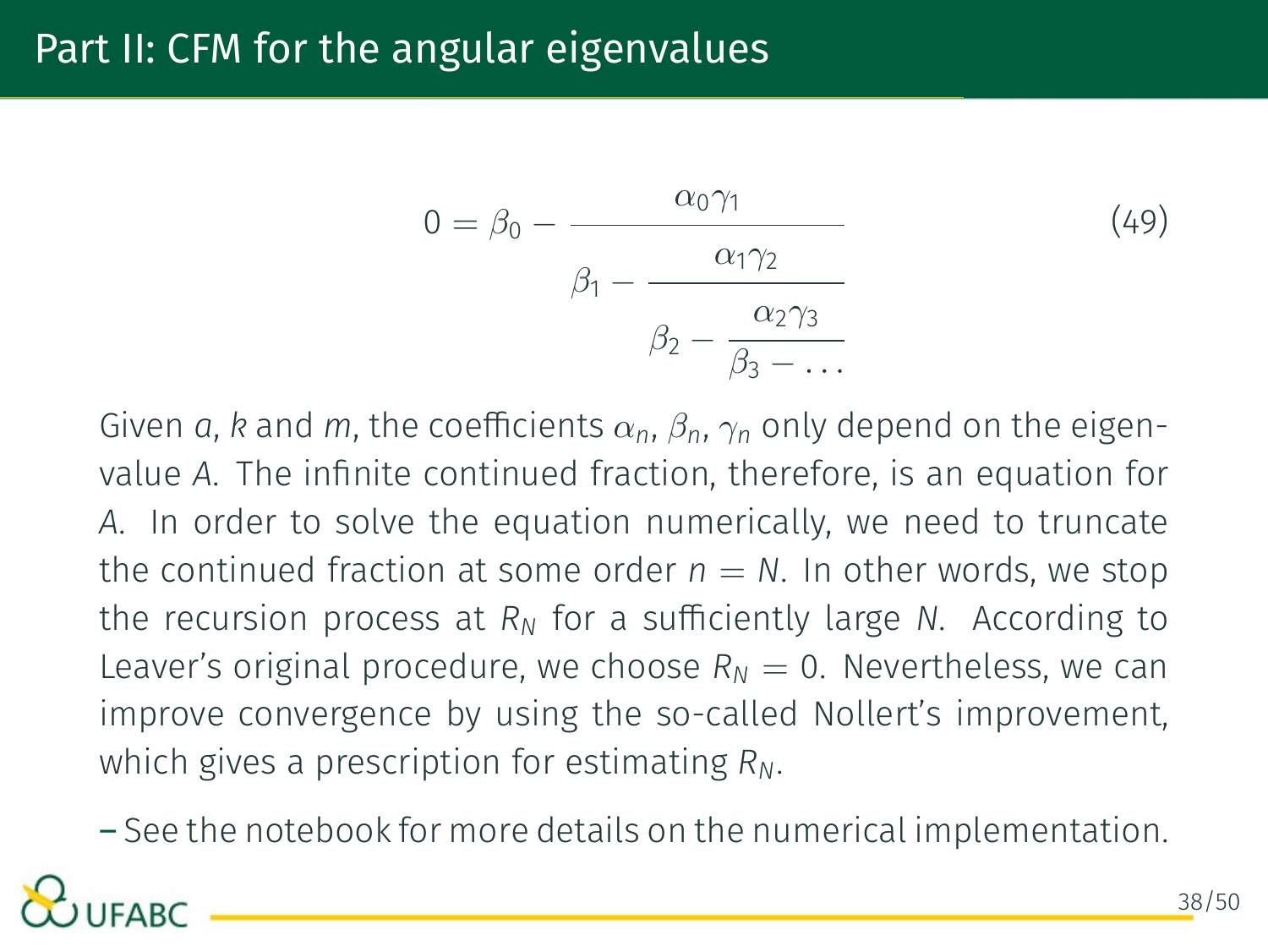#### Part II: scattering in the frequency domain

Now that we know how to find the angular eigenvalues, we will learn to calculate the scattering coefficients.

Given *a*, *M*, *m*, *µ*, and  $\omega > \mu$ , we want to solve the radial equation

$$
\Delta^2 \frac{d^2 R}{dr^2} + \Delta \frac{d\Delta}{dr} \frac{dR}{dr} + \left[ K^2(r) - \left(\lambda + \mu^2 r^2\right) \Delta \right] R = 0
$$

assuming that

$$
\psi(r_*) \approx \begin{cases} A_1 \exp(-i\tilde{\omega} r_*) \,, & r_* \to -\infty, \\ B_1 \exp(-i k r_*) + B_2 \exp(+i k r_*) \,, & r_* \to +\infty, \end{cases} \tag{50}
$$

∆

 $w$ here  $\tilde{\omega} = \omega - mΩ$ , Ω = am/(2Mr<sub>+</sub>), and  $k = \sqrt{\omega^2 - \mu^2}$ . Recall that  $\psi(r) = \sqrt{r^2 + a^2} R_{\omega\ell}(r)$  and  $\frac{dr_*}{dr} = \frac{r^2 + a^2}{\Delta}$ *.* (51)

To avoid having to invert the relation  $r = r(r_*)$ , we will solve the equation for  $R(r)$  instead of the equation for  $\psi(r_*)$ .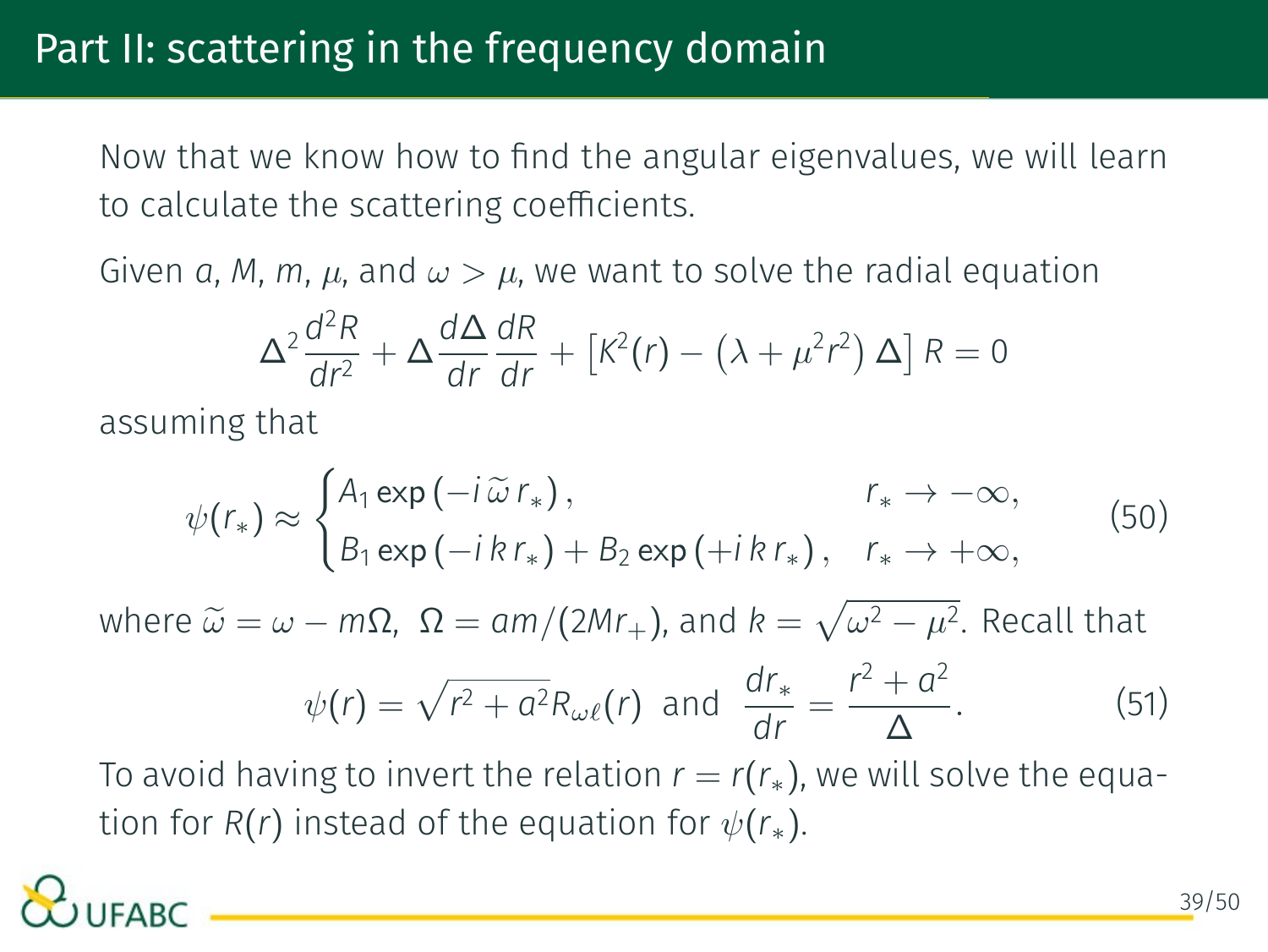The first step is to rewrite the asymptotic solutions in terms of *R* and *r* instead of  $\psi$  and  $r_*$ . Without loss of generality, we assume  $M = 1$ . To save some time and space, we assume  $\mu = 0$  (but it is straightforward to repeat for  $\mu \neq 0$ ). We find:

$$
R(r) \approx \begin{cases} Y_t (r - r_+)^{-i\sigma}, & r \to r_+, \\ Y_i r^{-1-2iM\omega} \exp(-i\,\omega\,r) + Y_0 r^{-1+2iM\omega} \exp(+i\,\omega\,r), & r \to +\infty, \end{cases}
$$

where 
$$
\sigma = \frac{2M\tilde{\omega}r_+}{r_+-r_-}
$$
, with  $\tilde{\omega} = \omega - m\Omega$ .

– We set  $Y_t = 1$  and impose initial conditions for *R* and *R'* at  $r = r_+ + \epsilon$ using the near-horizon behaviour given above.

– We solve the ODE in the domain  $[r_+ + \epsilon, r_1]$ , where  $r_1 >> r_+$ . In the end, we find *R* and *R'* at  $r = r_1$ .

– Using the far-away behaviour given above, we determine *Y<sup>i</sup>* and *Y<sup>o</sup>* from *R* and *R ′* . The reflection coefficient is then calculated.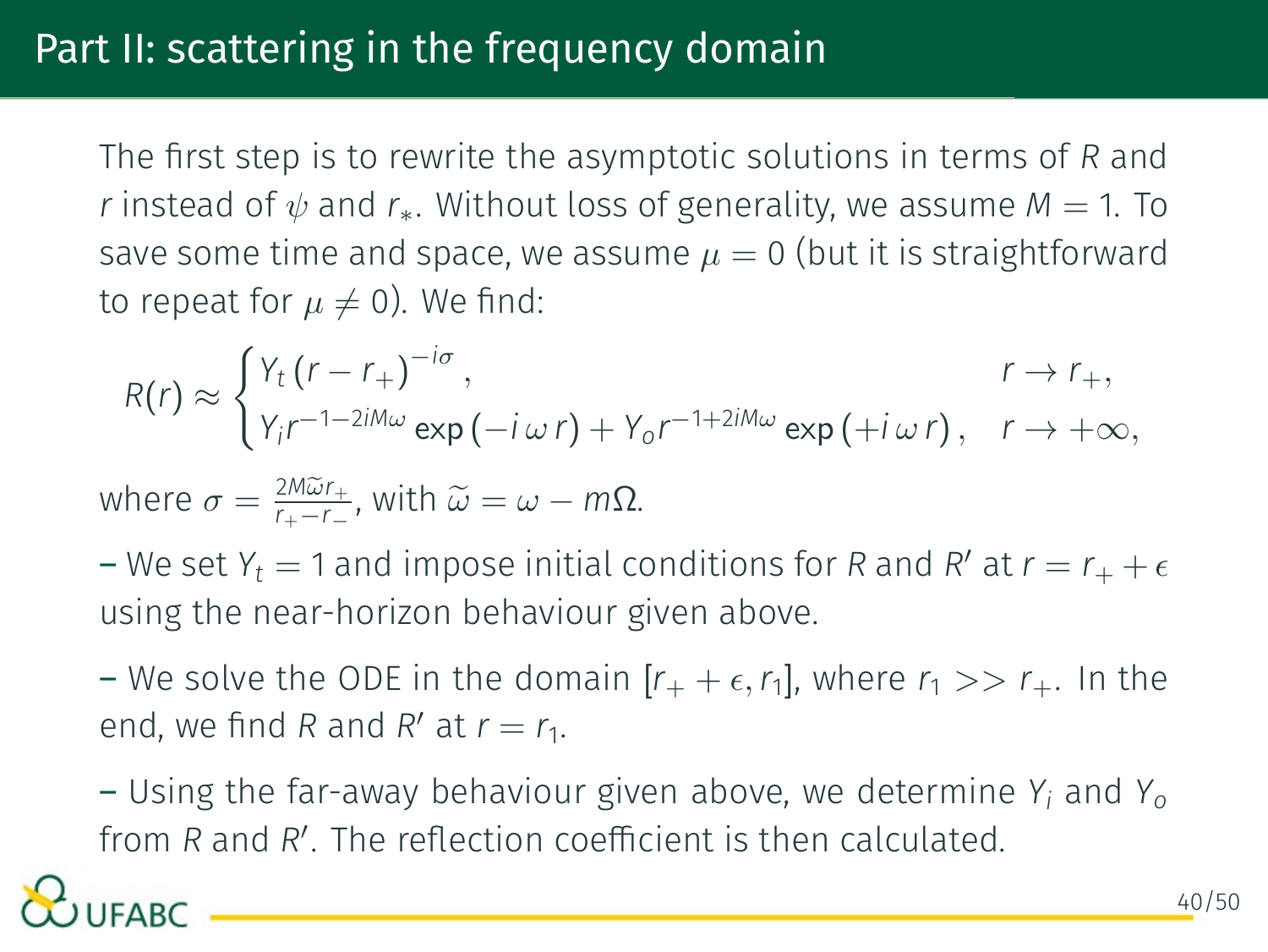#### Part II: scattering in the frequency domain

Repeating the procedure outlined previously for different *ω*, we find (for  $l = m = 1$  and selected spin values *a*):



– Note the occurrence of superradiance. See the notebook for more details on the numerical implementation. **JFABC** 

41/50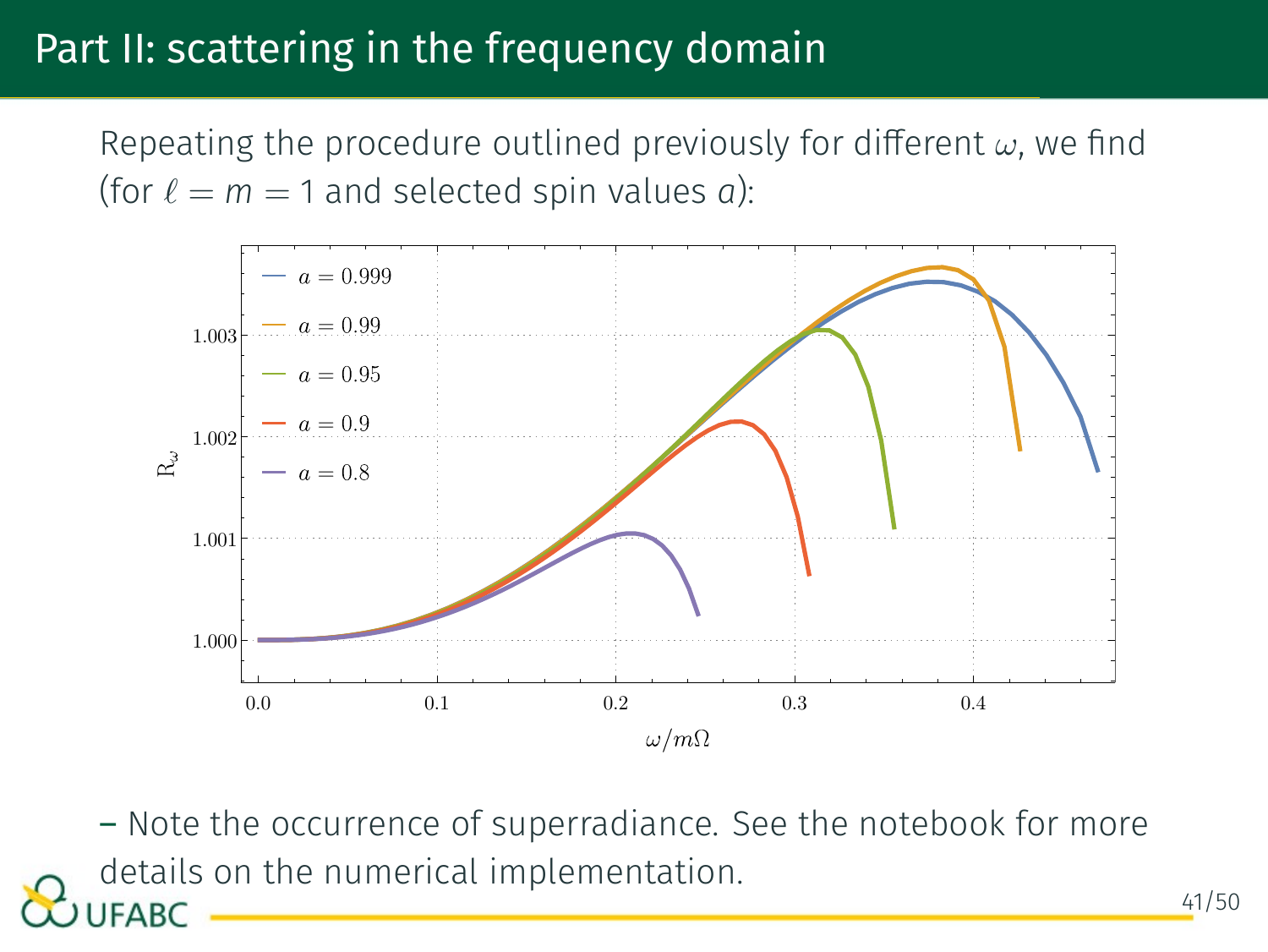The exact same idea used to determine the eigenvalues of the angular equation can be used to determine the eigenvalues of the radial equation:

$$
\Delta^2 \frac{d^2 R}{dr^2} + \Delta \frac{d\Delta}{dr} \frac{dR}{dr} + \left[ k^2(r) - \left( \lambda + \mu^2 r^2 \right) \Delta \right] R = 0,
$$
  
where  $k^2 = \omega^2 - \mu^2$ ,  $\Delta = (r - r_+)(r - r_-)$ ,  $K = \omega (r^2 + a^2) - am$ ,  
 $\lambda = A + a^2 \omega^2 - 2am\omega$ , and A is a separation constant.

By inserting the appropriate *ansatz* into the ODE,

$$
R(r) = \exp(-i\,k\,r)\,(r - r_{-})^{-1-2iMk - iM\frac{\mu^{2}}{k}}\sum_{n=0}^{\infty}\left(\frac{r - r_{+}}{r - r_{-}}\right)^{-i\sigma + n}
$$
(52)

we find a 3-term recurrence relation as before

$$
\begin{cases} \alpha_0 b_1 + \beta_0 b_0 = 0, \\ \alpha_n b_{n+1} + \beta_n b_n + \gamma_n b_{n-1} = 0, \quad n \ge 1. \end{cases}
$$
 (53)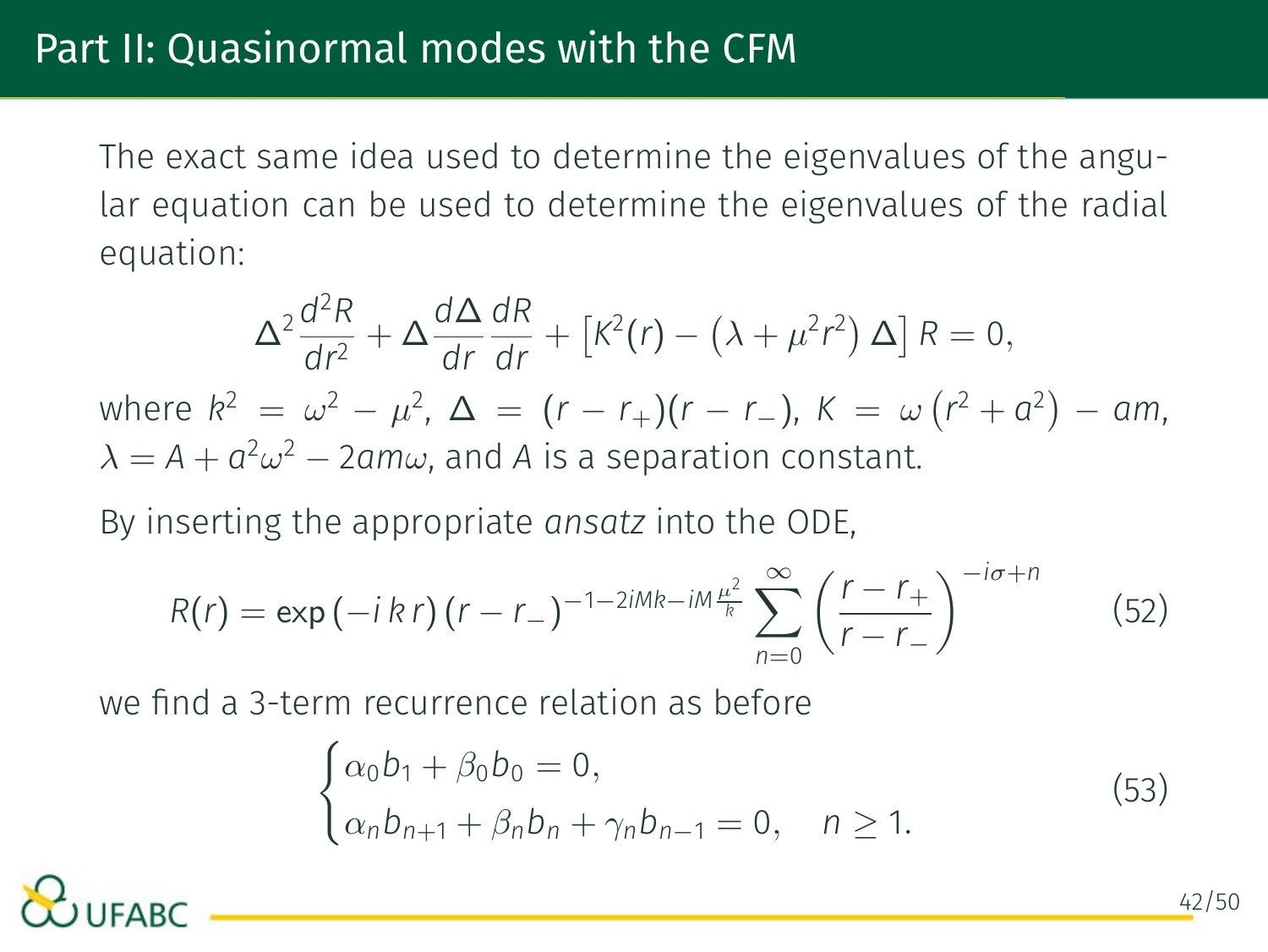To find the eigenvalues *ω* and *A* we have to solve two continuedfraction equations of the form

$$
0 = \beta_0 - \frac{\alpha_0 \gamma_1}{\beta_1 - \frac{\alpha_1 \gamma_2}{\beta_2 - \frac{\alpha_2 \gamma_3}{\beta_3 - \dots}}},
$$
\n(54)

one associated with the radial ODE and another associated with the angular ODE. We need to solve them simultaneously, since in both cases the coefficients  $\alpha_n$ ,  $\beta_n$ , and  $\gamma_n$  depend on  $\omega$  and A. We use a root-finding algorithm for that (initial guesses for *ω* and *A* are needed).

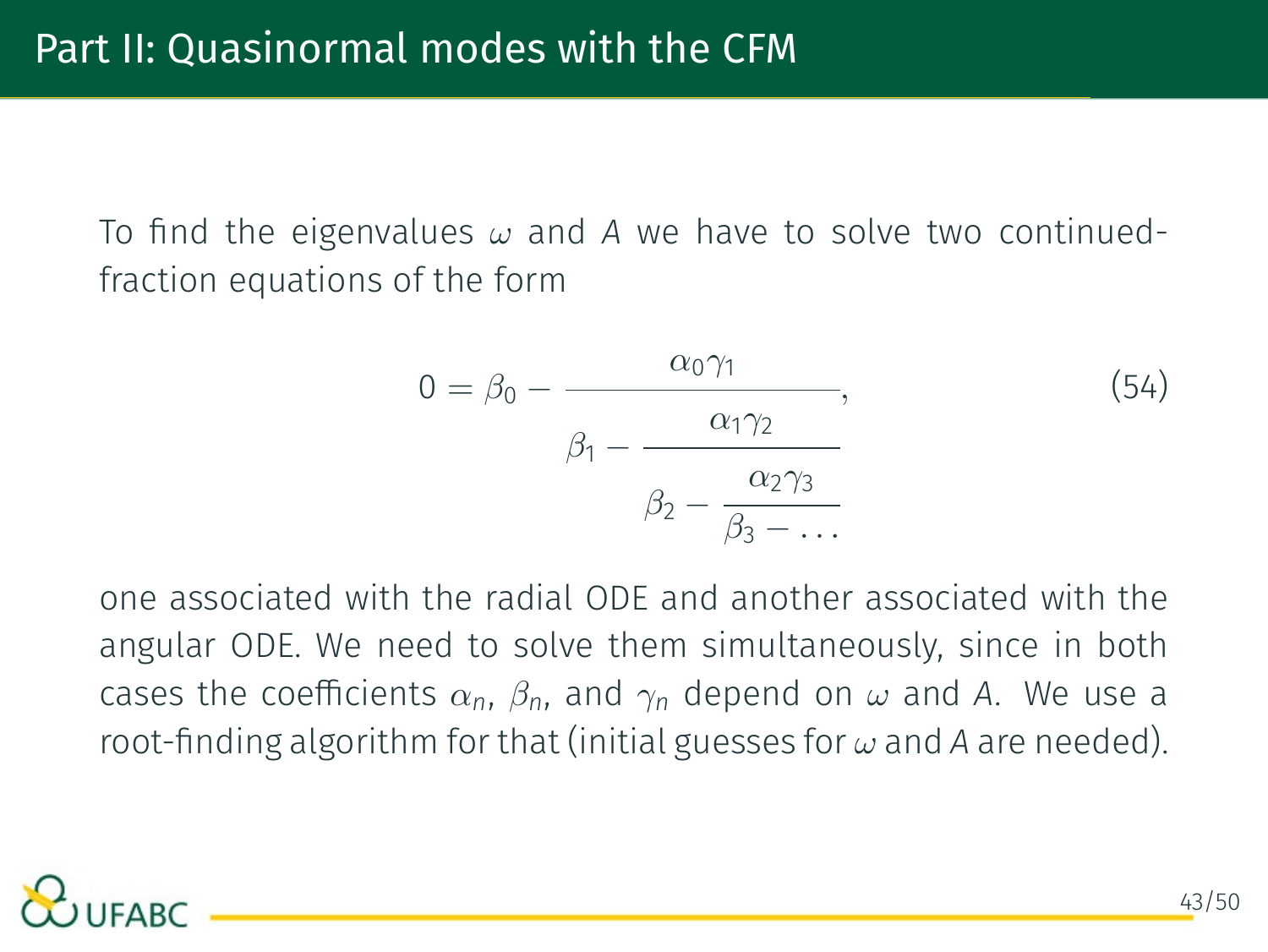#### Part II: Quasinormal modes with the CFM

When  $\mu = 0$  and  $\ell = m = 1$ , the fundamental (i.e. the most stable) QNM is given, as a function of the spin *a*, by (see notebook for details):



Note that these modes are stable, i.e. they have  $\text{Im}(\omega) < 0$ .

FABC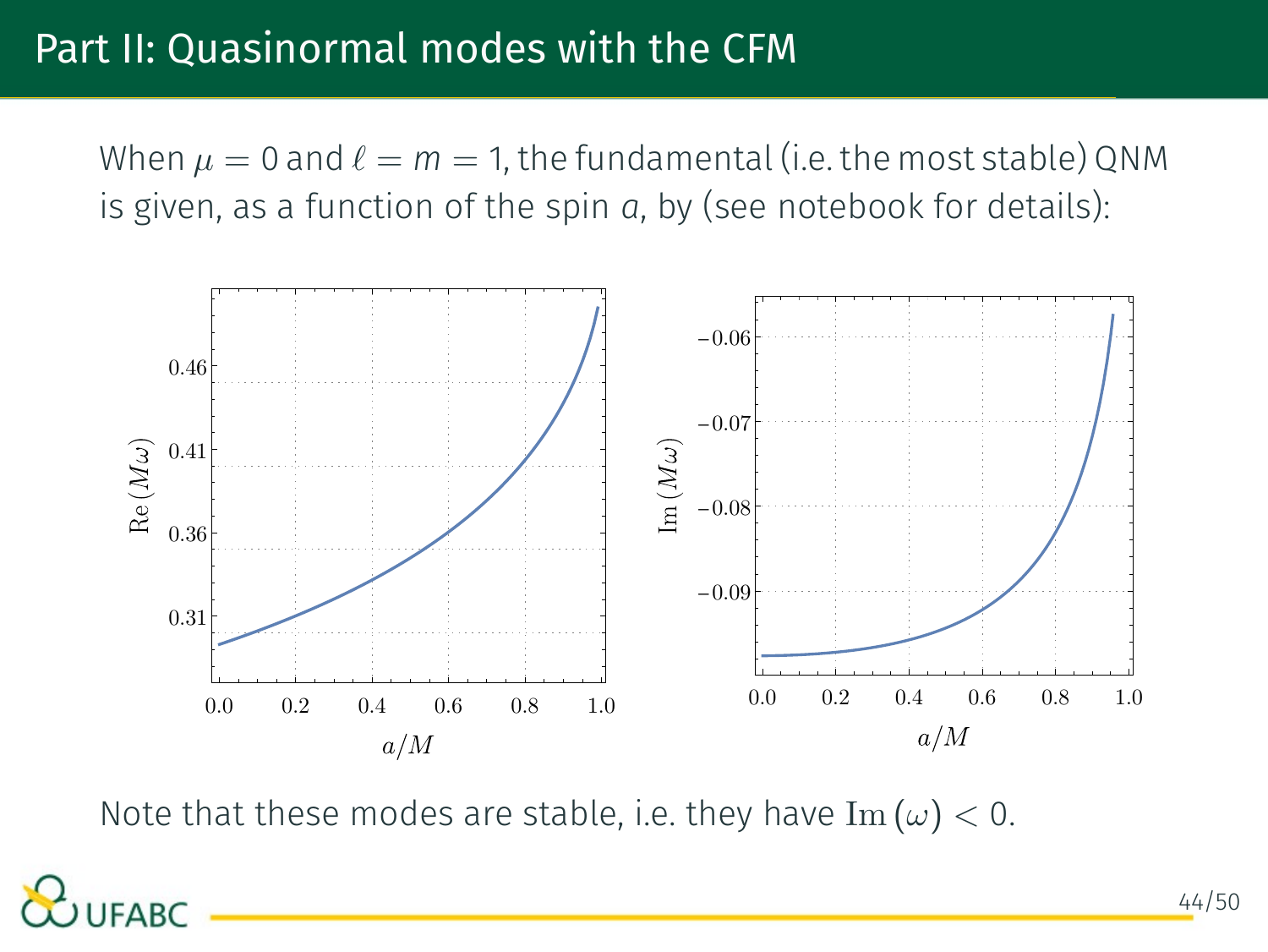We can find QBSs using exactly the same procedure used to determine QNMs. When  $a = 0.95$  and  $\ell = m = 1$ , the least energetic (i.e. lowest oscillation frequency) QBS is given, as a function of the mass *µ*, by (see notebook for details):



Note that these modes are unstable if  $\mu$  is sufficiently small. FABC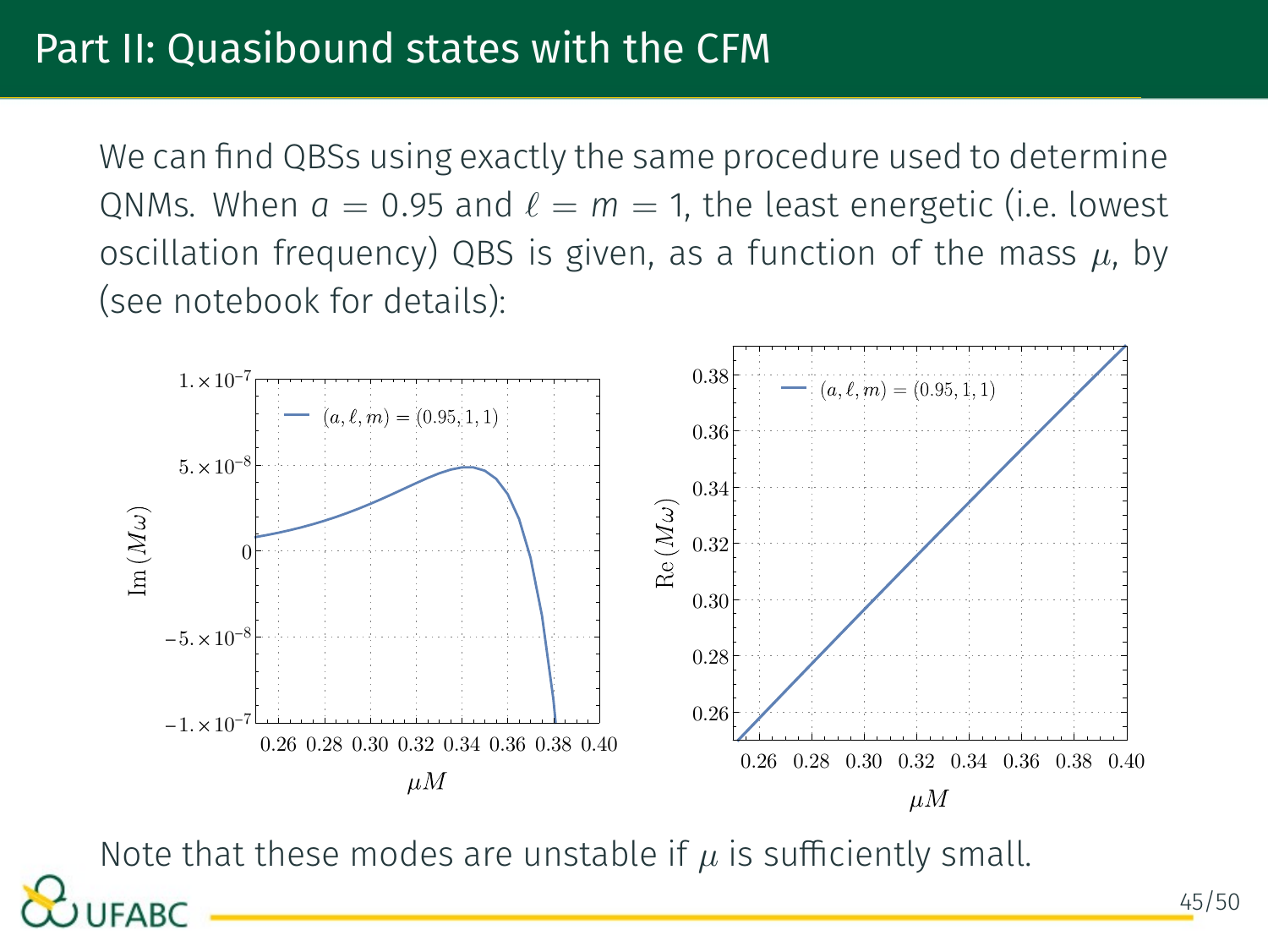We can check that these modes are indeed QBSs by comparing the frequency  $\omega$  with the mass  $\mu$  of the scalar field. Recalling that QBSs can be understood as modes that are confined inside the potential well, we can verify if  $\text{Re}(\omega) < \mu$  or not. We can also check if they satisfy the superradiance condition  $(Re(\omega) < m\Omega)$  or not:

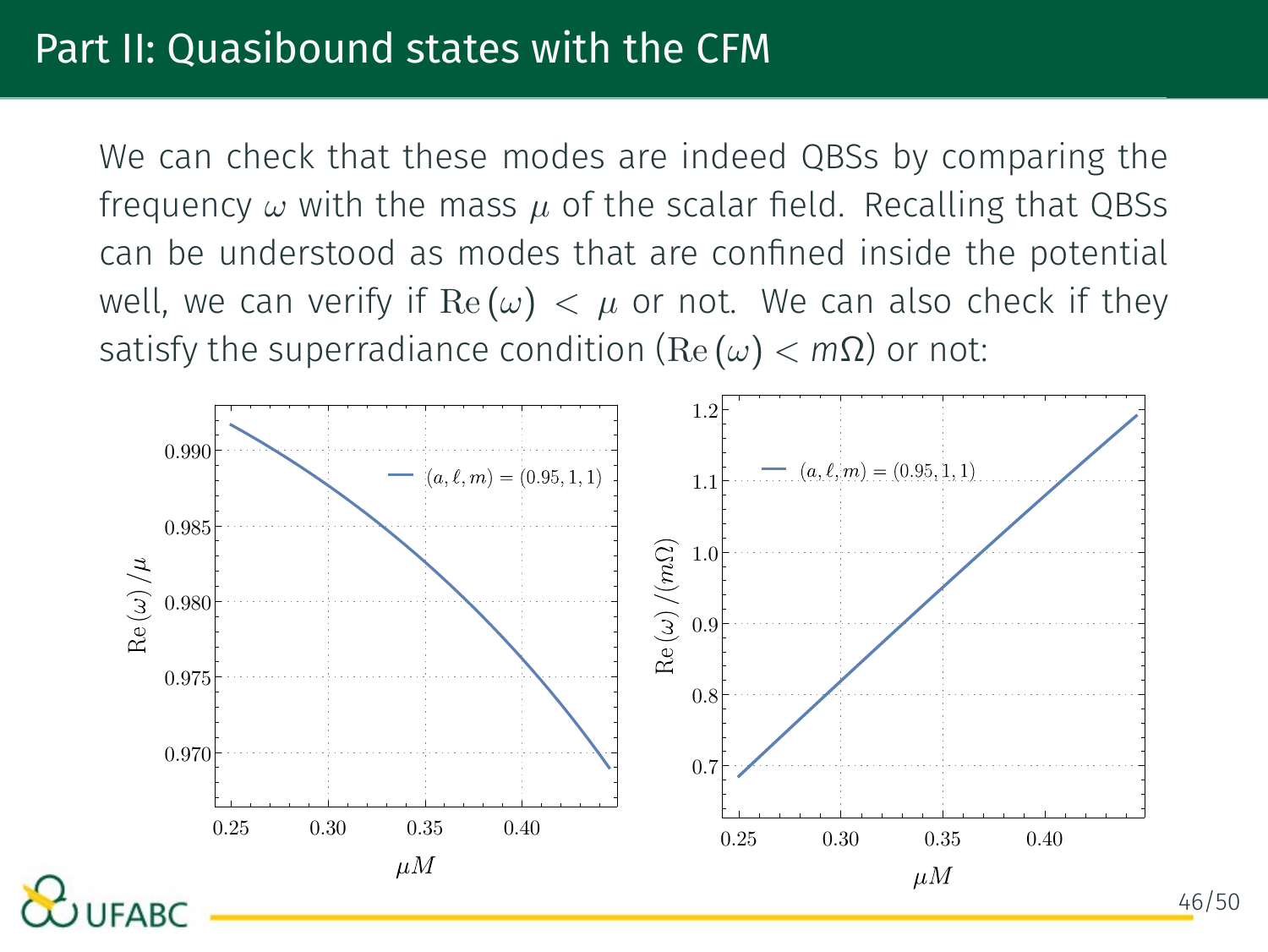Going back to the scattering problem, we can study differential equation without separating the time dependence. To illustrate the idea, we consider the scattering of a massless scalar field  $\psi(t,r)Y_{\ell m}$ ) by a Schwarzschild black hole (*<arXiv:gr-qc/9307009>*):

$$
\frac{\partial^2 \psi}{\partial t^2} - \frac{\partial^2 \psi}{\partial r_*^2} + V(r_*) = 0, \tag{55}
$$

where  $V(r) = (1 - \frac{2M}{r}) \left( \frac{\ell(\ell+1)}{r^2} \right)$  $\frac{f(1+1)}{r^2} + \frac{2M}{r^3}$  and  $r_* = r + 2M \ln(\frac{r}{2M} - 1)$ . Instead of  $(t, r_*)$ , we use the light-cone coordinates  $(u, v)$ , where  $u =$ *t* −  $r_*$  is the retarded time and  $v = t + r_*$  is the advanced time. In terms of *u* and *v*, the wave equation becomes:

$$
4\frac{\partial^2 \psi}{\partial u \partial v} + V(u, v)\psi = 0, \qquad (56)
$$

where  $\psi = \psi(u, v)$  now. We discretize the equation and solve it subject to the initial data (which is typically assumed to be a Gaussian).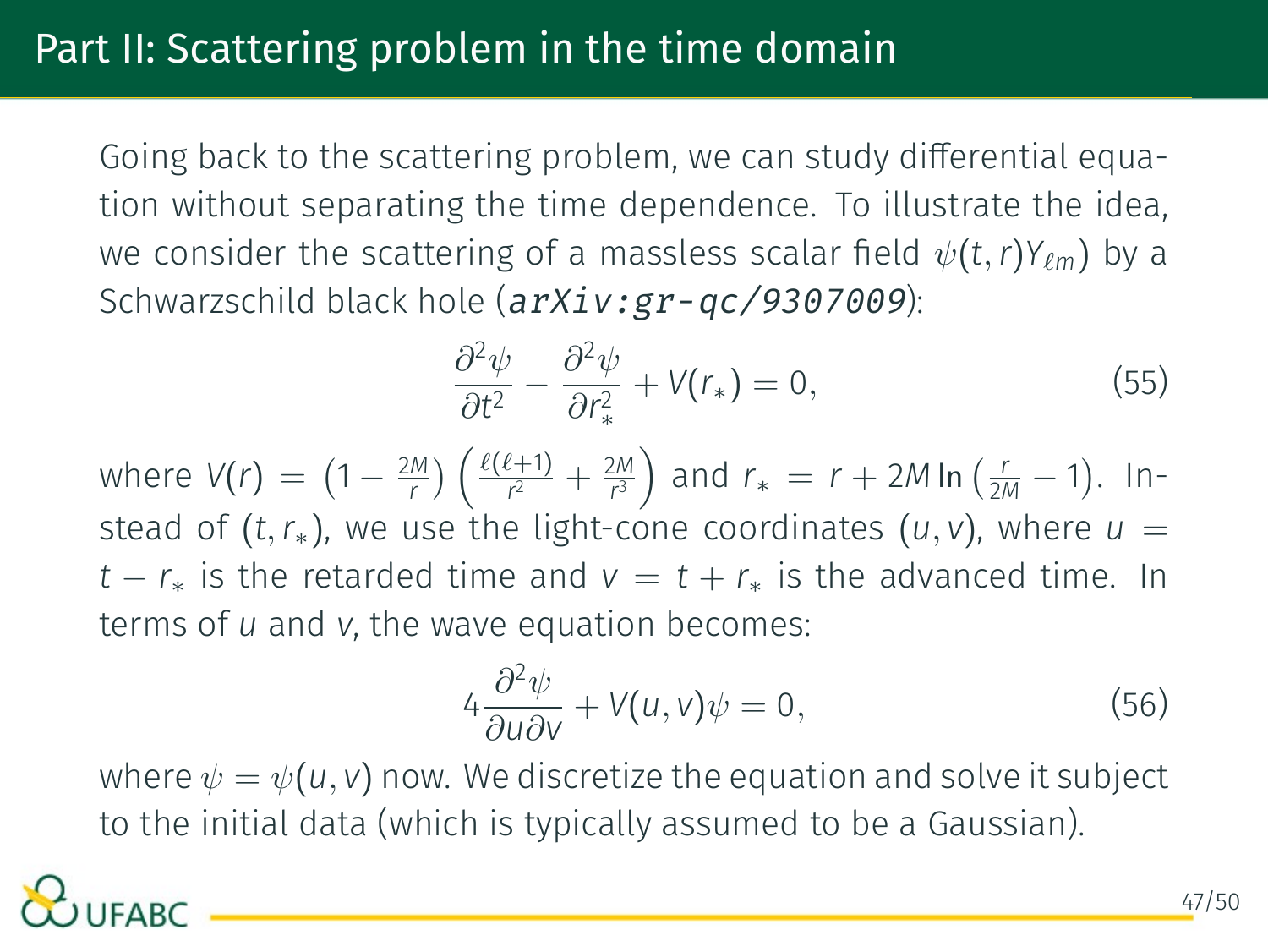$-$  Initial data is specified at  $u = 0$ and at  $v = 0$ .

– Discretization of the wave equation yields (*h* is the cell length):

$$
\psi(N) = \psi(W) + \psi(E) - \psi(S)
$$

$$
-\frac{h^2}{8}V(S)[\psi(W) + \psi(E)] + \mathcal{O}(h^4)
$$

– Using the initial data and the equation above, we can determine  $\psi$  at every point of the grid. – Converting back from (*u, v*) to

 $(t, r_*)$ , we find  $\psi = \psi(t, r_*)$ .



Ref: Konoplya, Zhidenko - Rev.Mod.Phys.83, 793 (2011)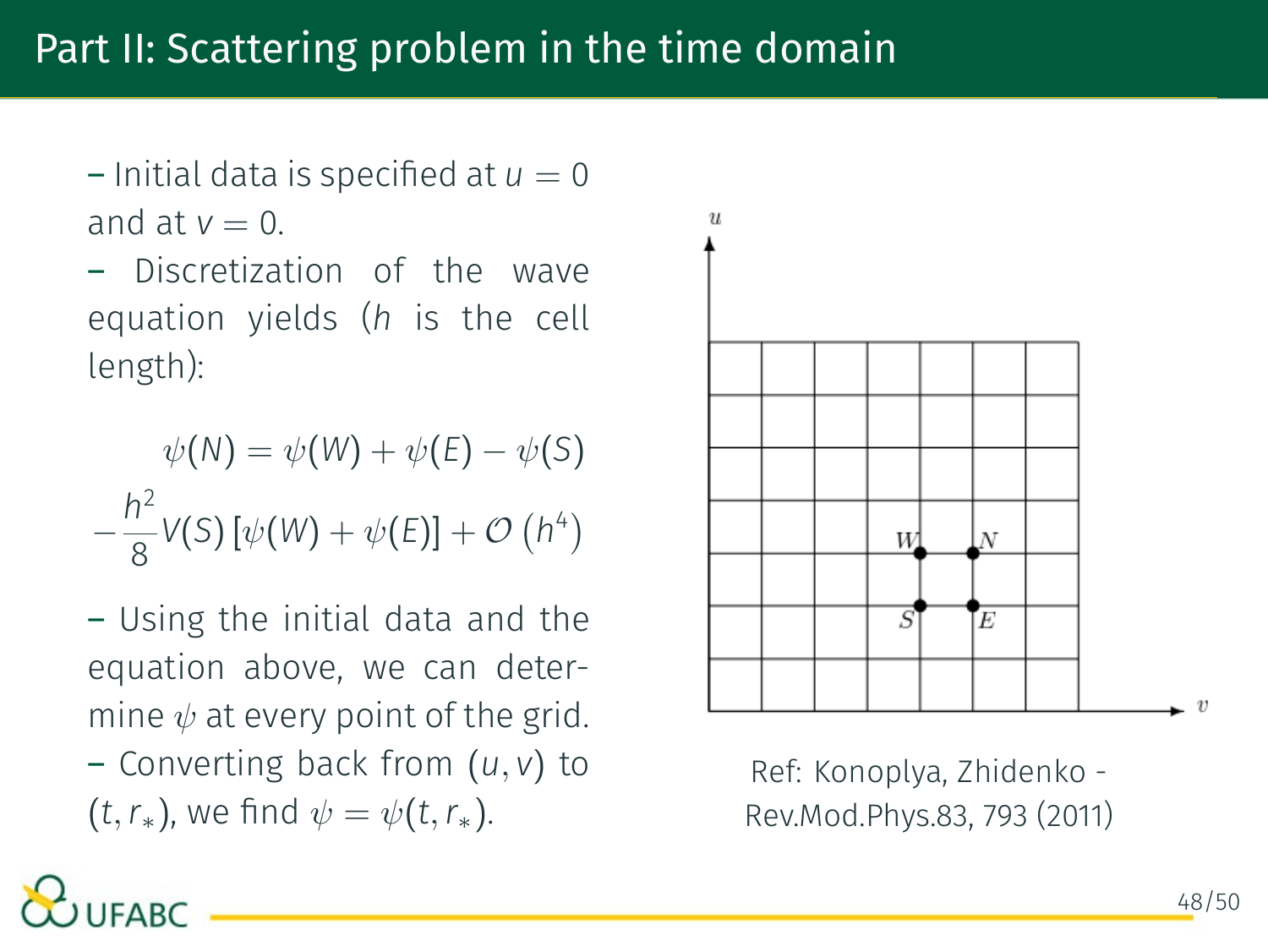#### Part II: Scattering problem in the time domain

After evolving a Gaussian initial data, we can observe the scattering process (see notebook). For  $\ell = 1$ , we compare the field  $\psi$  at the values  $t = 40M$  and  $t = 140M$ :



On the left, we see the incident wave, going towards *r<sup>∗</sup>* = *−∞*. On the right, we see the reflected wave going towards  $r_* = \infty$  and the transmitted wave (smaller amplitude) going towards *r<sup>∗</sup>* = *−∞*. 49/50FABC